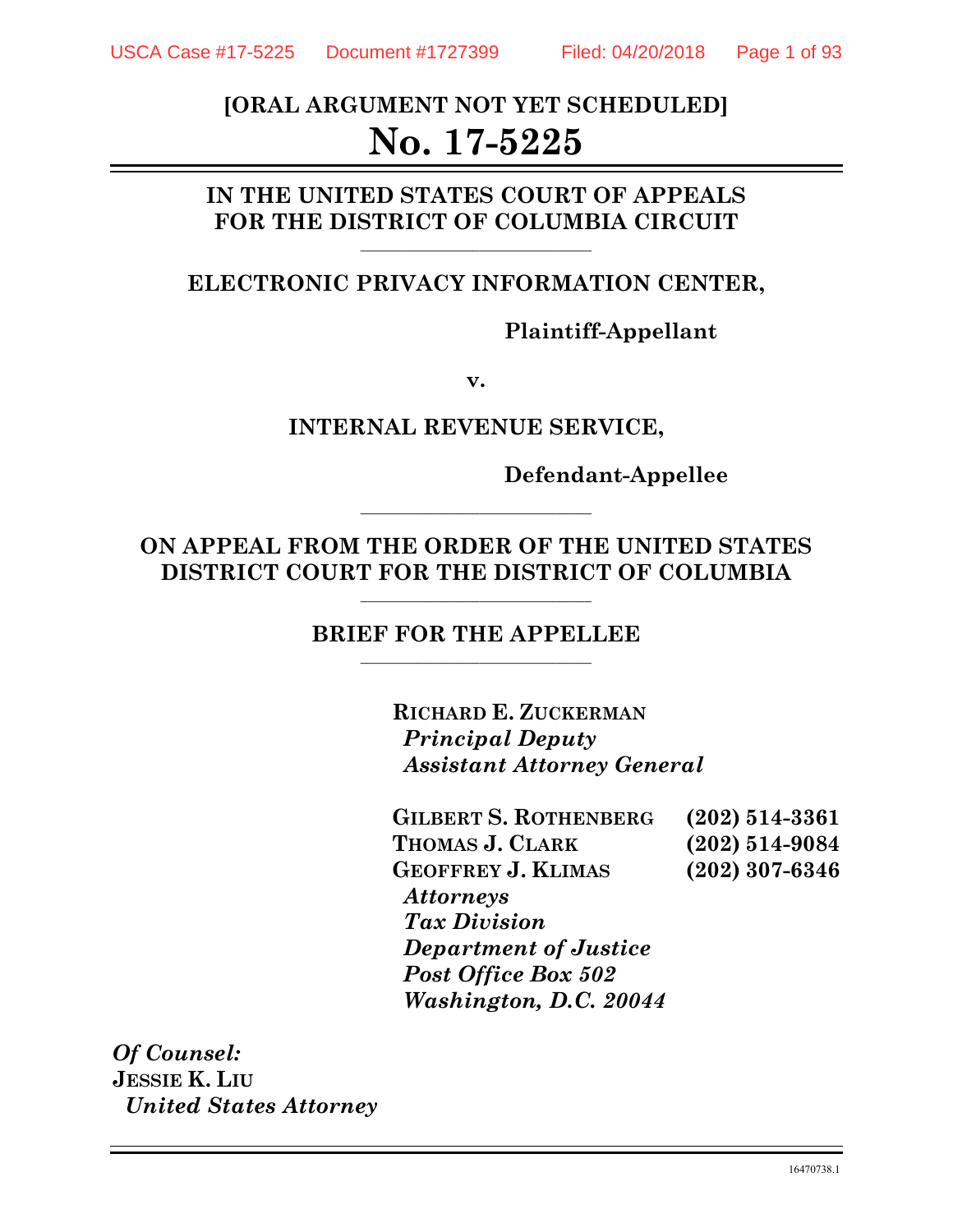### **CERTIFICATE AS TO PARTIES, RULINGS, AND RELATED CASES**

**A. Parties and Amici**. The plaintiff, appellant in this Court, is the Electronic Privacy Information Center. The defendant, appellee in this Court, is the Internal Revenue Service. No intervenors or amici have appeared either below or in this Court.

**B. Rulings Under Review**. The ruling under review is the Order of the United States District Court (Judge James E. Boasberg) dated August 18, 2017, granting the Internal Revenue Service's motion to dismiss the Electronic Privacy Information Center's complaint (D.D.C. Case No. 1:17-cv-670) (Doc. 17), entered pursuant to the Memorandum Opinion entered that same day (Doc. 18). The Memorandum Opinion is reported at 216 F. Supp. 3d 1.

**C. Related Cases**. This case has not previously been before this Court or any court other than the District Court. Counsel is not aware of any related cases currently pending in this Court or in any other court, as provided in Cir. R. 28(a)(1)(C).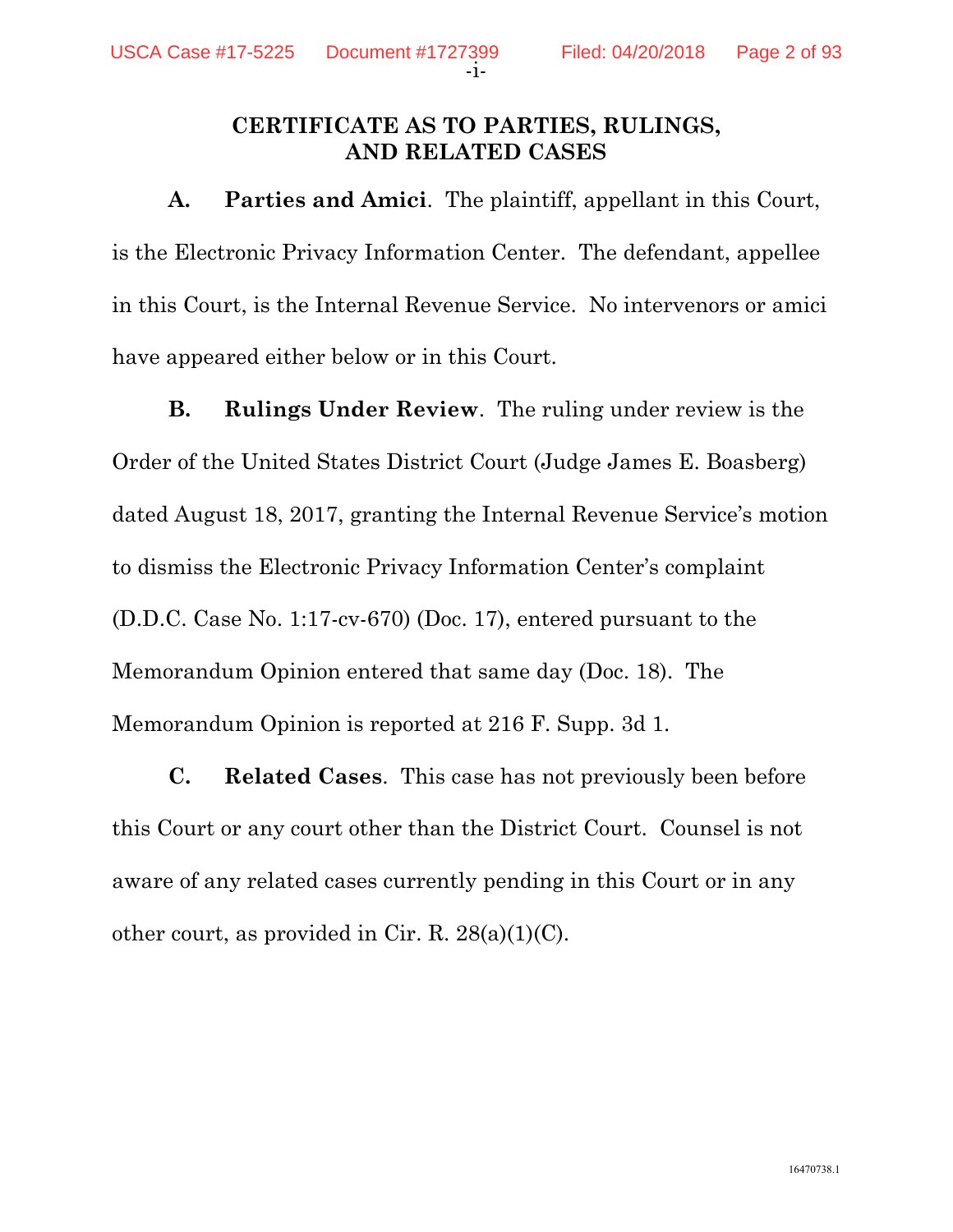# **TABLE OF CONTENTS**

# **Page**

| A.              | The nature of the case and course of proceedings in the |                                                                                                                |  |  |
|-----------------|---------------------------------------------------------|----------------------------------------------------------------------------------------------------------------|--|--|
|                 |                                                         |                                                                                                                |  |  |
| <b>B.</b>       |                                                         |                                                                                                                |  |  |
| $\mathcal{C}$ . |                                                         |                                                                                                                |  |  |
|                 | 1.                                                      |                                                                                                                |  |  |
|                 | 2.                                                      |                                                                                                                |  |  |
| Argument:       |                                                         |                                                                                                                |  |  |
|                 |                                                         | The District Court correctly dismissed EPIC's case seeking<br>the President's confidential tax information  16 |  |  |
|                 |                                                         |                                                                                                                |  |  |
| A.              |                                                         | The District Court correctly dismissed EPIC's FOIA                                                             |  |  |
|                 | 1.                                                      | Introduction: The statutes and regulations<br>governing disclosure of returns and return                       |  |  |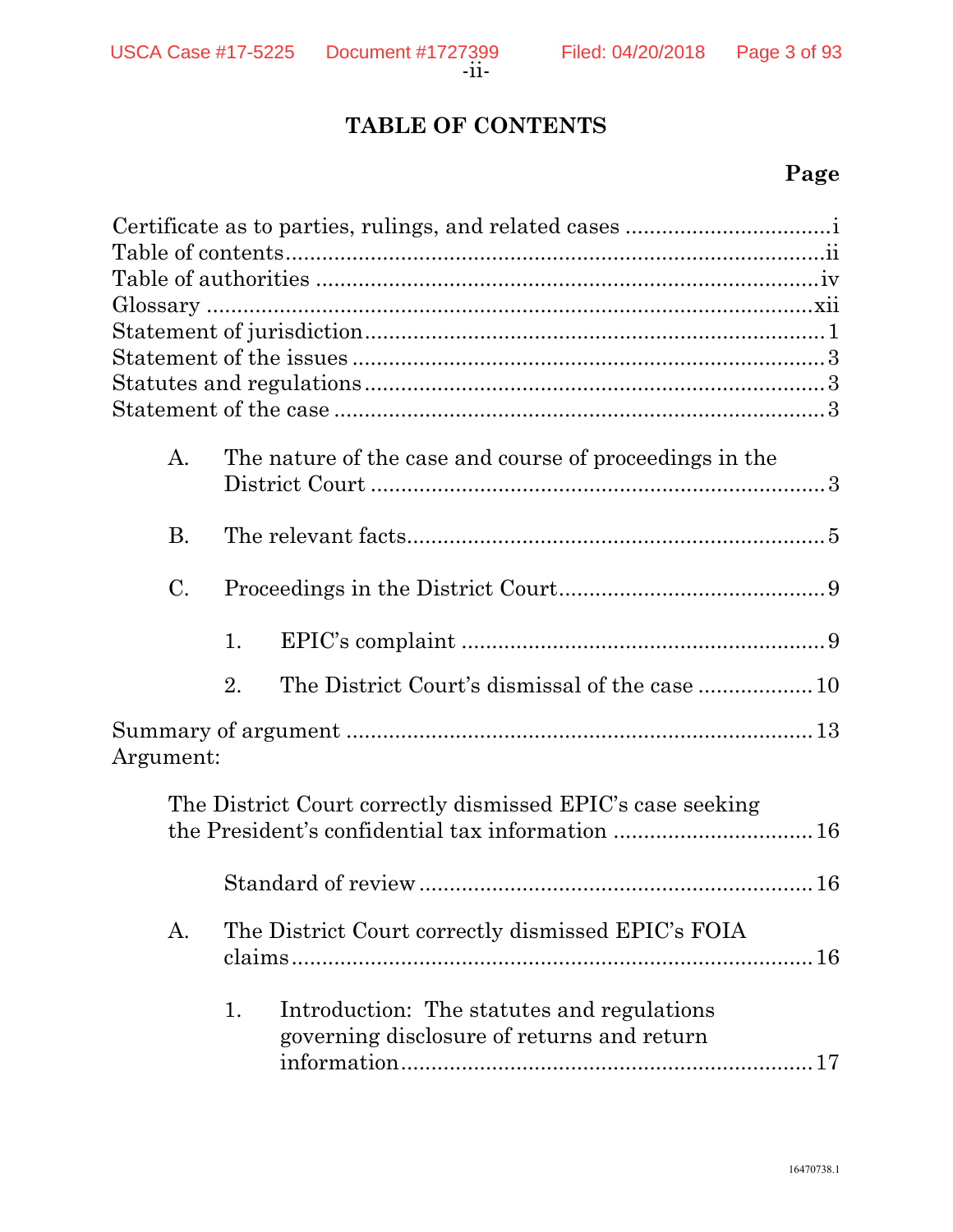# **Page**

|    |    | a.                                                      |                                                                                                    |
|----|----|---------------------------------------------------------|----------------------------------------------------------------------------------------------------|
|    |    | $\mathbf{b}$ .                                          |                                                                                                    |
|    |    | c.                                                      | Treasury regulations governing FOIA<br>requests that seek information protected by                 |
|    | 2. |                                                         | EPIC's FOIA claims fail as a matter of law because                                                 |
|    | 3. |                                                         | EPIC's attempt to invoke I.R.C. $\S$ 6103(k)(3) is<br>27                                           |
|    | 4. |                                                         | Administrative exhaustion was the proper ground                                                    |
|    | 5. |                                                         | FOIA's directive to segregate nonexempt material<br>does not affect the outcome of this suit57     |
| Β. |    | The District Court correctly dismissed EPIC's APA<br>58 |                                                                                                    |
|    | 1. |                                                         | Because EPIC can seek further processing of its<br>FOIA request under FOIA, it cannot seek such    |
|    | 2. |                                                         | Because the IRS is not legally required to request<br>Joint Committee approval, EPIC cannot compel |
| C. |    |                                                         | This Court should strike EPIC's extra-record materials  64                                         |
|    |    |                                                         |                                                                                                    |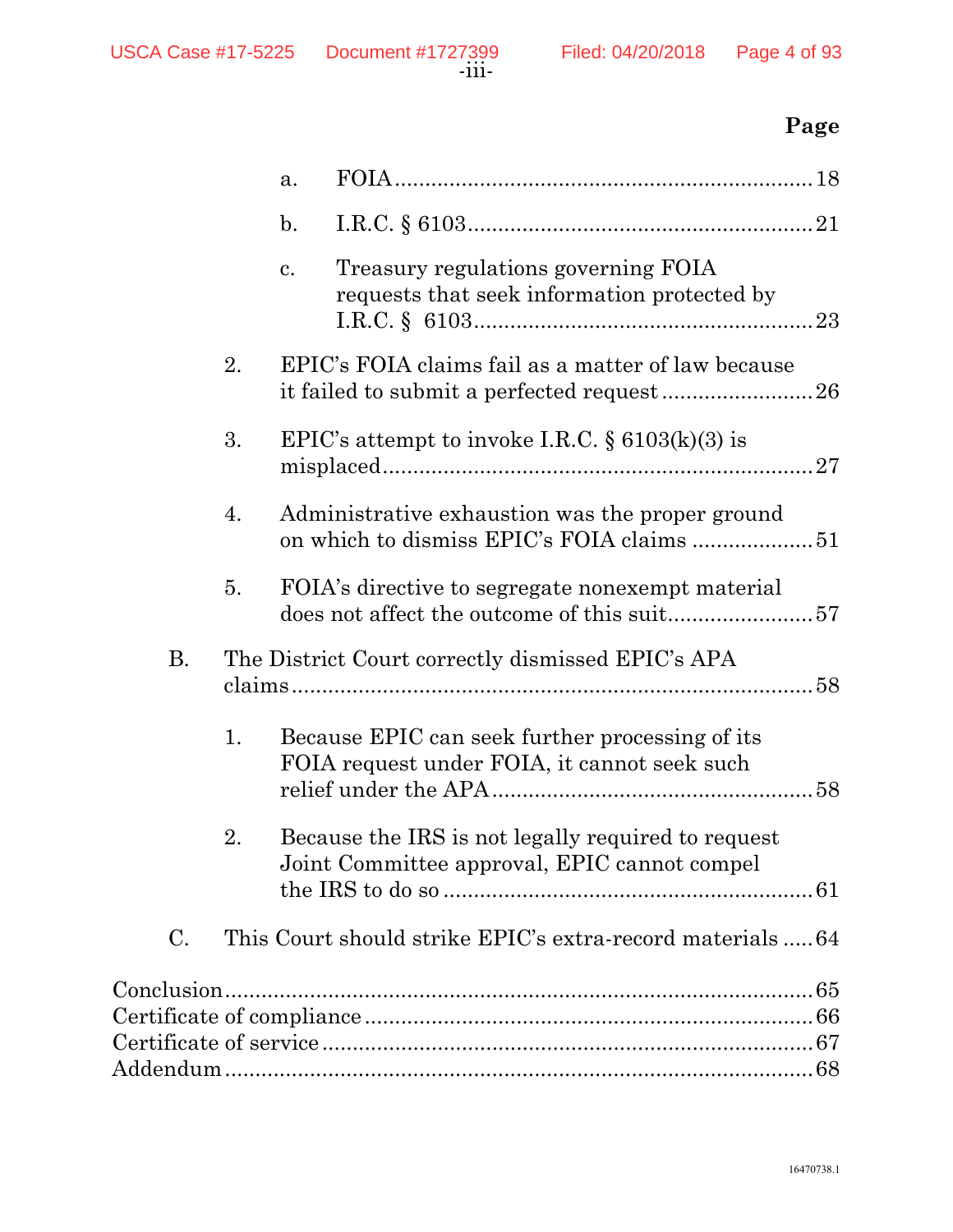# **TABLE OF AUTHORITIES**

# **Cases: Page(s)**

| Alaska Airlines, Inc. v. Brock,                          |
|----------------------------------------------------------|
|                                                          |
| Am. Jewish Congress v. Kreps,                            |
|                                                          |
| Anglers Conservation Network v. Pritzker,                |
|                                                          |
| Armstrong v. Bush,                                       |
|                                                          |
| Aronson v. I.R.S.,                                       |
|                                                          |
| Ass'n of Retired R.R. Workers, Inc. v. U.S. R.R.         |
| <i>Retirement Bd.,</i>                                   |
| 830 F.2d 331 (D.C. Cir. 1987) 19-20, 32, 36-39, 46       |
| Baldrige v. Shapiro,                                     |
|                                                          |
| Bazarian Int'l Fin. Assocs., L.L.C. v. Desarrollos       |
| Aerohotelco, C.A.,                                       |
|                                                          |
| <i>Boulez v. Commissioner,</i>                           |
|                                                          |
| Bowen v. Mass.,                                          |
|                                                          |
| Bowsher v. Synar,                                        |
|                                                          |
| Bush v. District of Columbia,                            |
|                                                          |
| Matter of Carlson,                                       |
| 126 F.3d 915 (7th Cir. 1997)                             |
| Central Platte Nat'l Res. Dist. v. U.S. Dep't of Agric., |
|                                                          |
| Chamberlain v. Kurtz,                                    |
|                                                          |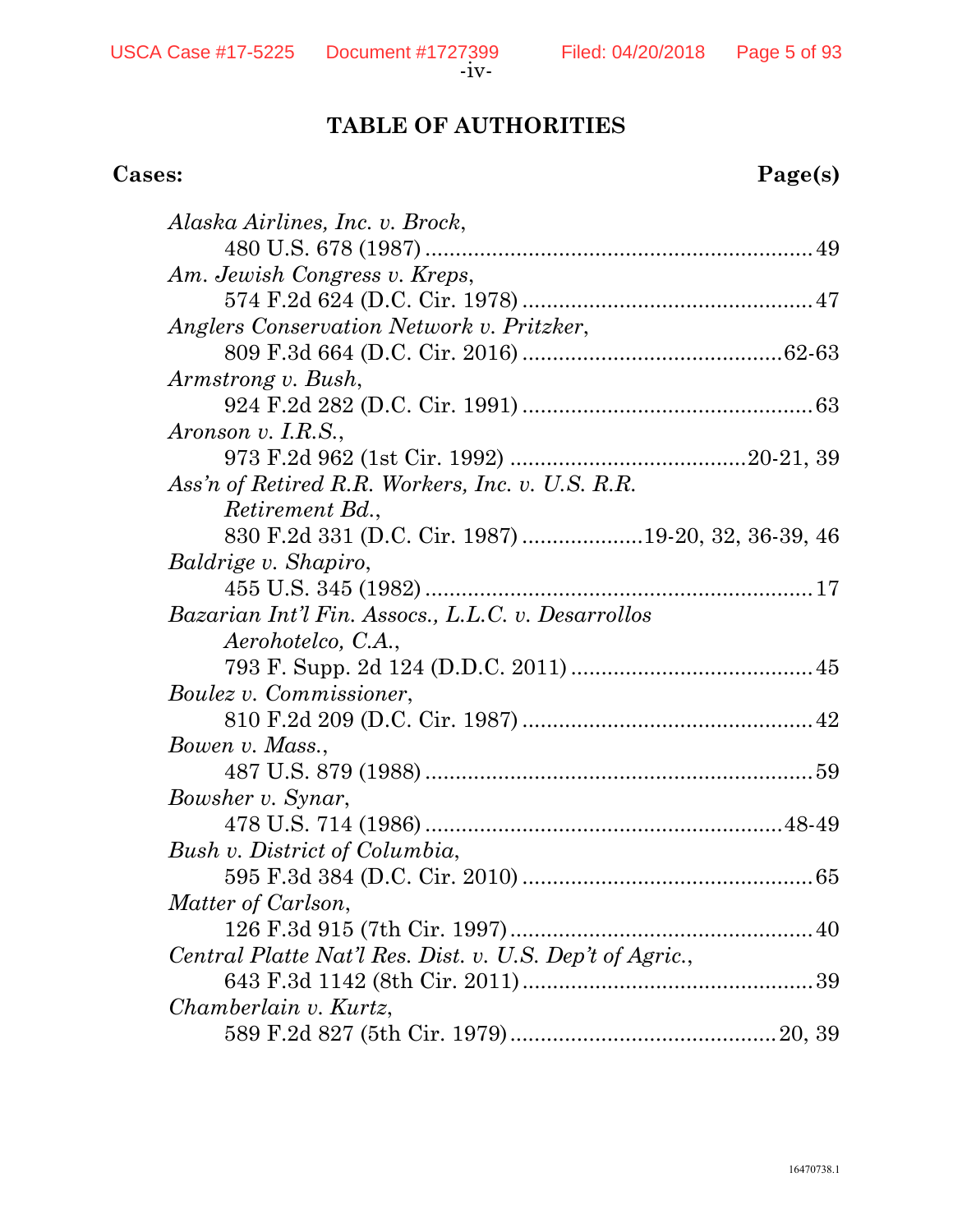| Chiron Corp. and PerSeptive Biosystems, Inc. v. Nat'l          |
|----------------------------------------------------------------|
| Transp. Safety Bd.,                                            |
|                                                                |
| Church of Scientology of Calif. v. I.R.S.                      |
| (Church of Scientology I),                                     |
|                                                                |
| Church of Scientology of Calif. v. I.R.S.                      |
| (Church of Scientology II),                                    |
| 792 F.2d 153 (D.C. Cir. 1986) (en banc), aff'd,                |
|                                                                |
| Ciralsky v. C.I.A.,                                            |
|                                                                |
| Citizens for Responsibility and Ethics in Washington (CREW) v. |
| United States Dep't of Justice,                                |
|                                                                |
| Clemente v. $F.B.I.,$                                          |
|                                                                |
| Ctr. for Nat'l Sec. Studies v. U.S. Dep't of Justice,          |
|                                                                |
| $CTS\; Corp. \; v. \; E.P.A.,$                                 |
|                                                                |
| DeBrew v. Atwood,                                              |
|                                                                |
| $DeSalvo$ v. I.R.S.,                                           |
|                                                                |
| Dettmann v. U.S. Dep't of Justice,                             |
|                                                                |
| Fruehauf Corp. v. I.R.S.,                                      |
|                                                                |
| Garcia v. Vilsack,                                             |
|                                                                |
| Goland v. C.I.A.,                                              |
|                                                                |
| Goldstein v. I.R.S.,                                           |
|                                                                |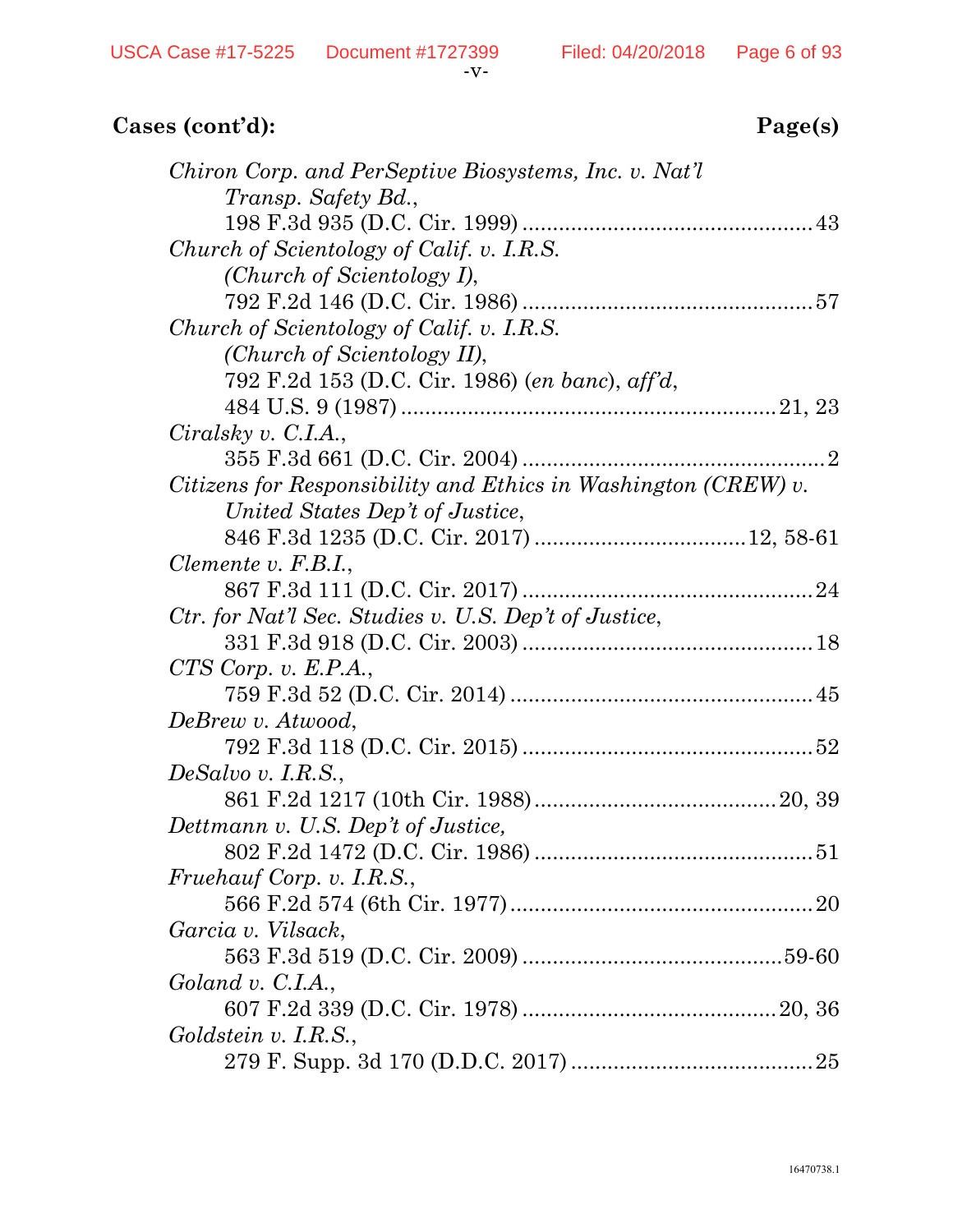| $Hidalgo$ v. $F.B.I.,$                                        |
|---------------------------------------------------------------|
|                                                               |
| Housley v. U.S. Dep't of Treasury, I.R.S.,                    |
|                                                               |
| Hull v. I.R.S., U.S. Dep't of Treasury,                       |
|                                                               |
| I.N.S. v. $Chadha$ ,                                          |
|                                                               |
| <i>Irons and Sears v. Dann,</i>                               |
|                                                               |
| <i>Ivey v. Snow,</i>                                          |
| Civil Action No. 05cv1095 (EGS),                              |
| 2006 WL 2051339 (D.D.C. July 20, 2006),                       |
| $aff'd$ sub nom., Ivey v. Paulson, No. 06-5292,               |
|                                                               |
| Jones v. Horne,                                               |
|                                                               |
| Judicial Watch, Inc. v. Kerry,                                |
|                                                               |
| Kalu v. I.R.S.,                                               |
| Civil Action No. 14-998(JEB),                                 |
|                                                               |
| Landmark Legal Found. v. IRS,                                 |
|                                                               |
| Lear Siegler, Inc., Energy Products Div. v. Lehman,           |
| 842 F.2d 1102 (9th Cir. 1988),                                |
| modified as to attorney fees, 893 F.2d 205                    |
|                                                               |
| Lehrfeld v. Richardson,                                       |
|                                                               |
| In re Long-Distance Tel. Serv. Fed. Excise Tax Refund Litig., |
|                                                               |
| Marks v. Commissioner,                                        |
|                                                               |
| Martin v. Franklin Capital Corp.,                             |
|                                                               |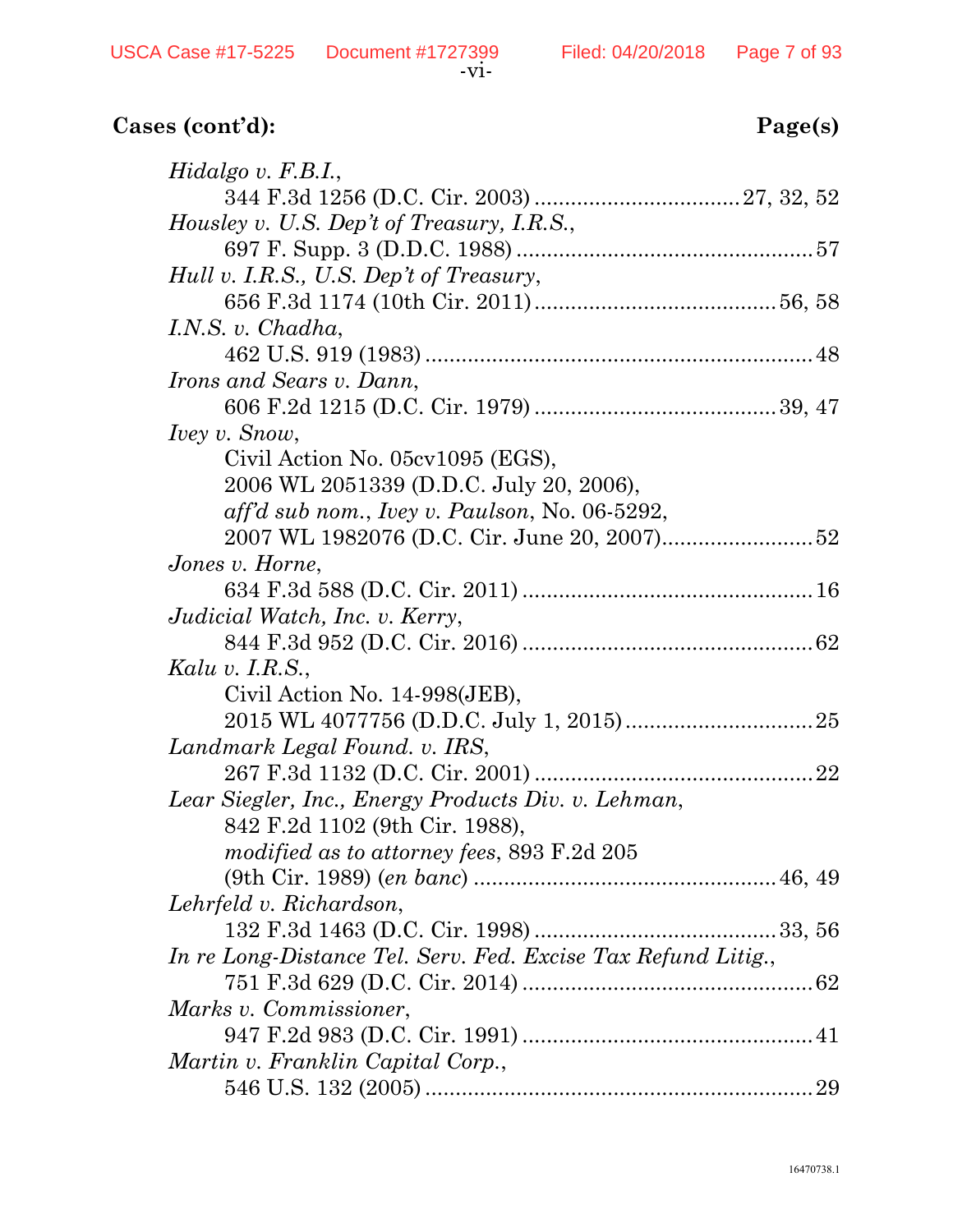| Metro. Wash. Airports Auth. v. Citizens for Abatement of           |
|--------------------------------------------------------------------|
| Aircraft Noise, Inc.,                                              |
|                                                                    |
| Morley v. C.I.A.,                                                  |
|                                                                    |
| Nat'l Ass'n of Retired Fed. Employees v. Horner,                   |
|                                                                    |
| New Jersey v. U.S. Nuclear Regulatory Comm'n,                      |
|                                                                    |
| Norton v. S. Utah Wilderness Alliance,                             |
|                                                                    |
| <i>O'Donnell v. Commissioner,</i>                                  |
| No. 12-1160, 2012 WL 6599720 (D.C. Cir. Dec. 5, 2012) 41           |
| Oglesby v. U.S. Dep't of Army,                                     |
|                                                                    |
| Padula v. Webster,                                                 |
|                                                                    |
| SafeCard Servs., Inc. v. S.E.C.,                                   |
|                                                                    |
| Schweiker v. Hansen,                                               |
|                                                                    |
| Sierra Club v. Thomas,                                             |
| 828 F.2d 783 (D.C. Cir. 1987), superseded by statute               |
| on other grounds as recognized in Mexichem Specialty               |
| <i>Resins, Inc. v. E.P.A.</i> , 787 F.3d 544 (D.C. Cir. 2015)62-63 |
| Springer v. Gov't of Philippine Islands,                           |
|                                                                    |
| Stebbins v. Nationwide Mutual Ins. Co.,                            |
|                                                                    |
| Strunk v. U.S. Dep't of State,                                     |
|                                                                    |
| Summers v. U.S. Dep't of Justice,                                  |
|                                                                    |
| Tax Analysts v. I.R.S. (Tax Analysts I),                           |
|                                                                    |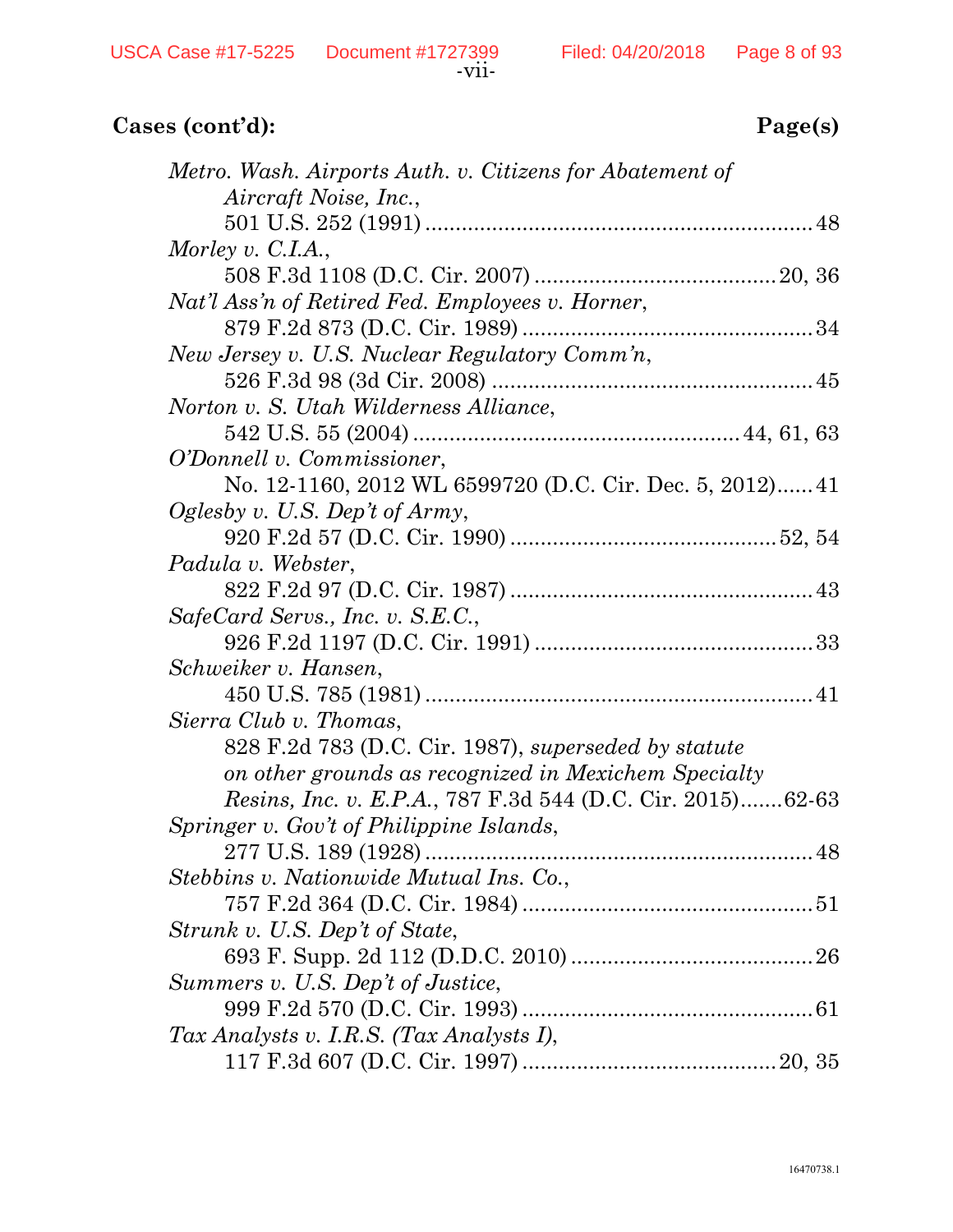| age(s) |  |
|--------|--|
|        |  |

| Tax Analysts v. I.R.S. (Tax Analysts II),            |  |
|------------------------------------------------------|--|
| 97 F. Supp. 2d 13 (D.D.C. 2000),                     |  |
| <i>reconsideration denied</i> , 152 F. Supp. 2d 1    |  |
| $(D.D.C. 2001)$ , aff'd in part and rev'd in part,   |  |
|                                                      |  |
| U.S. Dep't of Justice v. Reporters Comm. for Freedom |  |
| of Press,                                            |  |
|                                                      |  |
| In re United States (Panasonic),                     |  |
|                                                      |  |
| United States v. Bisceglia,                          |  |
|                                                      |  |
| United States v. Jackson,                            |  |
|                                                      |  |
| United States v. Will,                               |  |
|                                                      |  |
| United We Stand, Inc. v. I.R.S.,                     |  |
|                                                      |  |
| Wilbur v. C.I.A.,                                    |  |
|                                                      |  |
| Williams v. Shalala,                                 |  |
|                                                      |  |
| Women's Equity Action League v. Cavazos,             |  |
|                                                      |  |

### **Statutes:**

5 U.S.C.: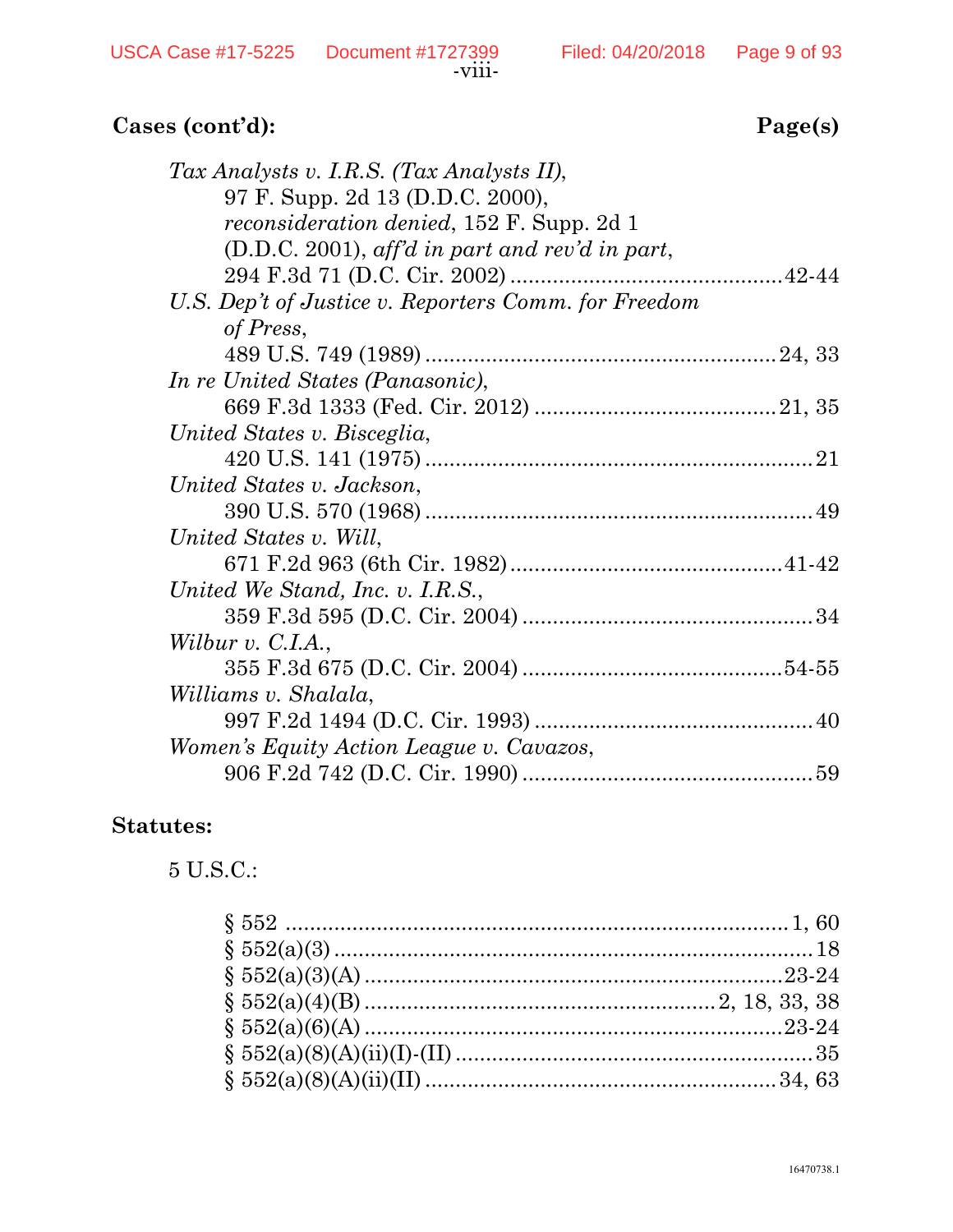# Statutes (cont'd):

 $5$  U.S.C. (cont'd):

Internal Revenue Code of 1986 (26 U.S.C.):

| 35, 38-39, 47, 56-58        |
|-----------------------------|
|                             |
|                             |
|                             |
|                             |
|                             |
|                             |
|                             |
| 44-45, 48-51, 53, 55, 63-64 |
|                             |
|                             |
|                             |
|                             |
|                             |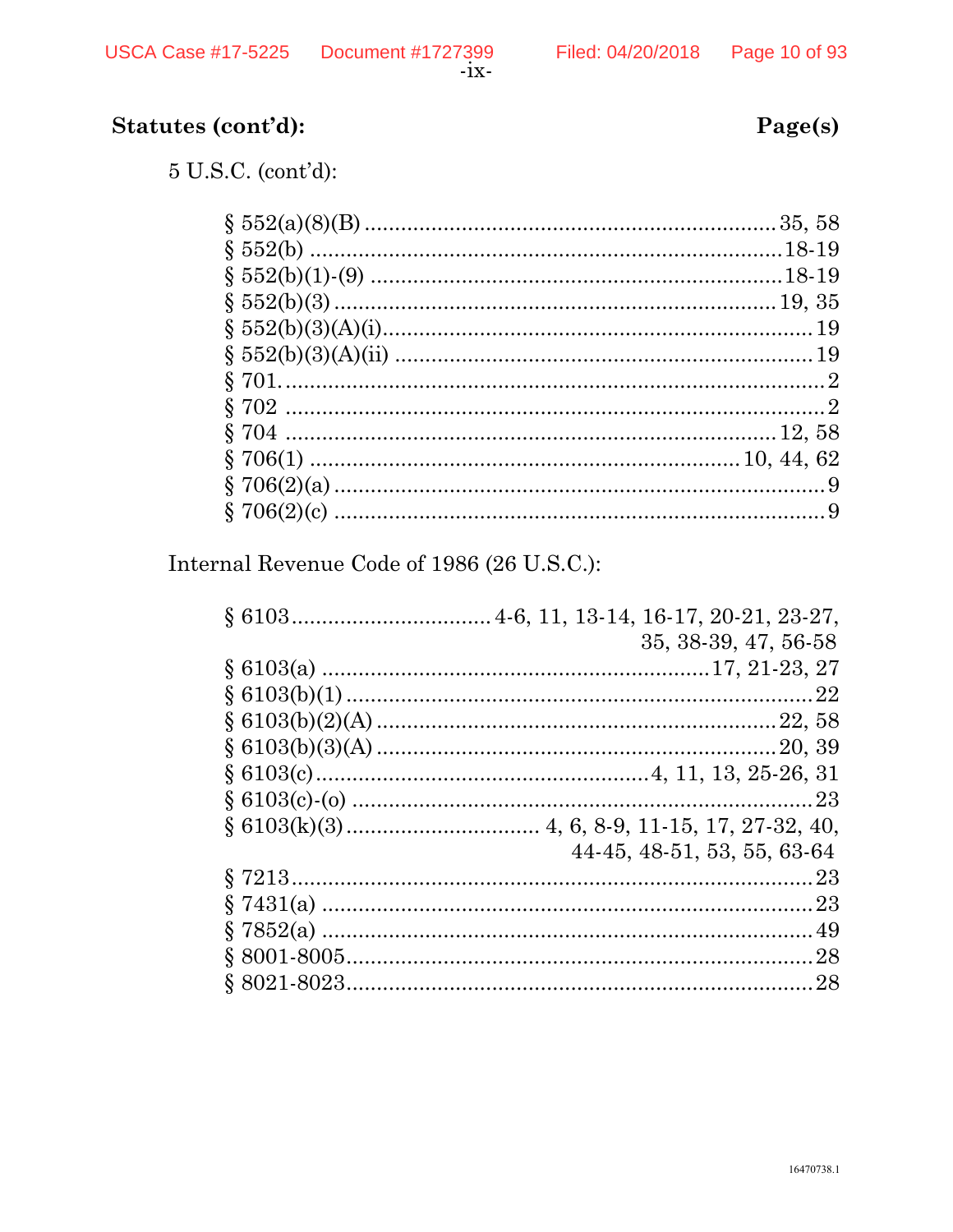Page(s)

# Statutes (cont'd):

28 U.S.C.:

45 U.S.C. § 362(d), Railroad Unemployment Insurance Act....37-38

## **Regulations:**

Treasury Regulations (26 C.F.R.):

## Miscellaneous:

| Confidentiality of Tax Return Information: Hearing |  |
|----------------------------------------------------|--|
| Before the H. Comm. on Ways and Means,             |  |
|                                                    |  |

**Federal Rules of Appellate Procedure:** 

Fed. R. Civ. P.:

|--|--|--|--|--|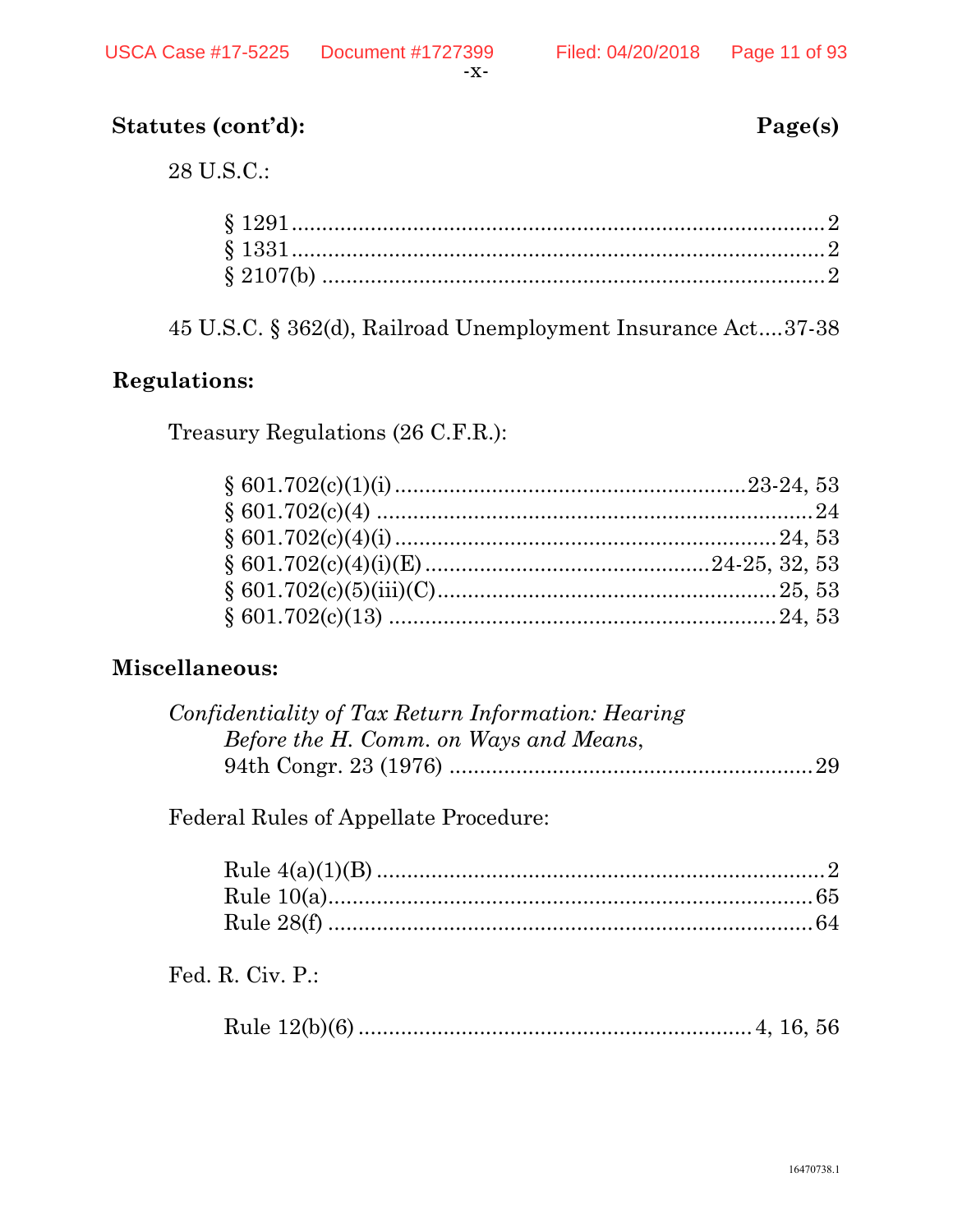| Miscellaneous (cont'd):<br>Page(s)                                                                                                                              |  |
|-----------------------------------------------------------------------------------------------------------------------------------------------------------------|--|
|                                                                                                                                                                 |  |
|                                                                                                                                                                 |  |
|                                                                                                                                                                 |  |
|                                                                                                                                                                 |  |
|                                                                                                                                                                 |  |
| Proposals for Administrative Changes in Internal Revenue<br>Service Procedures: Hearings Before the Subcomm.<br>on Oversight of the H. Comm. on Ways and Means, |  |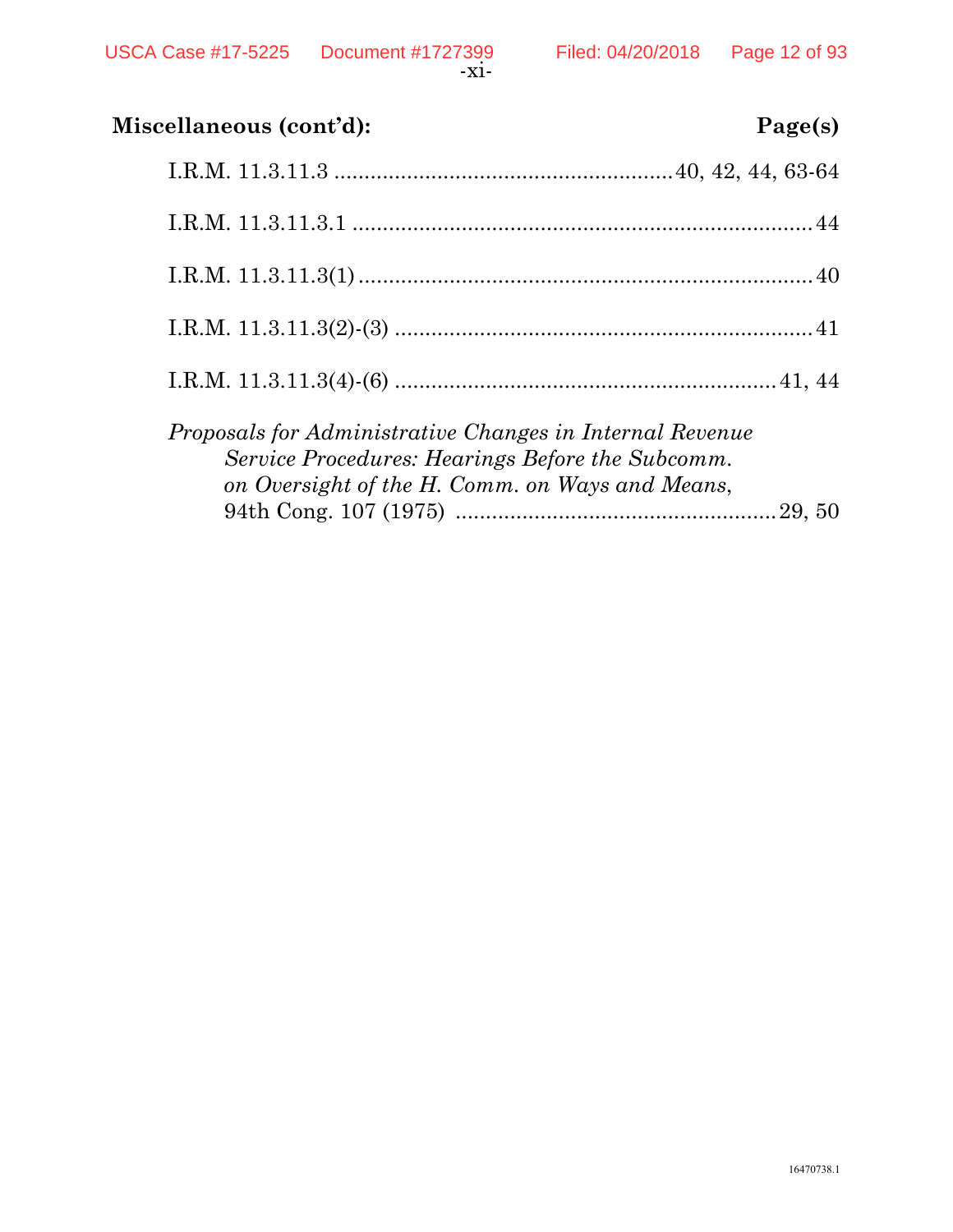# **GLOSSARY**

| <b>ADD</b>      | Appellant's addendum                                                  |
|-----------------|-----------------------------------------------------------------------|
| APA             | Administrative Procedure Act,<br>5 U.S.C. § 701, et seq.              |
| Br.             | Appellant's opening brief on appeal                                   |
| <b>CIA</b>      | Central Intelligence Agency                                           |
| Doc.            | Documents of record as numbered by the Clerk of<br>the District Court |
| <b>EPIC</b>     | Electronic Privacy Information Center                                 |
| <b>FOIA</b>     | Freedom of Information Act, 5 U.S.C. § 552                            |
| $\overline{A}$  | Joint Appendix                                                        |
| Joint Committee | congressional Joint Committee on Taxation                             |
| I.R.C.          | Internal Revenue Code of 1986 (26 U.S.C.)                             |
| I.R.M.          | Internal Revenue Manual                                               |
| <b>IRS</b>      | Internal Revenue Service                                              |
| the President   | President Donald J. Trump                                             |
| Treas. Reg.     | Treasury Regulation (26 C.F.R.)                                       |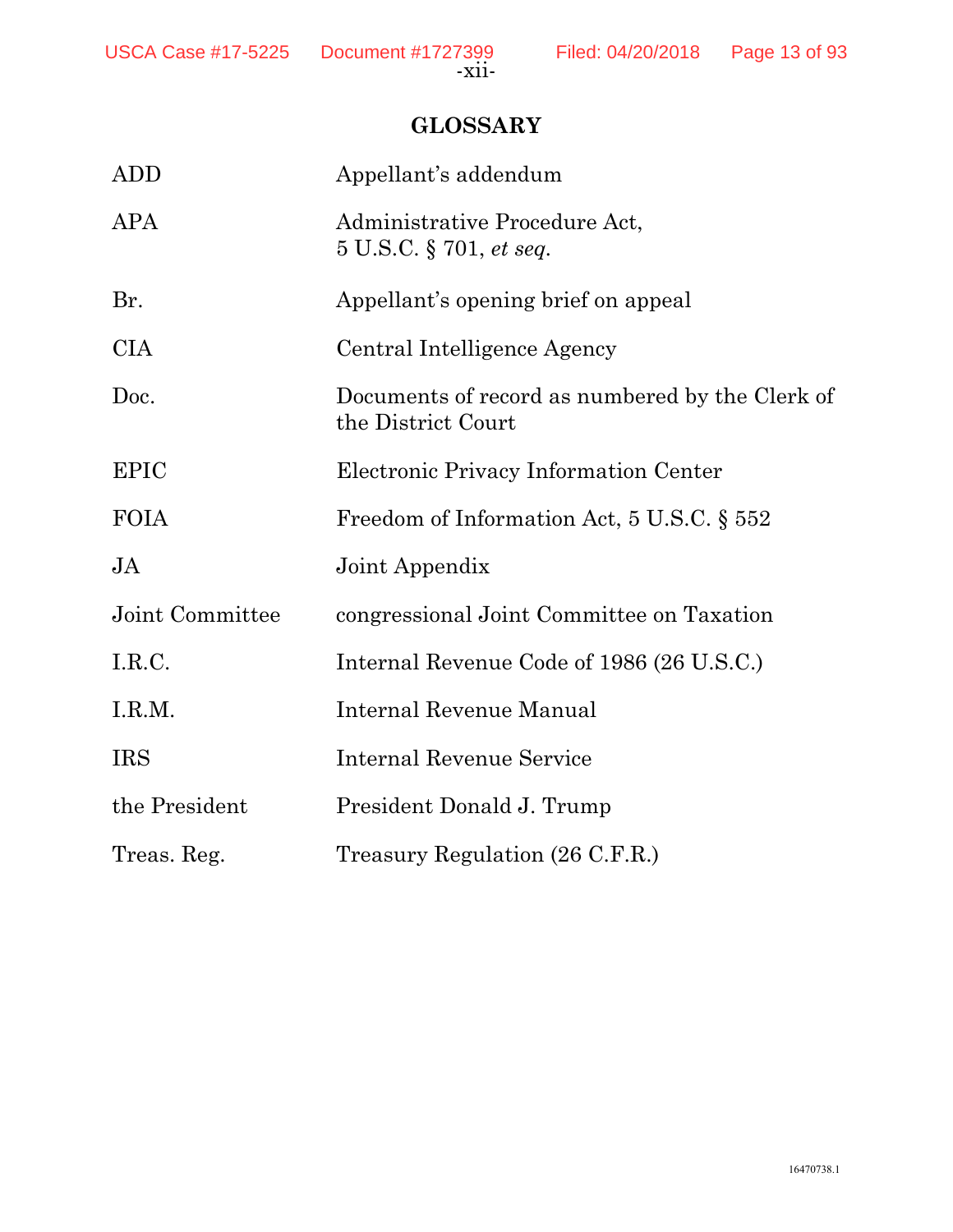## **[ORAL ARGUMENT NOT YET SCHEDULED] IN THE UNITED STATES COURT OF APPEALS**  FOR THE DISTRICT OF COLUMBIA CIRCUIT

#### **No. 17-5225**

## **ELECTRONIC PRIVACY INFORMATION CENTER,**

### **Plaintiff-Appellant**

**v.** 

### **INTERNAL REVENUE SERVICE,**

**Defendant-Appellee** 

## **ON APPEAL FROM THE ORDER OF THE UNITED STATES**  DISTRICT COURT FOR THE DISTRICT OF COLUMBIA

**\_\_\_\_\_\_\_\_\_\_\_\_\_\_\_\_\_\_\_\_\_\_\_\_\_\_\_\_\_\_\_\_\_** 

### **BRIEF FOR THE APPELLEE**

#### **STATEMENT OF JURISDICTION**

On February 16, 2017, the Electronic Privacy Information Center

(EPIC) submitted to the Internal Revenue Service (IRS) a request for

records under the Freedom of Information Act (FOIA), 5 U.S.C. § 552.1

(Doc. 1, JA52.) On March 2, 2017, the IRS notified EPIC that it was

<sup>&</sup>lt;sup>1</sup> "Doc." references are to the documents of record as numbered by the Clerk of the District Court. "JA" references are to the parties' joint appendix. "Br." references are to EPIC's opening brief.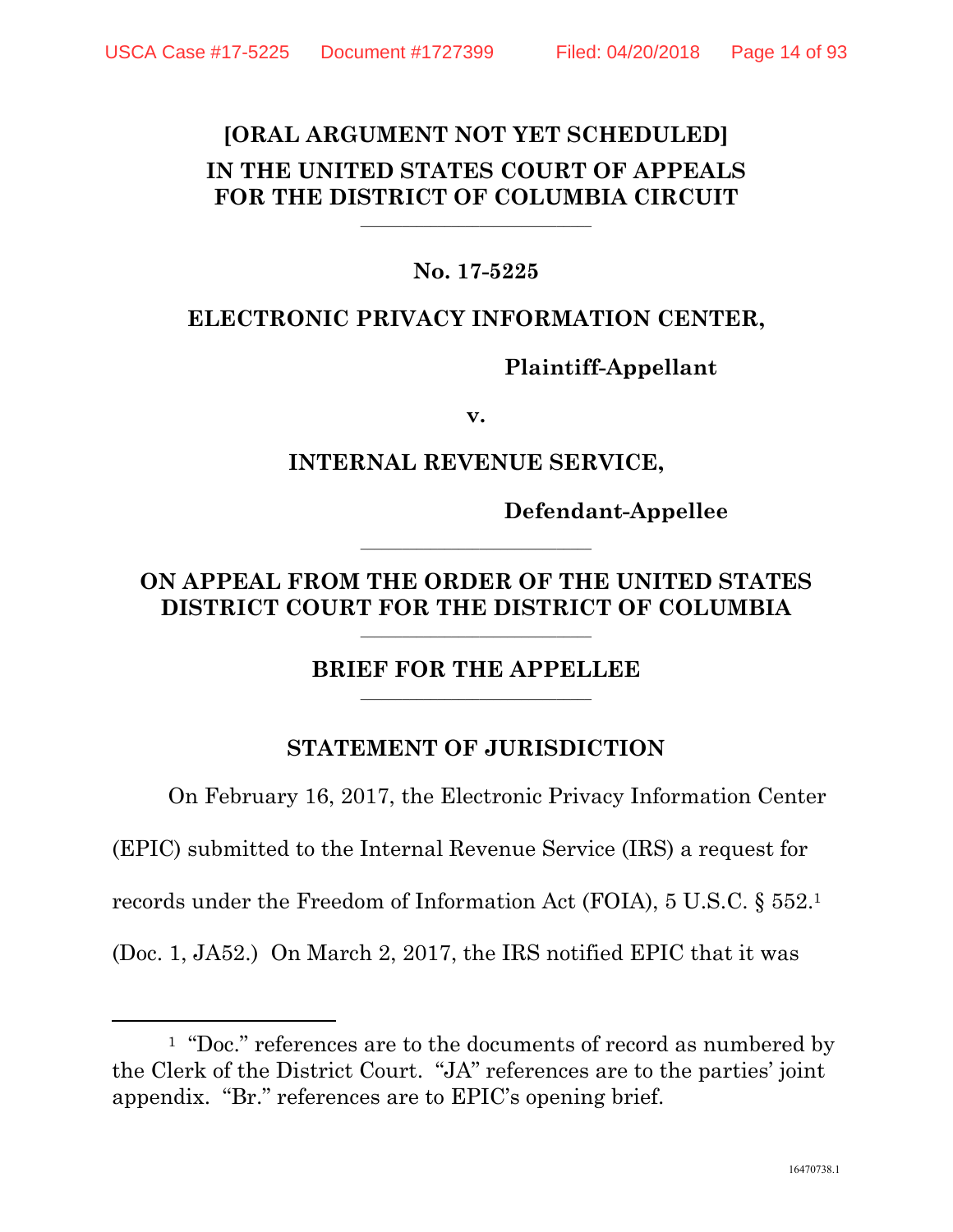closing the request as imperfect. (*Id.*) On March 29, 2017, EPIC renewed its request for records; on April 6, 2017, the IRS notified EPIC that it was again closing the request as imperfect. (*Id.*, JA52-53.) On April 15, 2017, EPIC filed a timely suit against the IRS in the District Court challenging, pursuant to FOIA and the Administrative Procedure Act (APA), 5 U.S.C. § 701, *et seq.*, the IRS's closure of the FOIA request*.* (Doc. 1, JA43-56.) The District Court had jurisdiction pursuant to 28 U.S.C. § 1331 and 5 U.S.C. §§ 552(a)(4)(B) and 702.

On August 18, 2017, the District Court, upon the IRS's motion, entered an order dismissing EPIC's case without prejudice. (Docs. 17, 18, JA4-24.) That order was final and resolved all claims of all parties. On September 26, 2017, EPIC filed a timely notice of appeal. (Doc. 19, JA64; 28 U.S.C. § 2107(b); Fed. R. App. P. 4(a)(1)(B).) This Court has jurisdiction under 28 U.S.C. § 1291.2

 <sup>2</sup> That EPIC's case was dismissed without prejudice does not affect this Court's jurisdiction. An order dismissing a case without prejudice is final and appealable. *Ciralsky v. C.I.A.*, 355 F.3d 661, 666- 67 (D.C. Cir. 2004).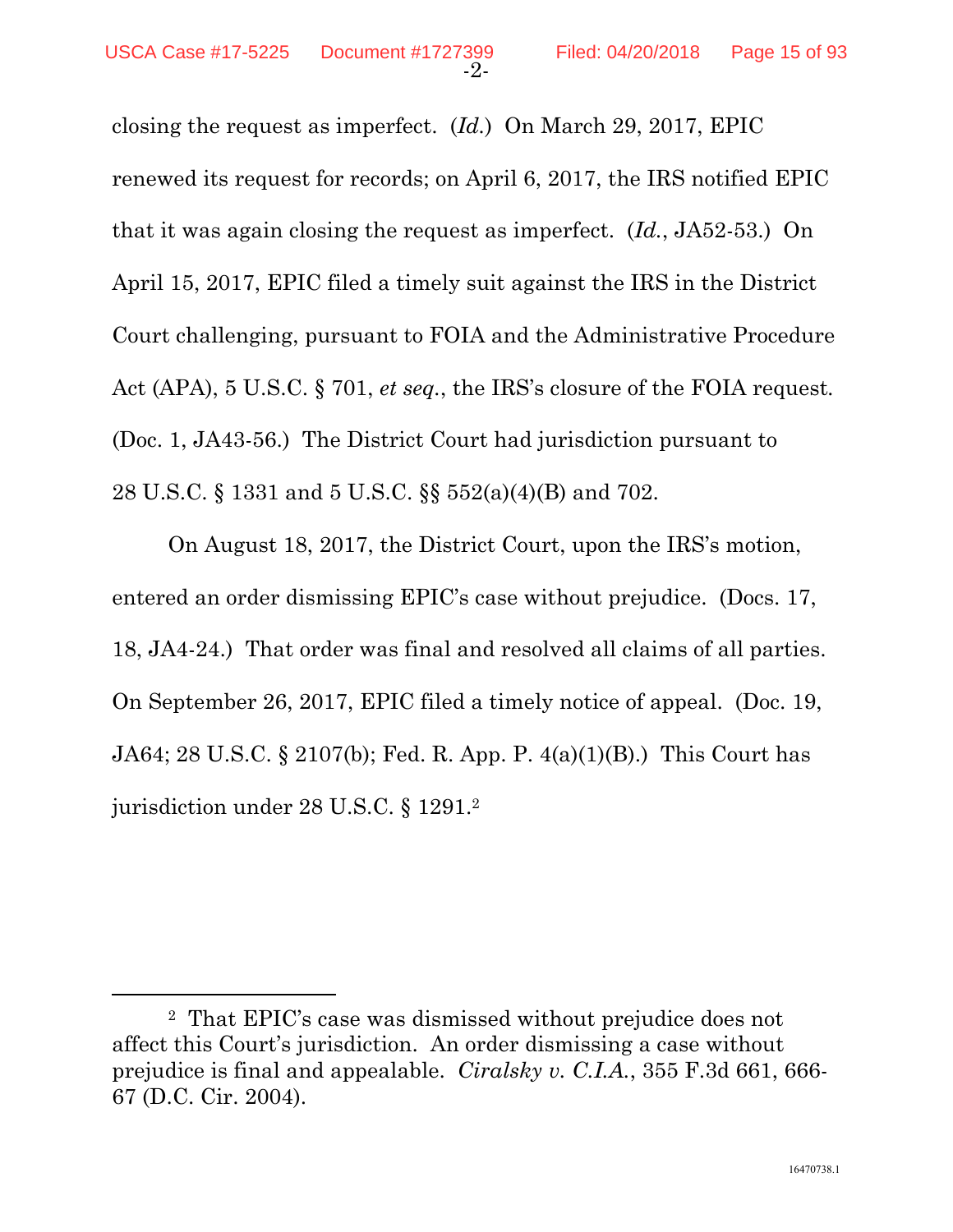#### **STATEMENT OF THE ISSUES**

The Electronic Privacy Information Center (EPIC) submitted a FOIA request to the IRS seeking the tax returns and return information of President Donald J. Trump ("the President"). The issues presented are:

1. Whether the District Court correctly held that EPIC had not established its entitlement to the President's returns and return information and, therefore, correctly dismissed its FOIA claims seeking such materials.

2. Whether the District Court correctly dismissed EPIC's APA claims, where EPIC had an adequate remedy under FOIA and sought an injunction compelling the IRS to take discretionary action.

#### **STATUTES AND REGULATIONS**

The relevant statutory and regulatory provisions are set forth in the addendum, *infra*.

### **STATEMENT OF THE CASE**

## **A. The nature of the case and course of proceedings in the District Court**

EPIC submitted a FOIA request, as well as an "appeal and renewed request," to the IRS seeking the President's tax returns and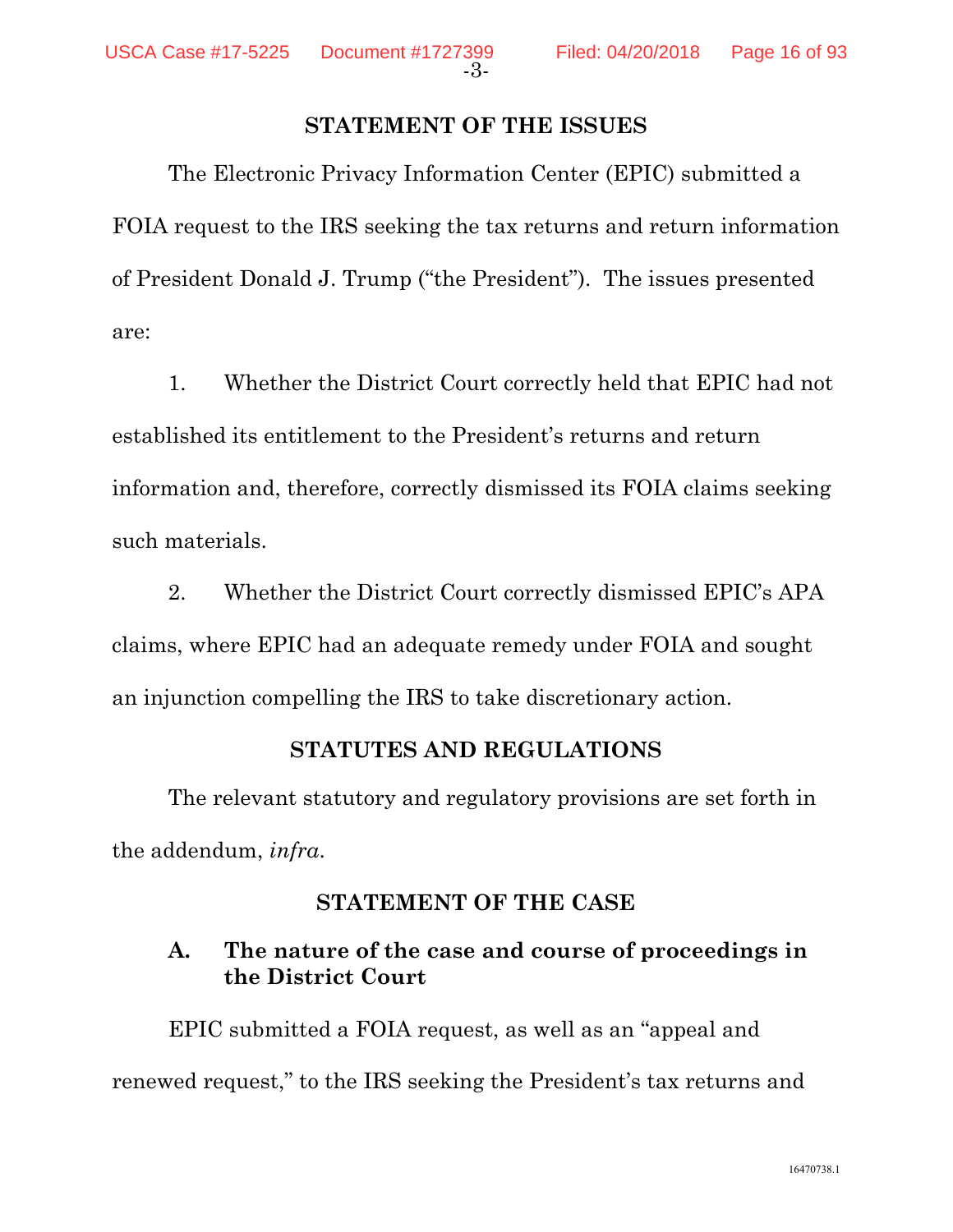other return information. (Doc. 14-3, JA25-28; Doc. 14-5, JA31-40.) Section 6103 of the Internal Revenue Code (I.R.C.) (26 U.S.C.) prohibits the IRS from disclosing such materials unless certain conditions are met. As relevant here, the IRS may release a taxpayer's return information if the taxpayer has authorized it to do so, I.R.C. § 6103(c), and the IRS has more limited discretion to release return information if the congressional Joint Committee on Taxation (Joint Committee) has authorized it to do so, I.R.C.  $\S 6103(k)(3)$ . EPIC, however, failed to provide authorization from either the President or the Joint Committee. (Doc. 14-3, JA25-28; Doc. 14-5, JA31-40.) The IRS notified EPIC that its FOIA request sought information protected by section 6103; that it had not established its entitlement to such information; and that its request would be closed as imperfect. (Doc. 14-4, JA29-30; Doc. 14-6, JA41-42.)

EPIC filed suit under FOIA and the APA, challenging the closure of its request. (Doc. 1, JA43-56.) The IRS moved to dismiss EPIC's complaint pursuant to Fed. R. Civ. P. 12(b)(6). (Docs. 14, 16.) The District Court held that EPIC's complaint failed to state a claim upon which relief can be granted, granted the IRS's motion to dismiss, and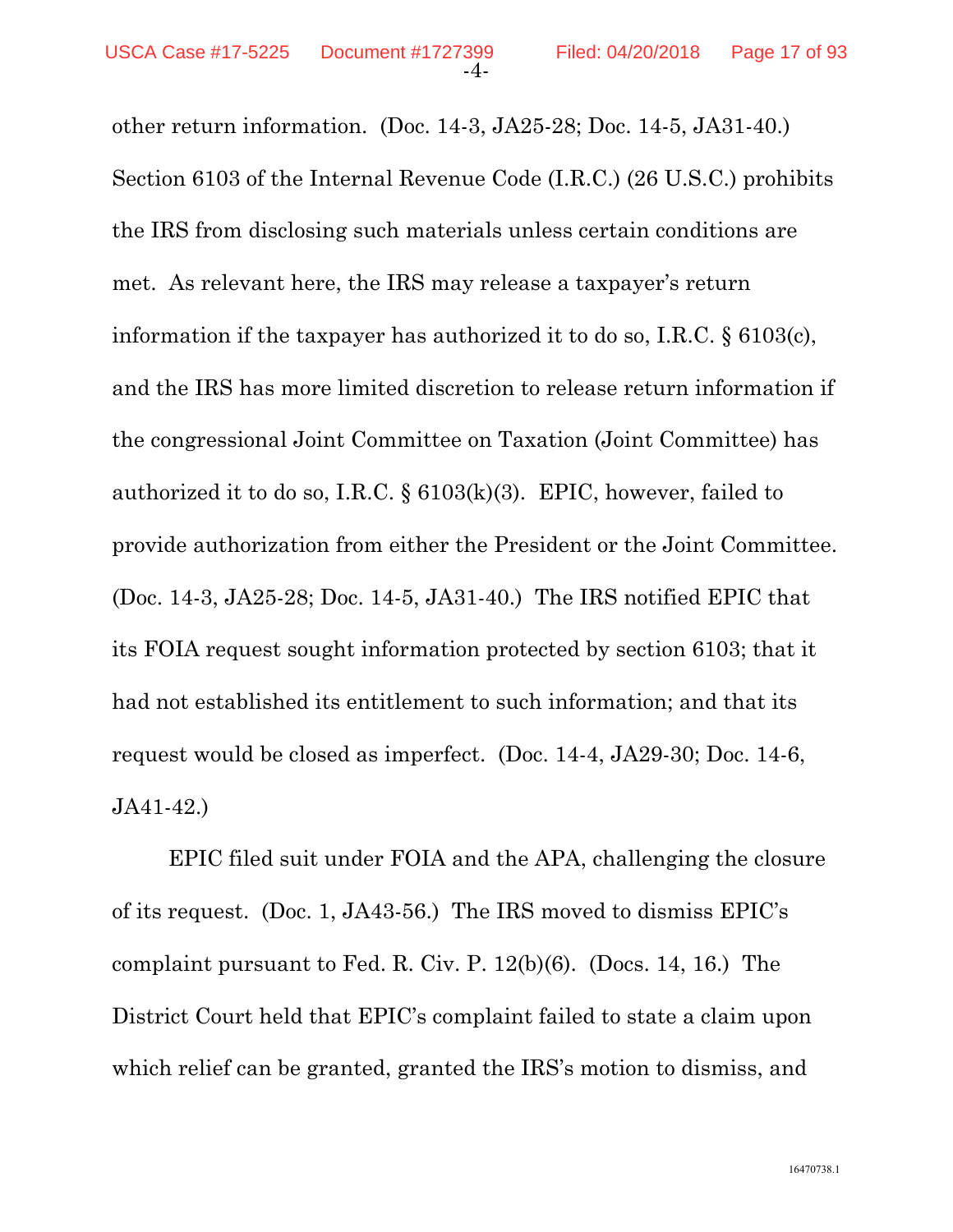entered an order dismissing EPIC's case without prejudice. (Docs. 17, 18, JA4-24.)

#### **B. The relevant facts**

EPIC is a non-profit organization based in Washington, D.C. (Doc. 1, JA44.) EPIC submitted a FOIA request to the IRS seeking two categories of materials: (i) the President's individual income tax returns for the 2010 to 2017 tax years; and (ii) "any other indications of financial relations [by the President] with the Russian government or Russian businesses." (Doc. 14-3, JA26.) Collectively, EPIC referred to these materials as the President's "tax records." (*Id.*, JA27.) EPIC asserted that there was significant public interest in release of those records and that the President had a "diminished expectation of privacy" with respect to them. (*Id.*, JA26-27.)

EPIC's initial request made no mention of section 6103, which provides that tax returns and return information are confidential, and that the IRS can disclose those materials only to the taxpayer, to someone with a statutorily specified relationship to the taxpayer, or for a statutorily specified purpose. (*Id.*, JA25-28.) Nor did EPIC's request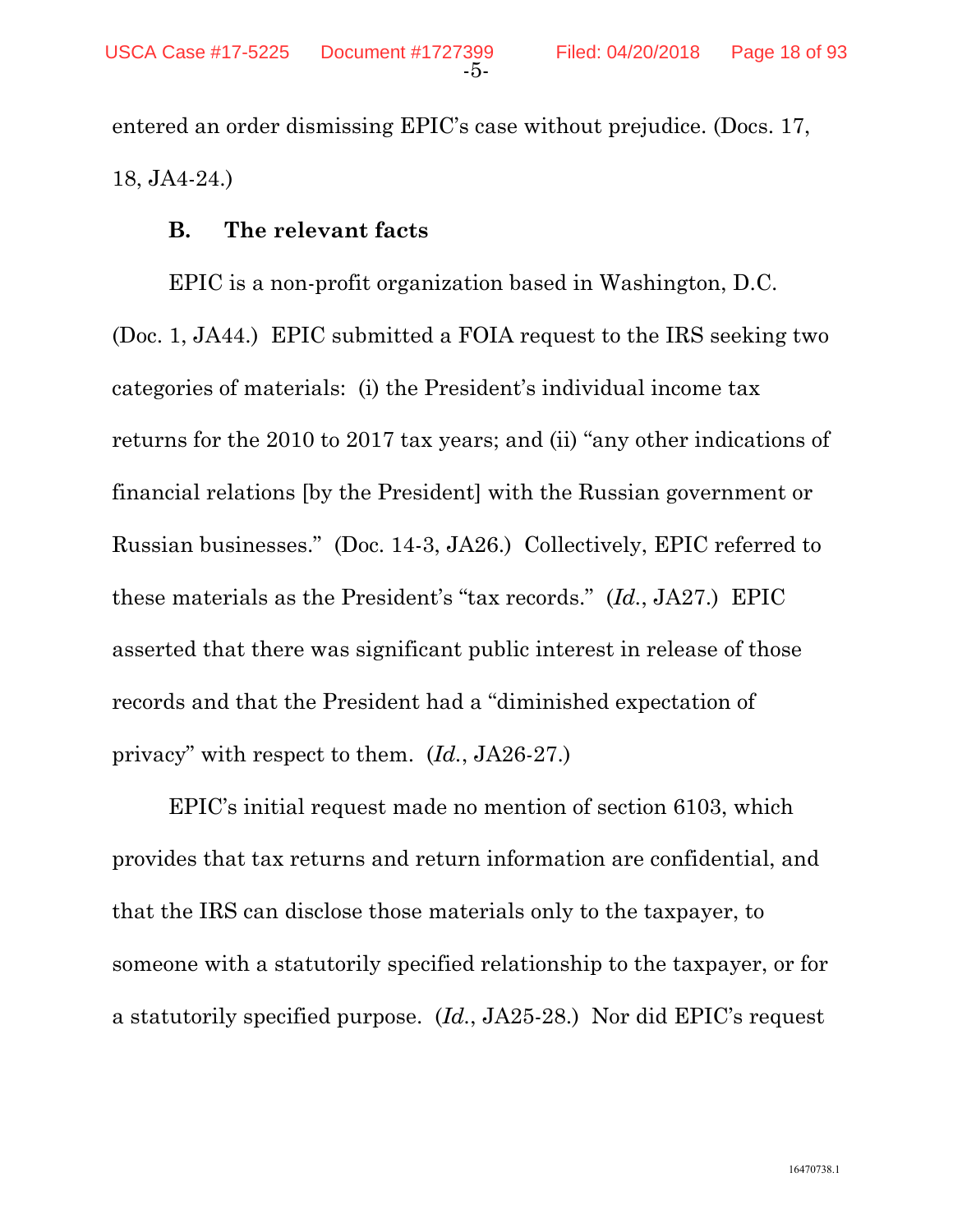contain authorization to release the materials from the President, a representative of the President, or anyone else. (*Id.*)

The IRS notified EPIC that its request sought materials that, to the extent they existed, are made confidential by section 6103, and that the relevant Treasury regulations required that EPIC establish its entitlement to the materials before the IRS further processed the request. (Doc. 14-4, JA29-30.) The IRS concluded that, because EPIC had not established its entitlement to the materials requested, its request was being closed as incomplete. (*Id.*)

EPIC then submitted "an appeal and renewed request" for the tax records. (Doc. 14-5, JA31-40.) This time, EPIC acknowledged the applicability of section 6103 to the requested materials. (*Id.*, JA32-33.) But it argued that it was entitled to the materials based on section 6103(k)(3), which provides a narrowly tailored exception to section 6103(a)'s general prohibition against the disclosure of return information. (*Id.*, JA32-40.)

As characterized by EPIC, section 6103(k)(3) "gives the IRS discretion to release certain tax return information with the permission of the Joint Committee on Taxation . . . to correct a misstatement of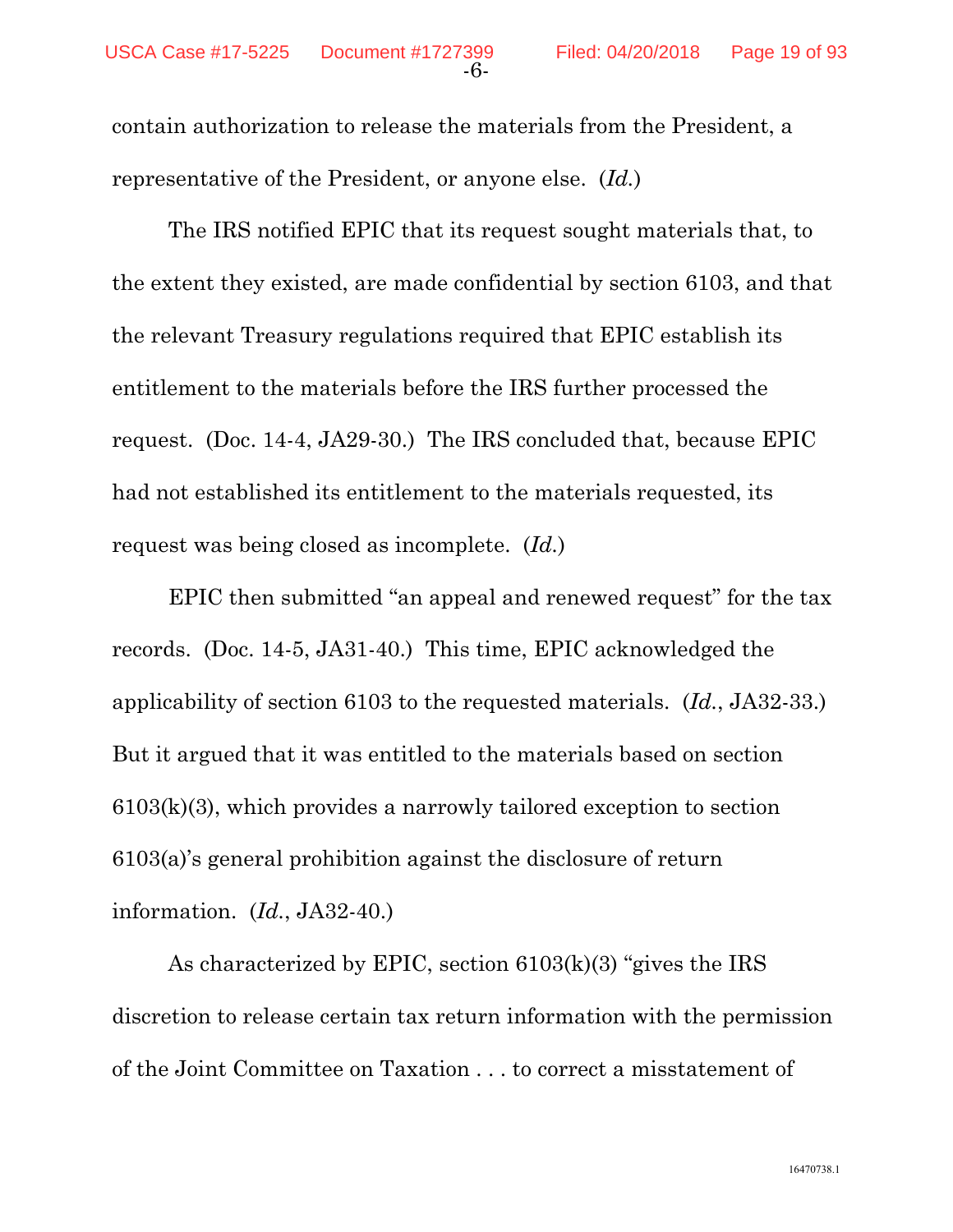fact." (*Id.*, JA32 (citation and internal quotations omitted).) EPIC asserted that disclosure of the requested materials would correct one or more misstatements of fact, as follows:

- (1) In 2016 and 2017, the President denied having any present investments, debts, or deals in Russia. Also in 2016 and 2017, the media reported that the President has, in the past, had financial involvement with Russia. EPIC asserted that the President's denials and the media reports "directly contradicted" one another and that release of the requested materials to EPIC was "necessary" to resolve the contradiction.
- (2) In 2016, the President suggested that the IRS may have examined his tax returns for motives unconnected with fair tax administration. EPIC asserted that releasing the requested materials to it would "dispel[ ] or confirm[ ]" that suggestion, although it did not explain the nexus between the President's suggestion and the materials sought.

(*Id.*, JA33-39.)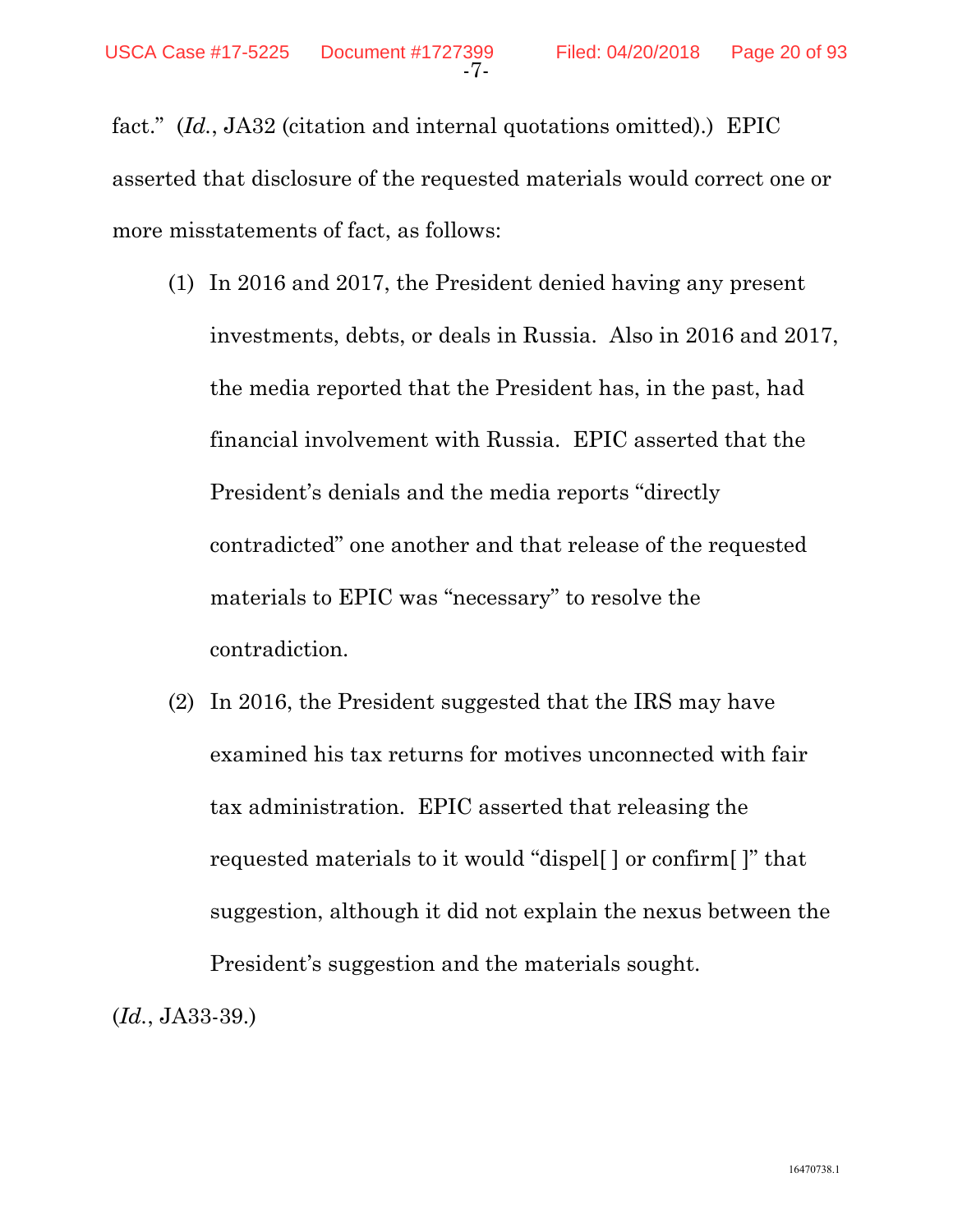Like the original request, EPIC's appeal and renewed request did not contain an authorization from the President to release the materials. Nor did it include an authorization by the Joint Committee, which is a prerequisite to the disclosure of return information under section 6103(k)(3). (*Id.*, JA31-40.) Instead, EPIC urged the IRS to "move promptly to obtain permission from the Joint Committee" to release the materials. (*Id.*, JA32.)

In April 2017, following a phone conversation between the IRS Disclosure Office and EPIC's counsel, the IRS closed EPIC's renewed request as incomplete. (Doc. 1, JA53; Doc. 14-6, JA 41-42.) The IRS explained that EPIC's renewed request—like its original request sought returns and return information protected from disclosure by section 6103; that EPIC was required to establish its entitlement to the materials before the IRS further processed the request; and that EPIC had not done so. (Doc. 14-6, JA 41-42.) The IRS acknowledged EPIC's invocation of section 6103(k)(3), but informed EPIC that "IRC § 6103(k)(3) does not afford any rights to requesters under the FOIA to the disclosure of tax returns or return information of third parties." (*Id.*, JA41.)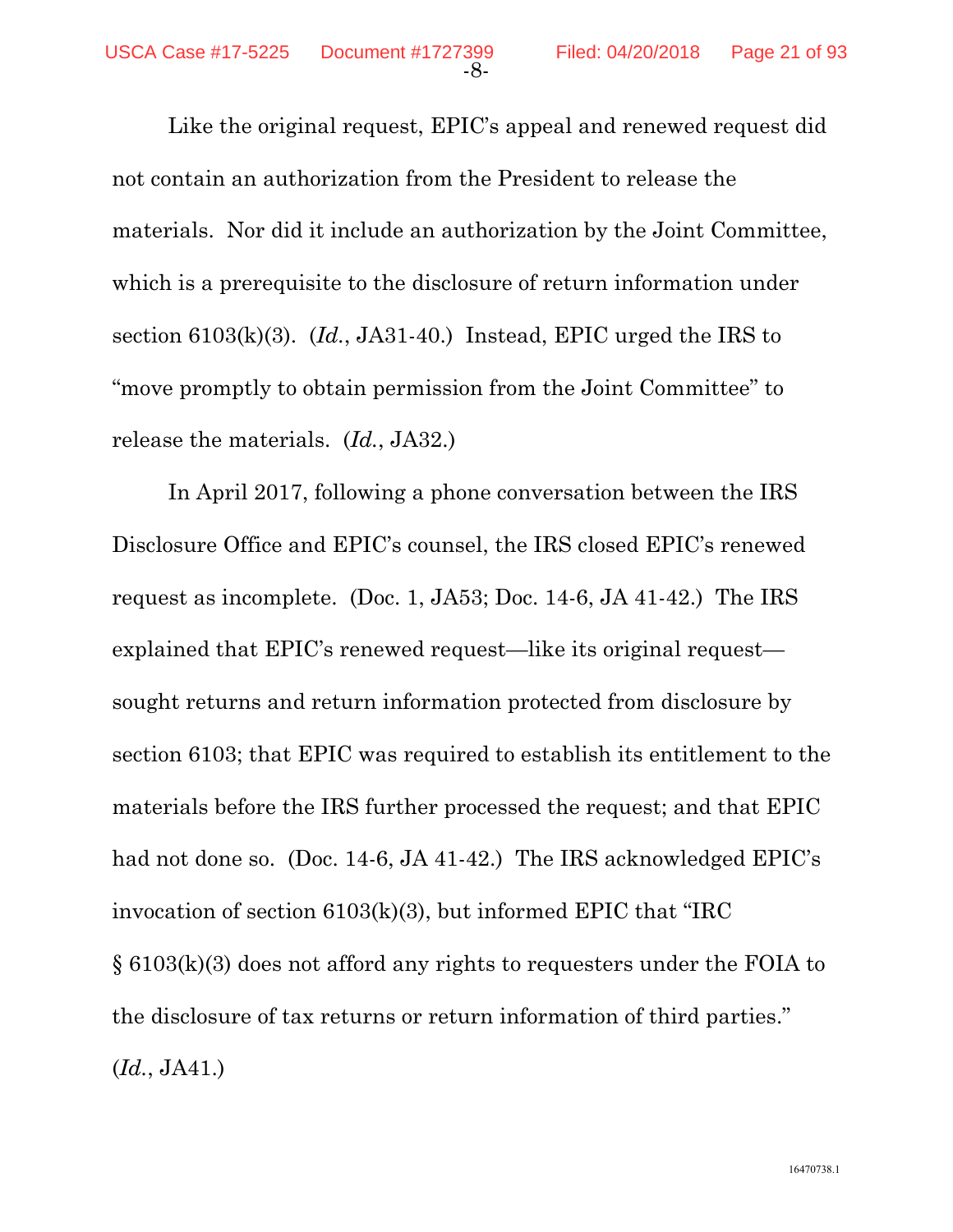### **C. Proceedings in the District Court**

### **1. EPIC's complaint**

EPIC filed this suit in the District Court, asserting three FOIA claims (Counts I to III) and two APA claims (Counts IV and V). (Doc. 1, JA43-56.) The gravamen of the complaint was that the IRS should not have closed its FOIA request because disclosure of the President's returns and return information was authorized by section 6103(k)(3) to correct one or more misstatements of fact. (*See id.*, JA43.)

In Count I, EPIC alleged that the IRS had failed to timely "make a determination regarding" whether it would comply with EPIC's FOIA request. (*Id.*, JA54.) In Count II, EPIC alleged that the IRS had failed "to take all reasonable steps necessary to release all nonexempt information requested by Plaintiff." (*Id.*) In Count III, EPIC alleged that the IRS had "wrongfully withheld agency records requested by Plaintiff." (*Id.*, JA54-55.)

In Count IV, EPIC alleged that the IRS's closure of its FOIA request was "arbitrary, capricious, an abuse of discretion, or otherwise not in accordance with law under 5 U.S.C. § 706(2)(a) and short of statutory right under 5 U.S.C. § 706(2)(c)." (*Id.*, JA55.) In Count V,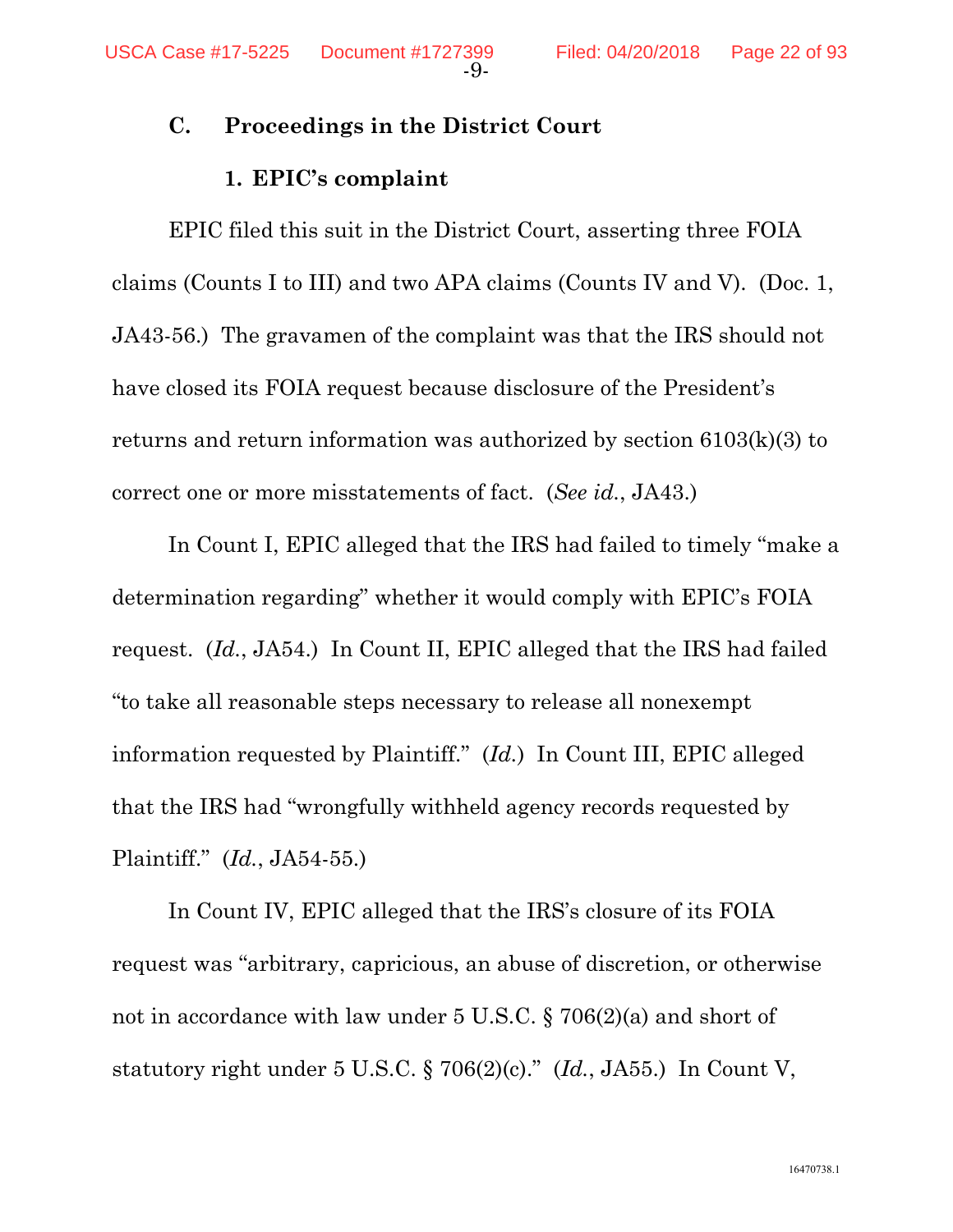EPIC alleged that the IRS's "fail[ure] to seek permission from the Joint Committee on Taxation to release the records EPIC has requested . . . constitutes agency action unlawfully withheld or unreasonably delayed in violation of 5 U.S.C. § 706(1)." (*Id.*, JA55-56.)

In its prayer for relief, EPIC requested that the District Court "[h]old unlawful and set aside the IRS's rejection of EPIC's FOIA Request." (*Id.*, JA56.) EPIC further requested that the court order the IRS to conduct a reasonable search for documents responsive to the request, "take all reasonable steps possible to release nonexempt records," and "disclose to Plaintiff all responsive, non-exempt records." (*Id.*)

#### **2. The District Court's dismissal of the case**

The IRS moved to dismiss EPIC's complaint on the ground that it failed to state a claim upon which relief can be granted, and the District Court granted that motion. (Docs. 17, 18, JA4-24.)

Beginning with EPIC's FOIA claims, the court observed that the parties were in agreement regarding the material facts. (*Id.*, JA14-15.) They agreed that EPIC's FOIA request exclusively sought returns and return information; they agreed that those materials are protected by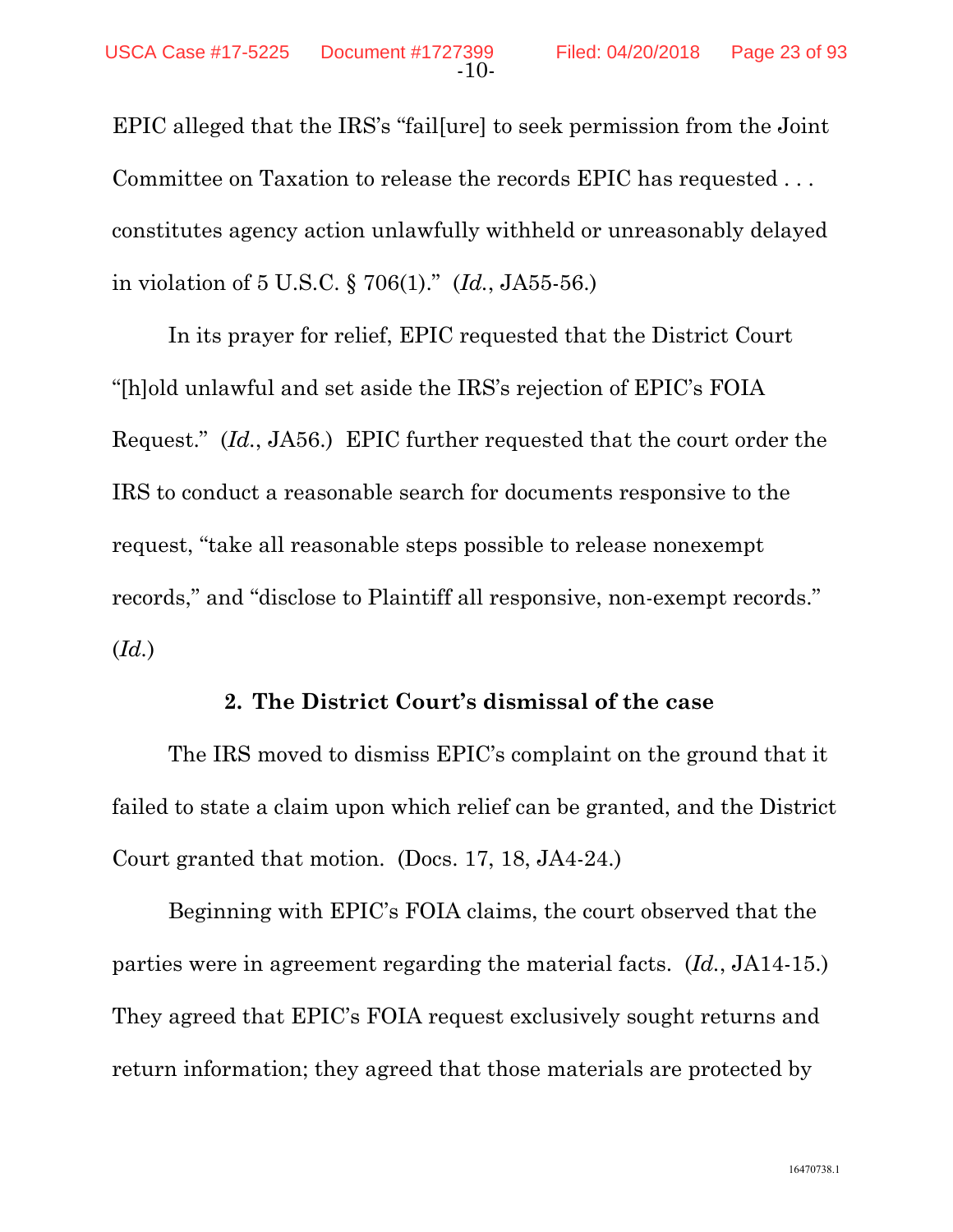section 6103; and they agreed that EPIC needed to demonstrate that an exception to section 6103(a)'s prohibition against disclosure applied. (*Id.*) The parties also agreed that EPIC did not come within section 6103(c), which conditions disclosure on authorization from the taxpayer. (*Id.*)

The heart of the dispute was whether EPIC could establish that it was entitled to the requested materials under section 6103(k)(3), which provides the IRS with discretionary authority to disclose return information "to the extent necessary for tax administration purposes to correct a misstatement of fact." (*Id.*, JA15.) Section 6103(k)(3) further conditions disclosure on prior approval by the Joint Committee. (*Id.*) For the purposes of its decision, the District Court assumed (without deciding) that EPIC had plausibly alleged facts showing that disclosure of the requested information would correct a misstatement of fact and was necessary for tax administration. (*Id.*, JA17.) Those assumptions, however, did not save EPIC's FOIA claims because EPIC had neither submitted authorization from the Joint Committee nor identified any authority requiring the IRS to seek such authorization: "The plain terms of [section 6103(k)(3)], which require congressional approval,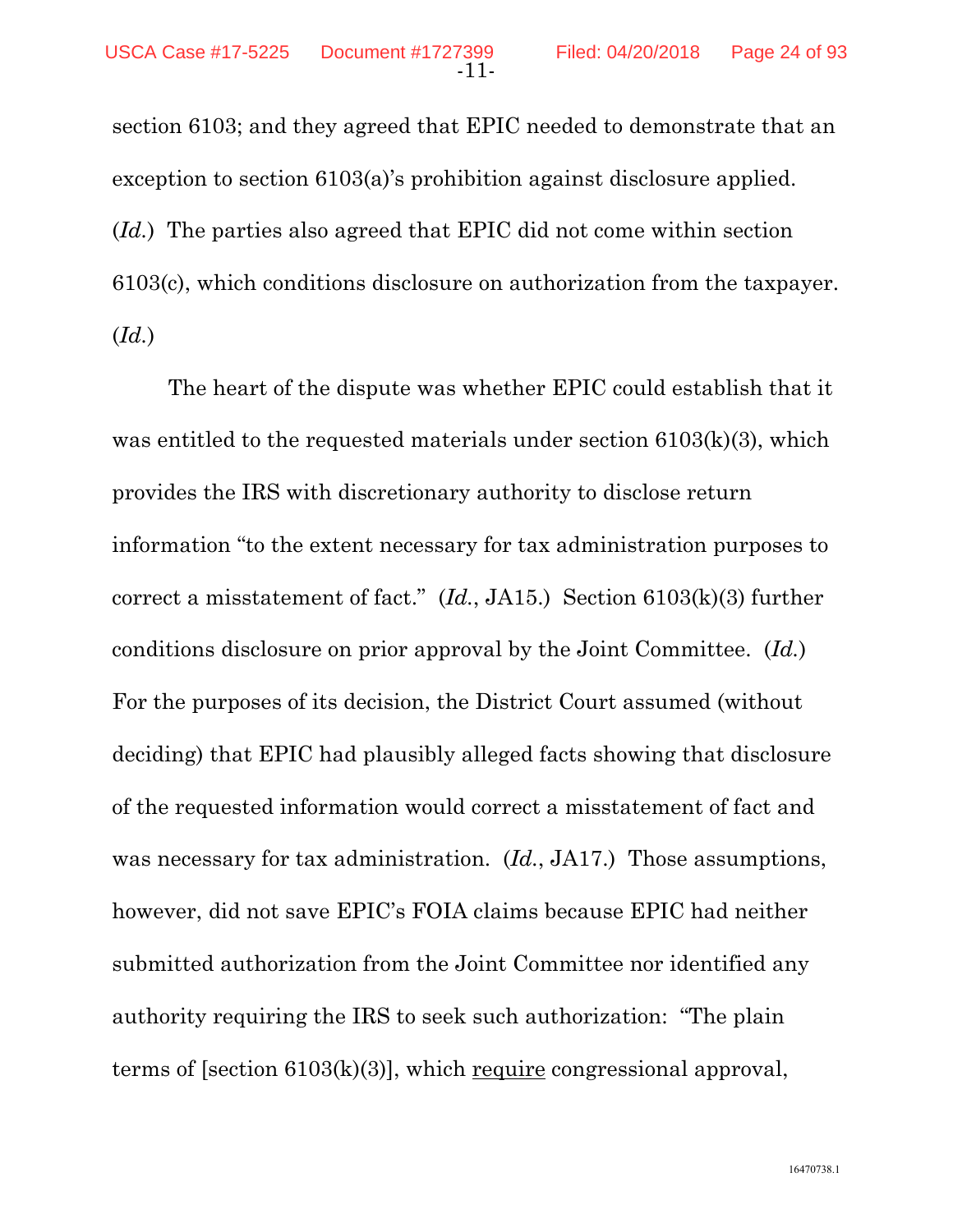foreclose any relief from the exhaustion barrier." (*Id.*, JA18-19 (emphasis in original).)

Having disposed of EPIC's FOIA claims, the court similarly held that EPIC was not entitled to relief under the APA. (*Id.*, JA16-19.) With respect to Count IV, seeking further processing of EPIC's FOIA request, the court explained that a plaintiff can seek review under the APA only if it has "no other adequate remedy in a court." (*Id.*, JA17-18 (citing 5 U.S.C. § 704).) Where, as here, a plaintiff seeks access to an agency's records, this Court's precedent left "little doubt that FOIA offers an adequate remedy" precluding APA review. (*Id.*, JA17-18 (citing *Citizens for Responsibility and Ethics in Washington (CREW) v. United States Dep't of Justice*, 846 F.3d 1235, 1245-46 (D.C. Cir. 2017) (internal quotations omitted).) And with respect to Count V, seeking to compel the IRS to seek Joint Committee approval to release the requested materials, the court held that such relief was inappropriate where nothing in section  $6103(k)(3)$  provided that the IRS "must or shall or even should consult with the Joint Committee." (*Id.*, JA22 (emphasis in original).)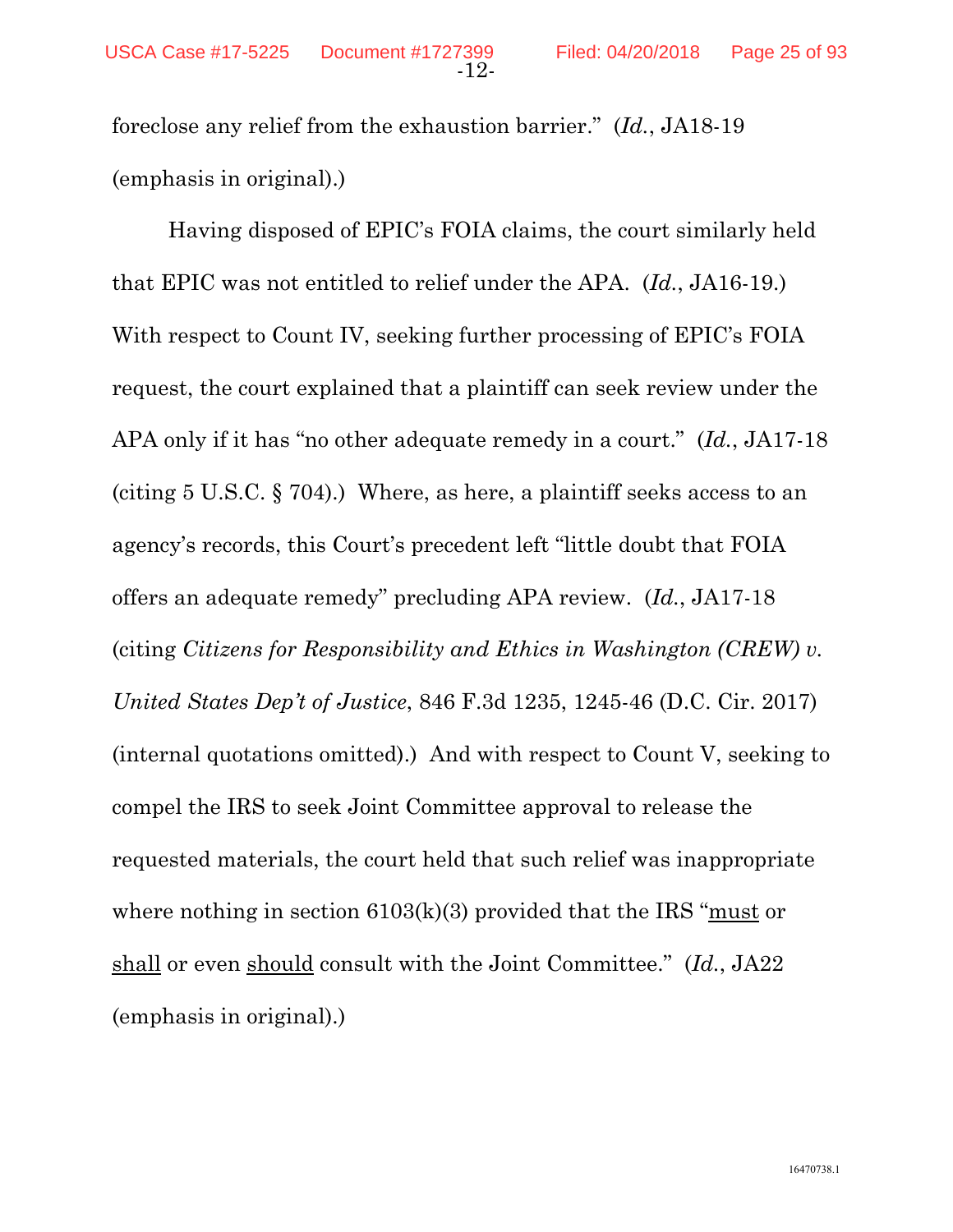Finally, the court held that EPIC had forfeited all claims that it had omitted from its complaint and advanced only in footnotes of its response brief, including its claim that section 6103(k)(3)'s congressional preapproval clause violates the separation of powers. (*Id.*, JA22-23.)

#### **SUMMARY OF ARGUMENT**

At issue in this case is whether the IRS can be forced to release information that is protected from disclosure by statute, without complying with the safeguards against unauthorized disclosure contained in that statute. Specifically, section 6103 prohibits the disclosure of taxpayers' returns and return information absent certain conditions precedent that are not met here.

EPIC submitted a FOIA request to the IRS specifically and exclusively seeking the President's returns and return information. EPIC could have satisfied the condition precedent to disclosure found in section 6103(c) had it submitted the President's authorization to release the materials. It did not. Instead, EPIC sought to invoke section  $6103(k)(3)$ , which provides the IRS with limited discretionary authority to disclose return information following authorization by the Joint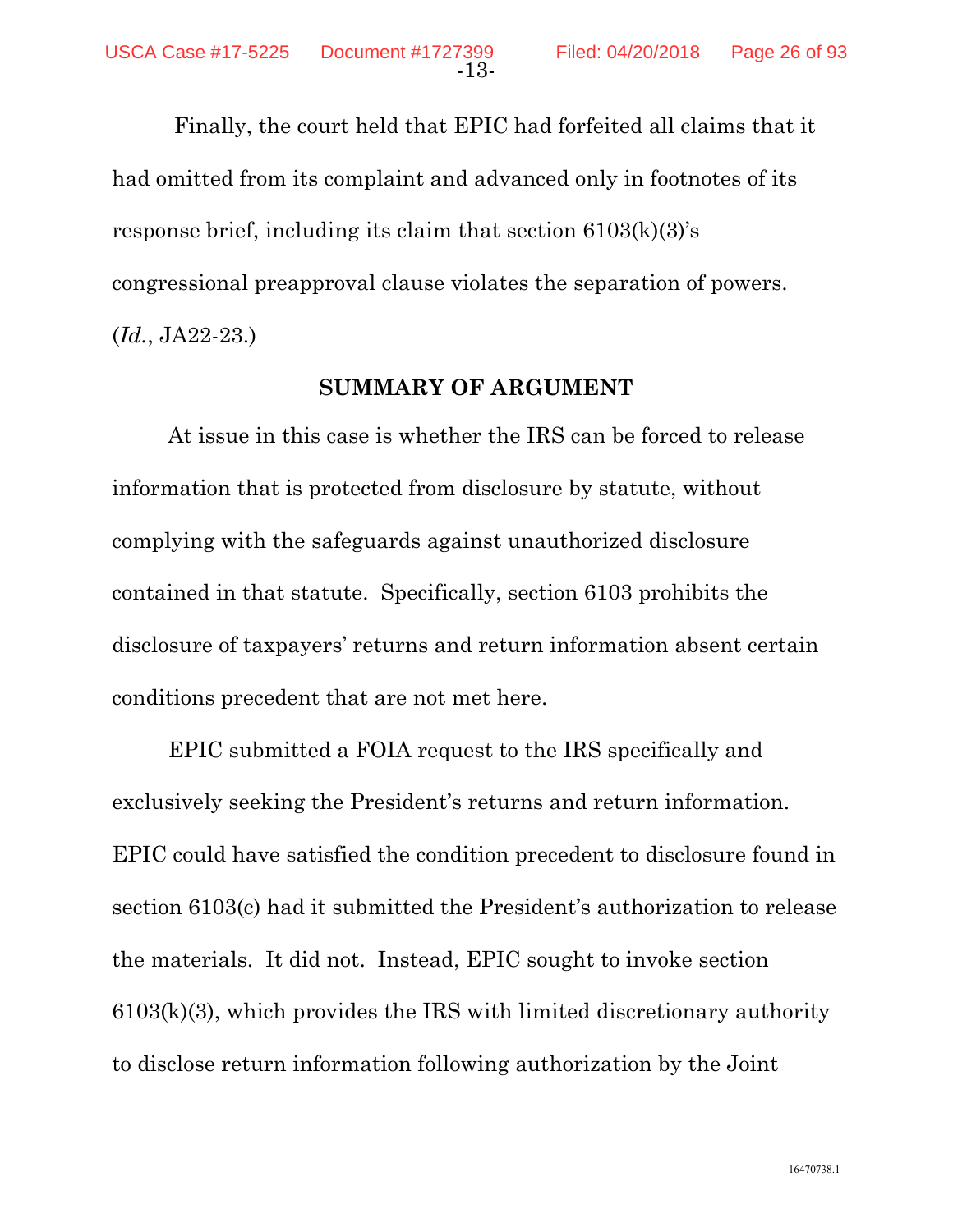Committee. But just as EPIC failed to submit the President's authorization, it failed to submit the Joint Committee's authorization. Rather than attempt to cure the defects that the IRS identified in the FOIA request, EPIC filed suit seeking relief under FOIA (Counts I to III) and the APA (Counts IV and V). The District Court correctly dismissed both sets of claims.

1. EPIC's FOIA claims fail on three grounds, each of which, standing alone, warrants dismissal for failure to state a claim upon which relief can be granted. First, section  $6103(k)(3)$  does not invest private parties with the right to force the disclosure of protected return information. Second, section 6103 is an Exemption 3 statute that grants the IRS limited discretionary authority to release information that would otherwise be kept confidential. This Court has held that an agency's decision not to make a discretionary disclosure of such information is unreviewable. Finally, even if this Court could review the IRS's decision not to make a discretionary disclosure, the IRS's discretion under section 6103(k)(3) is expressly made subject to a condition precedent (*i.e.*, Joint Committee approval) that EPIC has not satisfied and that the IRS need not try to satisfy on EPIC's behalf.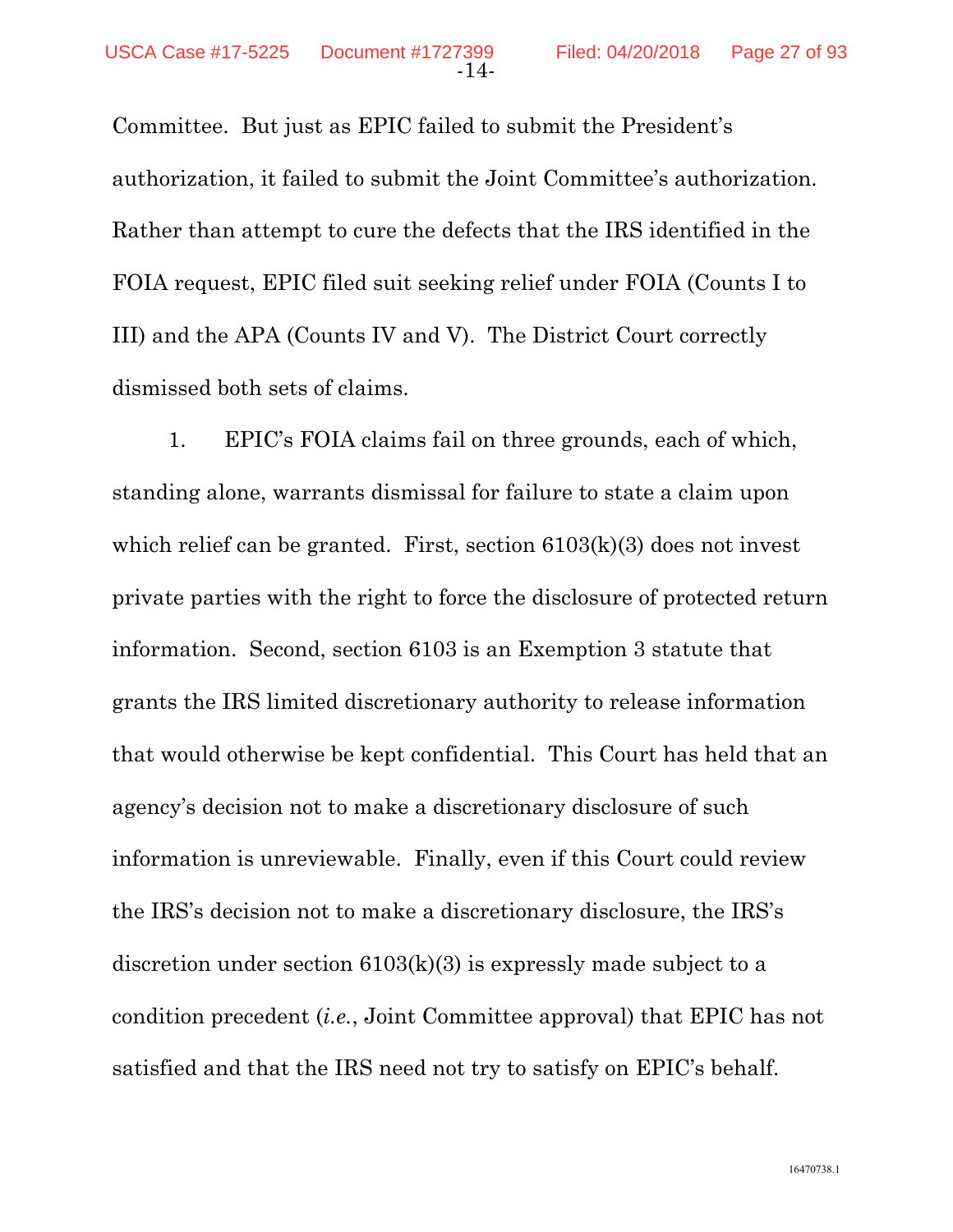In an attempt to sidestep its failure to obtain Joint Committee approval, EPIC raises two arguments that it either wholly failed to advance below or advanced in such conclusory fashion that they were deemed forfeited: (i) even if nothing in FOIA or section 6103(k)(3) requires the IRS to seek Joint Committee approval, the IRS is required to do so pursuant to the Internal Revenue Manual (I.R.M.); and (ii) requiring Joint Committee approval prior to the discretionary release of protected return information represents an unconstitutional exercise of executive power by the legislative branch. Even if this Court considers the arguments, it should reject them as meritless. Regarding the former, the I.R.M.—both generally and with respect to its guidance about section 6103(k)(3)—lacks the force of law and does not bind the IRS. Regarding the latter, this Court has made clear that the basic nondisclosure decision under Exemption 3 statutes is appropriately a function of the legislative, not executive, branch.

-15-

2. EPIC's two APA claims also fail. Controlling precedent makes clear that a plaintiff cannot bring a claim under the APA if it either (a) has another adequate remedy available to it; or (b) seeks to compel an agency to take action that is not legally required. Here,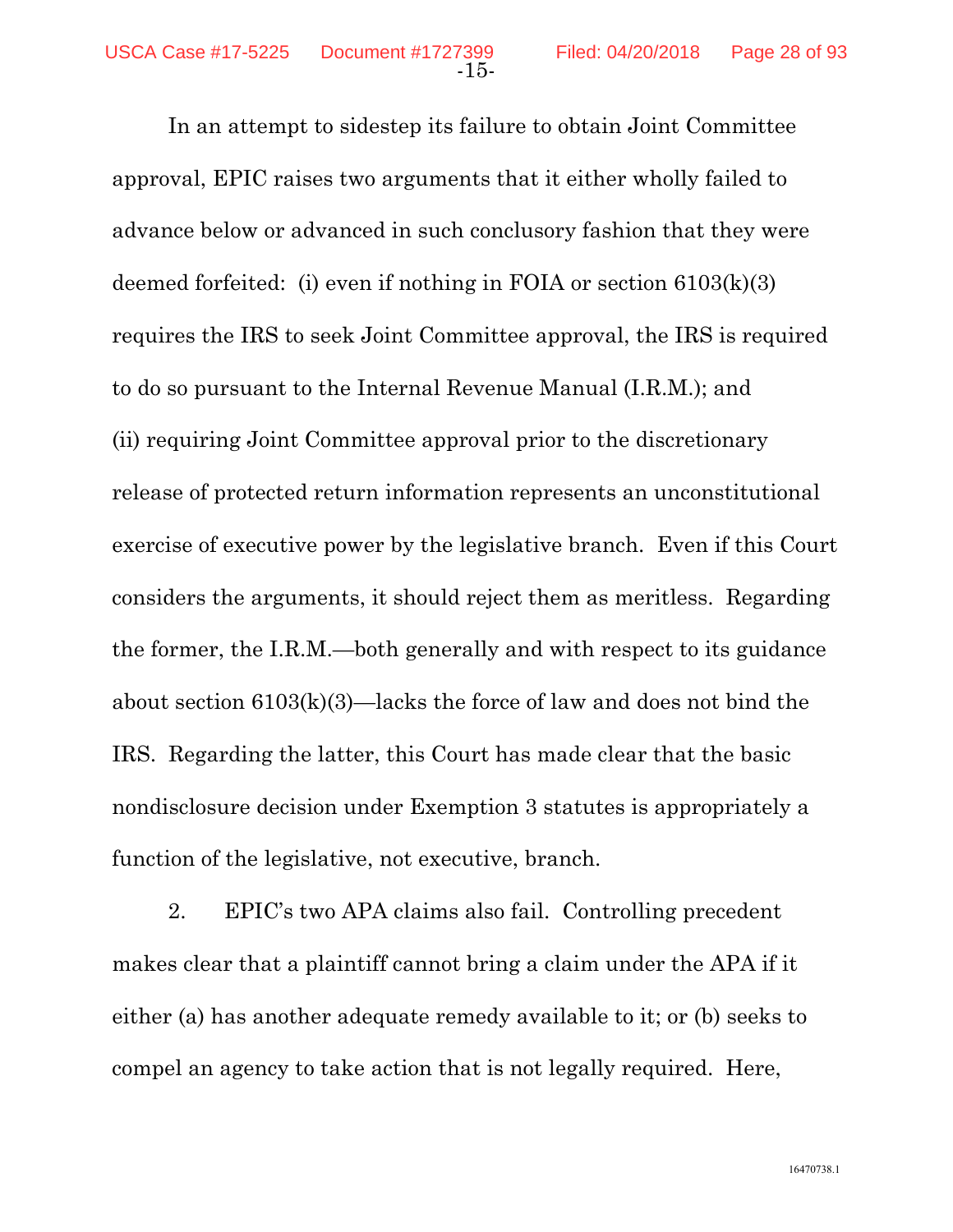EPIC's first APA claim seeks further processing of its FOIA request, which is precisely the relief that EPIC can (and does) seek under FOIA. And EPIC's second APA claim seeks an order compelling the IRS to request Joint Committee approval to release the President's return information, even though the IRS has no obligation to make such a request.

-16-

The District Court's order dismissing EPIC's case is correct and should be affirmed.

## **ARGUMENT**

## **The District Court correctly dismissed EPIC's case seeking the President's confidential tax information**

### **Standard of review**

This Court reviews *de novo* the District Court's decision to dismiss a plaintiff's case under Fed. R. Civ. P. 12(b)(6). *Jones v. Horne*, 634 F.3d 588, 595 (D.C. Cir. 2011).

## **A. The District Court correctly dismissed EPIC's FOIA claims**

The IRS closed EPIC's initial FOIA request (which did not mention section 6103) because EPIC failed to satisfy the agency's regulation concerning the disclosure of tax returns and return information  $-i.e.,$  that a third-party requester must provide the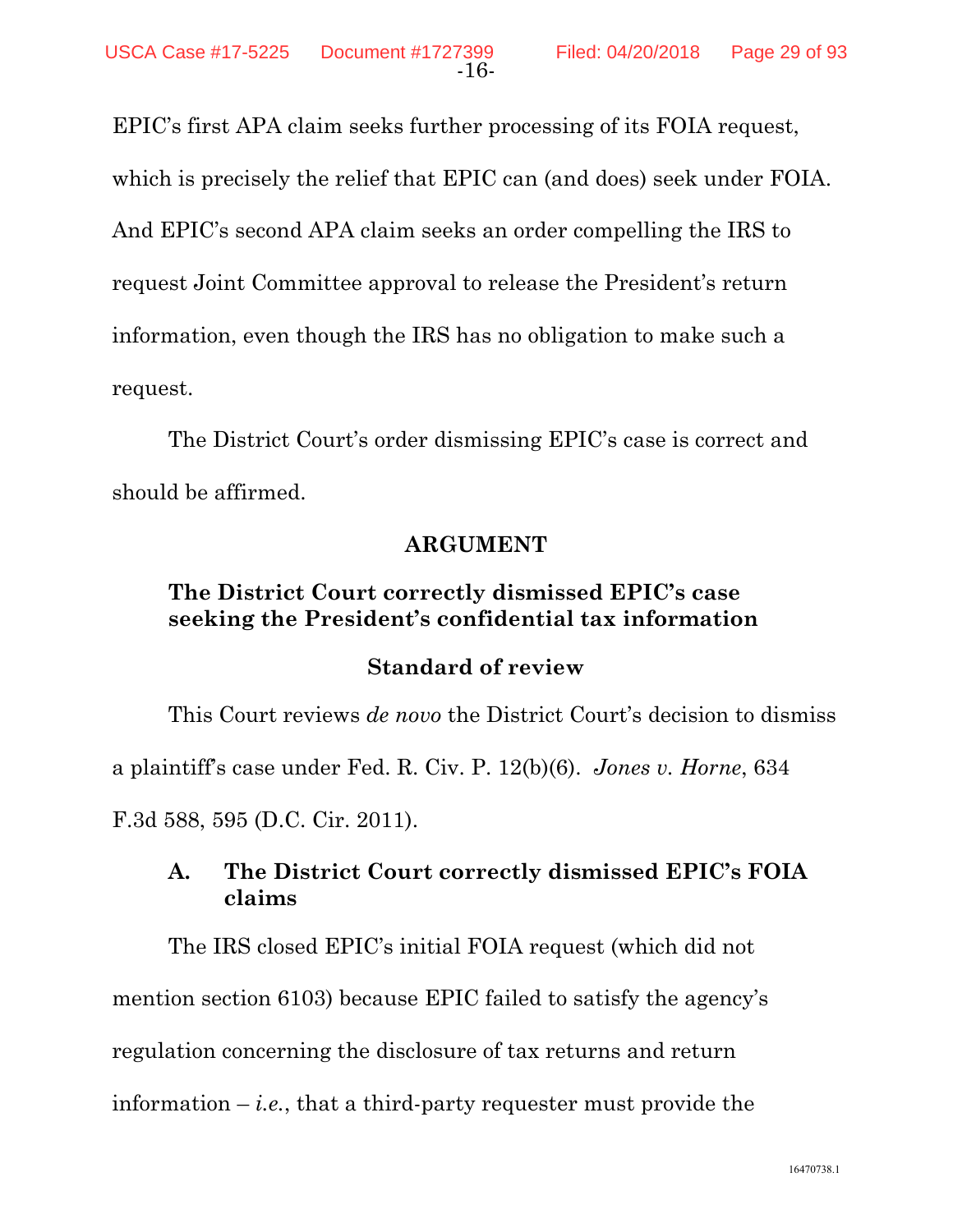taxpayer's consent to the disclosure. (JA29.) In its appeal and renewed request, EPIC relied upon section  $6103(k)(3)$  as the authority permitting disclosure. The IRS closed that request because section 6103(k)(3) "does not afford any rights to requesters under the FOIA to the disclosure of tax returns or return information of third parties," and because EPIC had still failed to provide the President's consent to the disclosure. (JA41.) The District Court dismissed EPIC's case because EPIC (i) failed to obtain the President's consent, and (ii) failed to show that the Joint Committee had approved of the disclosure, which is a requirement under section 6103(k)(3). The District Court's decision is correct and should be affirmed.

## **1. Introduction: The statutes and regulations governing disclosure of returns and return information**

This case involves the interplay between FOIA and section 6103 of the Internal Revenue Code. FOIA generally provides for "open disclosure of public information." *Baldrige v. Shapiro*, 455 U.S. 345, 352 (1982). Section 6103(a), however, provides that, except as authorized by the Internal Revenue Code, "[r]eturns and return information shall be confidential." I.R.C. § 6103(a).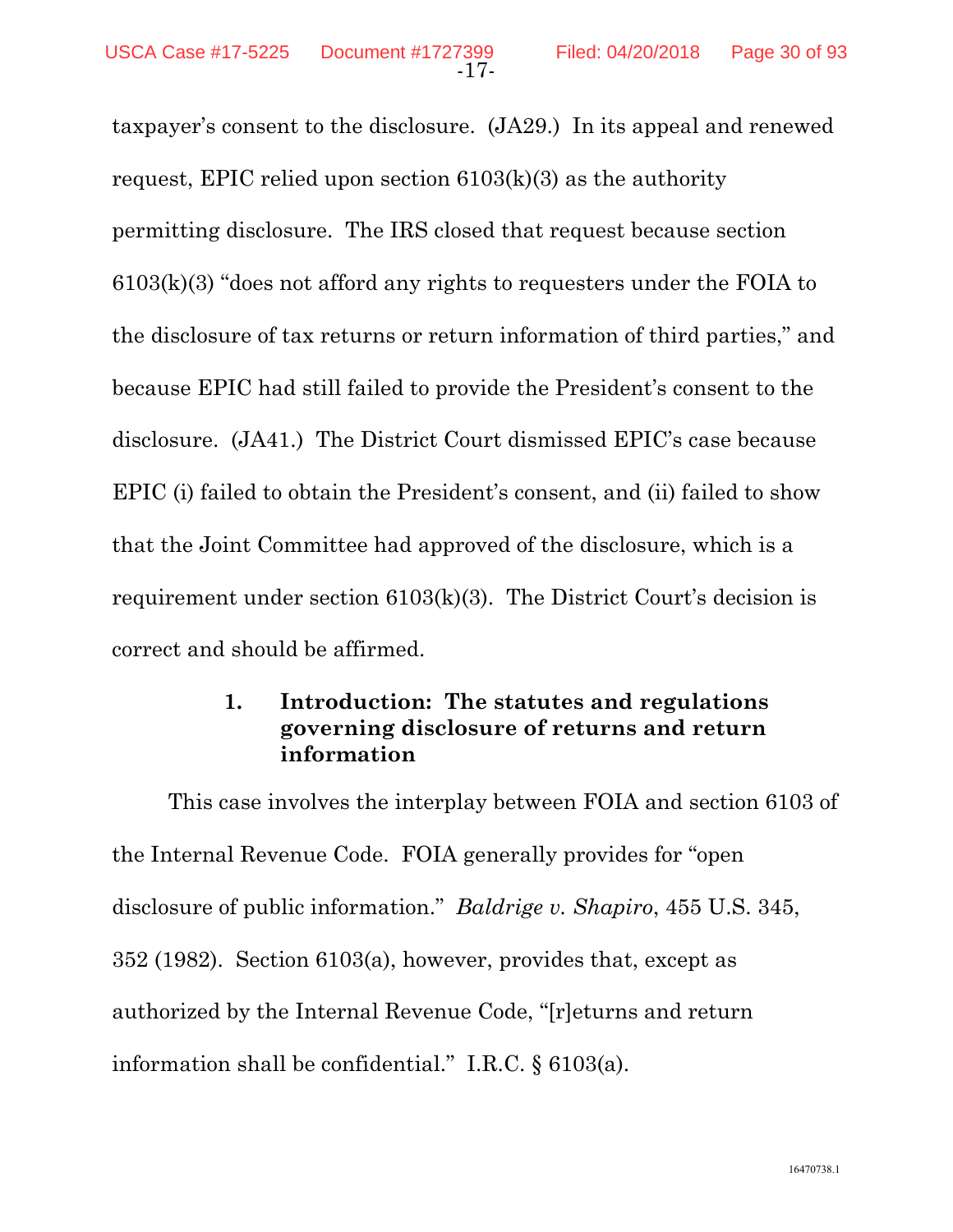#### **a. FOIA**

FOIA is the primary statute authorizing members of the public to request records maintained by federal agencies and to bring suit to compel "the production of agency records improperly withheld." 5 U.S.C. § 552(a)(3), (4)(B). FOIA represents a balance struck by Congress between the public's right to know and the government's legitimate interest in keeping certain information confidential." *Ctr. for Nat'l Sec. Studies v. U.S. Dep't of Justice*, 331 F.3d 918, 925 (D.C. Cir. 2003). As part of that balance, Congress exempted nine categories of material from disclosure. *Id.*; 5 U.S.C. §  $552(b)(1)-(9).$ <sup>3</sup> If the material

 <sup>3</sup> Section 552(b) provides that "[t]his section does not apply to [certain] matters that are" (1) authorized "to be kept secret in the interest of national defense or foreign policy"; (2) "related solely to the internal personnel rules and practices of an agency"; (3) "specifically exempted from disclosure by [certain types of] statute[s]"; (4) "trade secrets and commercial or financial information obtained from a person and privileged or confidential"; (5) "inter-agency or intra-agency memoranda or letters that would not be available by law to a party other than an agency in litigation with the agency"; (6) "personnel and medical files and similar files the disclosure of which would constitute a clearly unwarranted invasion of personal privacy"; (7) "records or information compiled for law enforcement purposes"; (8) "contained in or related to examination, operating, or condition reports prepared by, on behalf of, or for the use of an agency responsible for the regulation and supervision of financial institutions"; or (9) "geological and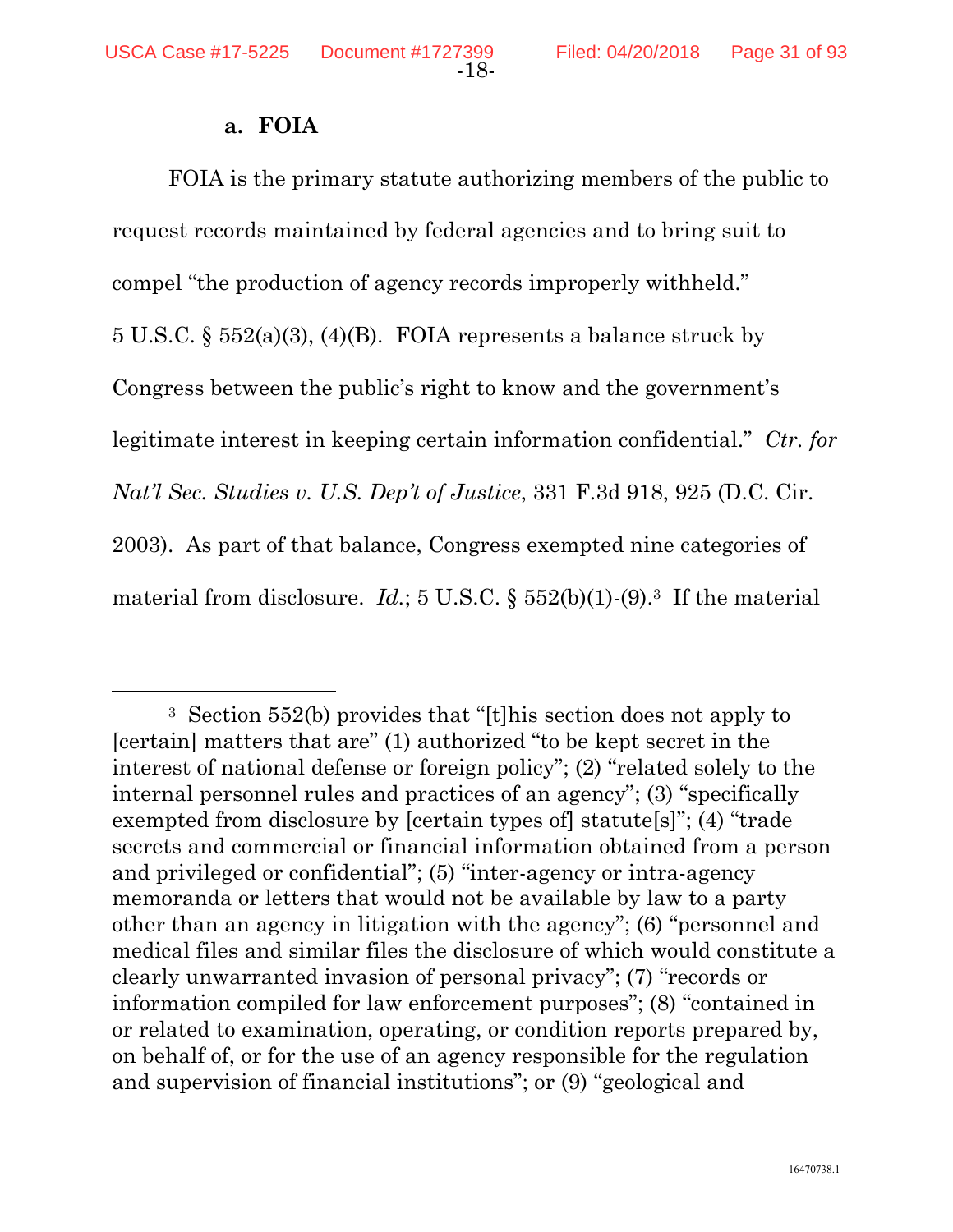$\overline{a}$ 

requested falls within one of the nine exemptions, FOIA's disclosure requirement "does not apply" and the material is not subject to disclosure. 5 U.S.C. § 552(b).

As relevant here, Exemption 3 provides that FOIA's disclosure requirement does not apply to material that another statute specifically exempts from disclosure, as long as the other statute satisfies one of three conditions. *Ass'n of Retired R.R. Workers, Inc. v. U.S. R.R. Retirement Bd.*, 830 F.2d 331, 333-34 (D.C. Cir. 1987) (citing 5 U.S.C.  $\S 552(b)(3)$ .<sup>4</sup> A statute qualifies for Exemption 3 status if it "requires" that the matters be withheld from the public in such a manner as to leave no discretion on the issue."  $5 \text{ U.S.C.}$   $\S 552(b)(3)(A)(i)$ . A statute also qualifies for Exemption 3 status if it either "establishes particular criteria for withholding" or "refers to particular types of matters to be withheld." 5 U.S.C. § 552(b)(3)(A)(ii).

geophysical information and data, including maps, concerning wells." 5 U.S.C.  $\S$  552(b)(1)-(9).

<sup>4</sup> In 2009, the relevant paragraphs of subsection (b)(3) were renumbered, but that renumbering did not alter the text or substance thereof.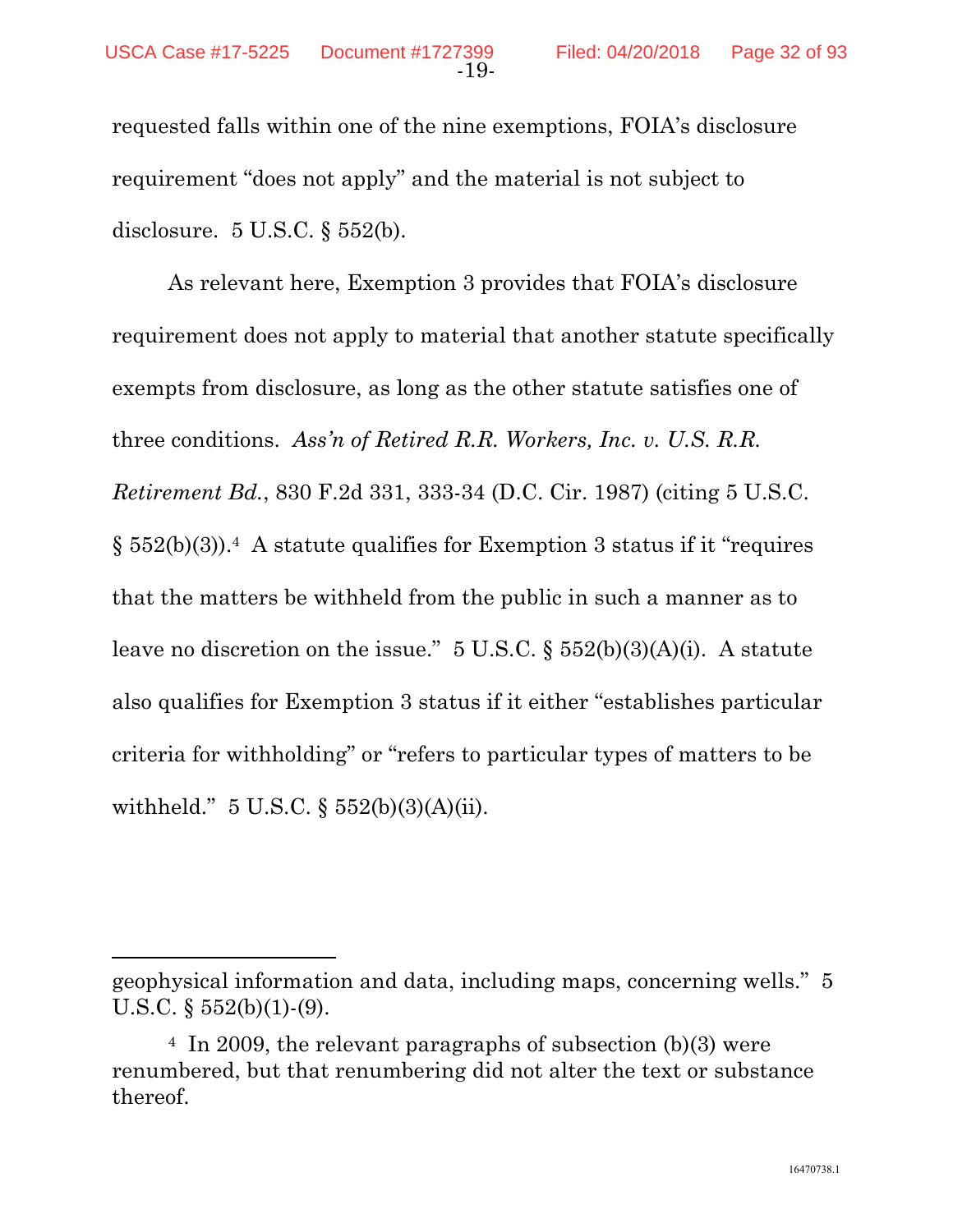Unlike other exemptions that require an examination of "'the detailed factual contents of specific documents,'" the sole criterion for determining whether Exemption 3 applies "'is the existence of a relevant statute and the inclusion of withheld material within that statute's coverage.'" *Morley v. C.I.A.*, 508 F.3d 1108, 1126 (D.C. Cir. 2007) (quoting *Retired R.R. Workers*, 830 F.2d at 336); *Goland v. C.I.A.*, 607 F.2d 339, 350 (D.C. Cir. 1978).

-20-

Courts have uniformly held that I.R.C. § 6103 qualifies for Exemption 3 status either under paragraph (i) of subsection (b)(3)(A), because it "requires that the matters be withheld from the public in such a manner as to leave no discretion on the issue," *Aronson v. I.R.S.*, 973 F.2d 962, 964 (1st Cir. 1992); *Fruehauf Corp. v. I.R.S.*, 566 F.2d 574, 578 n.6 (6th Cir. 1977), or under the latter portion of paragraph (ii) of subsection (b)(3)(A), because it "refers to particular types of matters to be withheld," *Aronson*, 973 F.2d at 964-65; *DeSalvo v. I.R.S.*, 861 F.2d 1217, 1221 n.4 (10th Cir. 1988); *Chamberlain v. Kurtz*, 589 F.2d 827, 838-39 (5th Cir. 1979). Indeed, this Court has held that it is "beyond dispute" that "§ 6103 is the sort of nondisclosure statute contemplated by FOIA exemption 3." *Tax Analysts v. I.R.S.*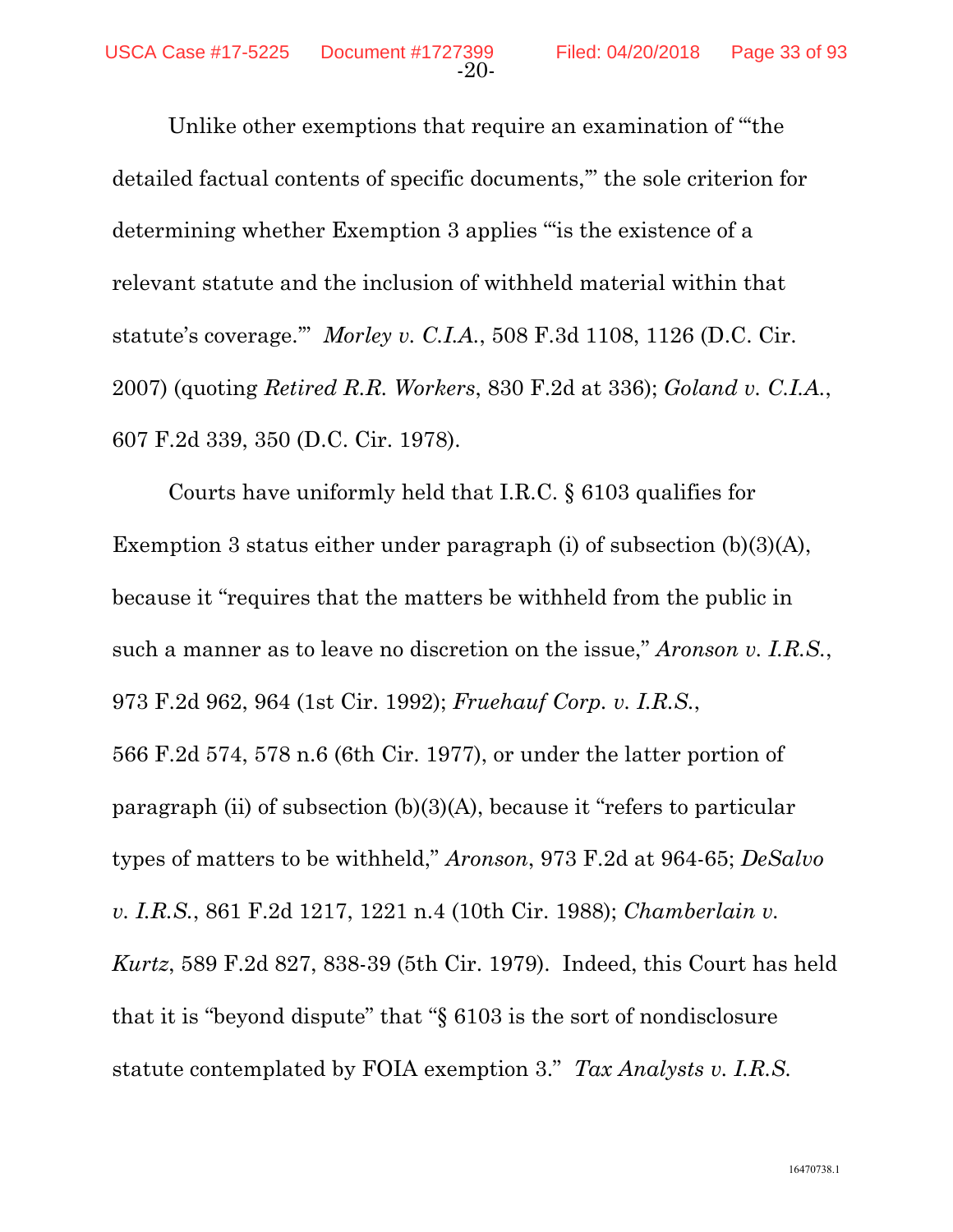*(Tax Analysts I)*, 117 F.3d 607, 611 (D.C. Cir. 1997). Thus, "if § 6103 forbids the disclosure of material, it may not be produced in response to a request under the FOIA." *Church of Scientology of Calif. v. I.R.S. (Church of Scientology II)*, 792 F.2d 153 (D.C. Cir. 1986) (*en banc*), *aff'd*, 484 U.S. 9, 11 (1987).5

#### **b. I.R.C. § 6103**

The federal tax system largely depends on taxpayers providing their personal information to the IRS. *United States v. Bisceglia*, 420 U.S. 141, 145 (1975). To encourage compliance with the Internal Revenue Code's self-reporting requirements, Congress enacted section 6103 to assure taxpayers that the information the IRS collects about them will remain confidential. *Church of Scientology II*, 792 F.2d at 158-59; *In re United States (Panasonic)*, 669 F.3d 1333, 1336-37 (Fed. Cir. 2012). In so doing, Congress "decided that, with respect to tax returns, confidentiality, not sunlight, is the proper aim." *Aronson*, 973 F.2d at 966. In particular, section 6103(a) provides that two distinct categories of material—"returns" and "return information"—

 <sup>5</sup> The pertinent portion of the text of section 6103 is set forth at pp. 21-22, *infra*.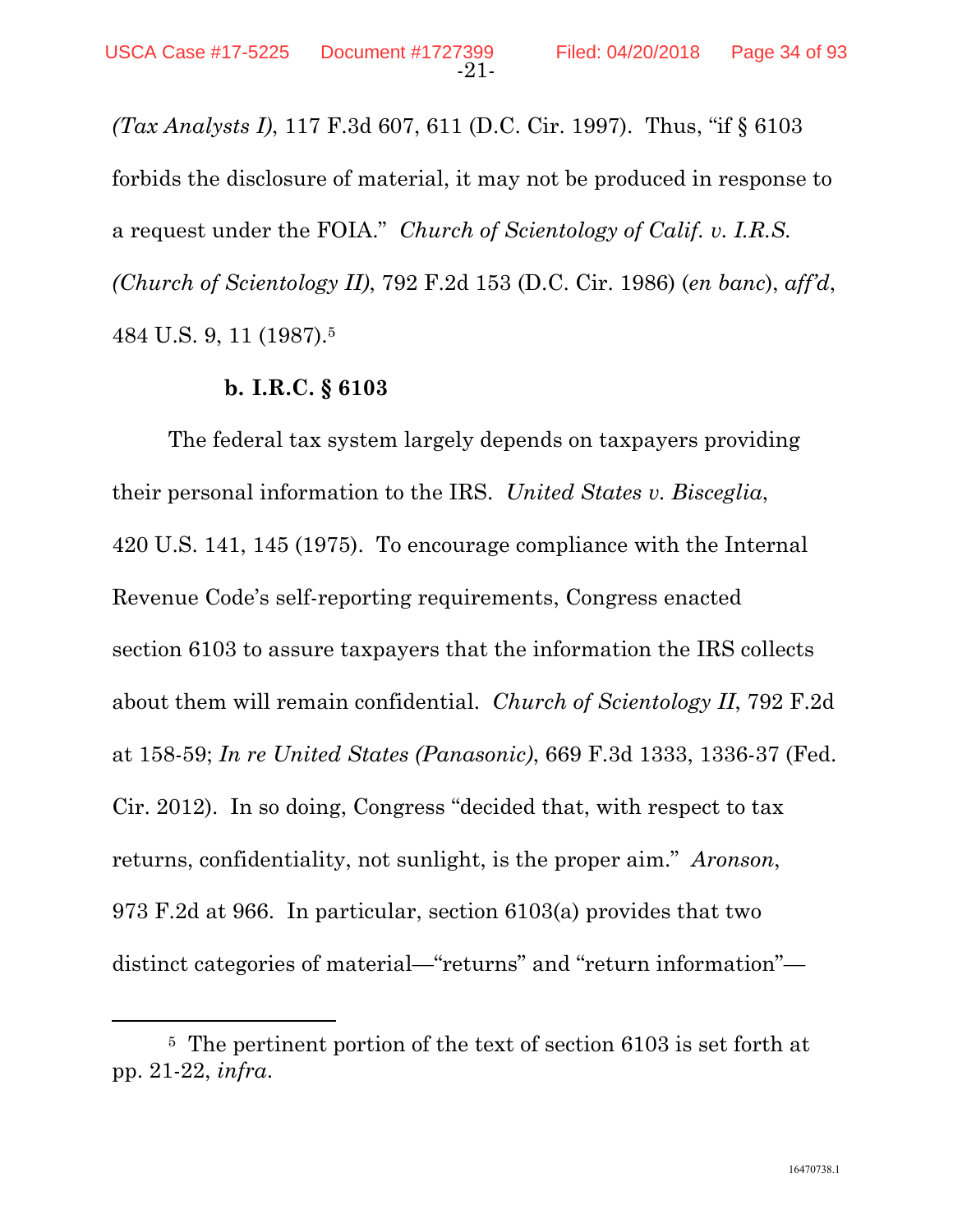shall be confidential and not inspected or disclosed "except as authorized by this title." I.R.C. § 6103(a).6

The term "return" is defined to include "any tax or information return, declaration of estimated tax, or claim for refund . . . which is filed with the Secretary [of the Treasury] . . ." I.R.C. § 6103(b)(1). The term "return information" is expansively defined to include:

a taxpayer's identity, the nature, source, or amount of his income, payments, receipts, deductions, exemptions, credits, assets, liabilities, net worth, tax liability, tax withheld, deficiencies, overassessment, or tax payments, whether the taxpayer's return was, is being, or will be examined or subject to other investigation or processing, or any other data, received by, recorded by, prepared by, furnished to, or collected by the Secretary with respect to a return or with respect to the determination of the existence, or possible existence, of liability (or the amount thereof) of any person under this title for any tax, penalty, interest, fine, forfeiture, or other imposition or offense.

I.R.C. § 6103(b)(2)(A). This broad definition of return information

covers "virtually any information collected by the Internal Revenue

Service regarding a person's tax liability." *Landmark Legal Found. v.* 

 6 "Returns and return information shall be confidential, and except as authorized by this title . . . no officer or employee of the United States . . . shall disclose any return or return information obtained by him in any manner in connection with his service as such an officer or an employee or otherwise or under the provisions of this section. . . . " 26 U.S.C.  $\S$  6103(a).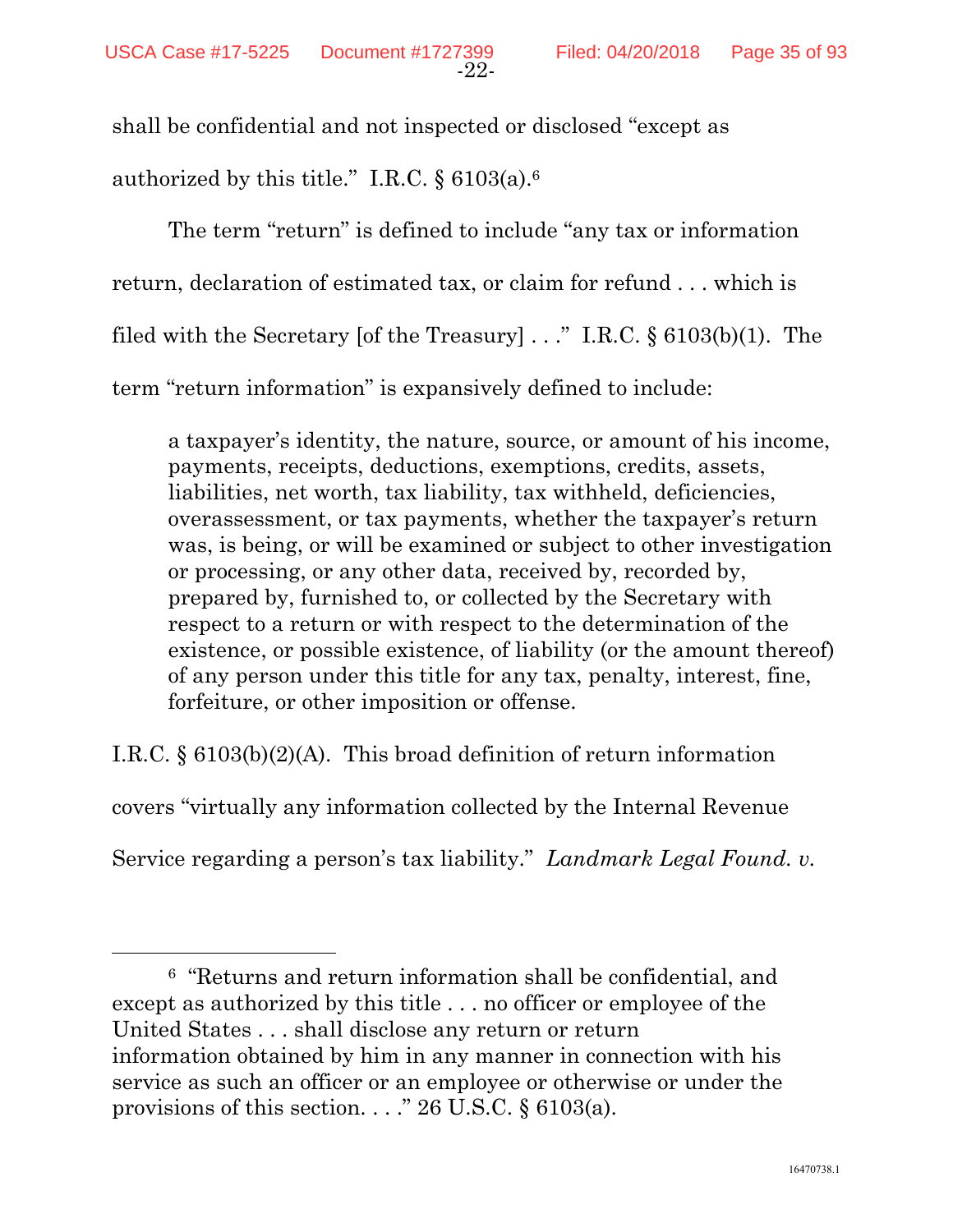*IRS*, 267 F.3d 1132, 1135 (D.C. Cir. 2001) (citation and internal quotations omitted).

Section 6103 prohibits the IRS from disclosing a taxpayer's returns or return information absent explicit statutory authorization to do so. I.R.C. § 6103(a); *Church of Scientology II*, 484 U.S. at 10. Thus, the IRS can disclose a taxpayer's returns or return information only to the taxpayer, to someone with a statutorily specified relationship to the taxpayer, or for a statutorily specified purpose. *See* I.R.C. § 6103(c)-(o). Congress felt so strongly about maintaining confidentiality that it made it a felony to willfully disclose a taxpayer's returns or return information without statutory authorization. *See* I.R.C. § 7213. In the case of knowing or negligent disclosures, the government is liable for civil damages. I.R.C. § 7431(a).

### **c. Treasury regulations governing FOIA requests that seek information protected by I.R.C. § 6103**

An agency's duty to process a FOIA request does not commence until it has received a proper (or "perfected") request. 5 U.S.C.  $\S 552(a)(3)(A)$ , (a)(6)(A); Treas. Reg.  $\S 601.702(c)(1)(i)$ . As relevant here, a FOIA request is not considered perfected unless it is made "in accordance with [the agency's] published rules stating the time, place,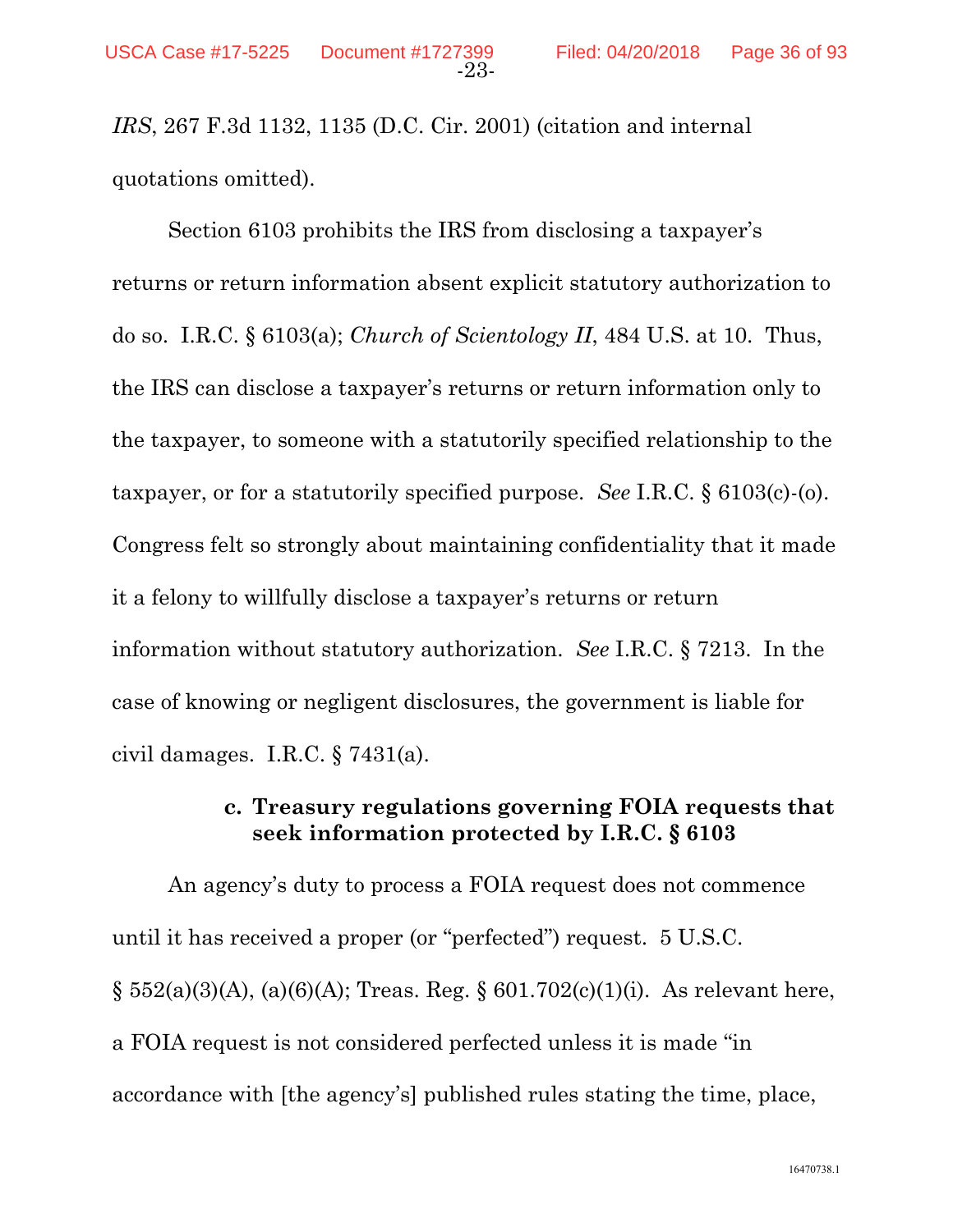fees (if any), and procedures to be followed."  $5 \text{ U.S.C.}$   $\S 552(a)(3)(A);$ Treas. Reg. § 601.702(c)(4); *U.S. Dep't of Justice v. Reporters Comm. for Freedom of Press*, 489 U.S. 749, 754-55 n.5 (1989).

As a condition for seeking judicial review, FOIA requires a requester to exhaust its administrative remedies, which includes submission of a request that complies with the agency's rules. 5 U.S.C.  $\S$  552(a)(6)(A); Treas. Reg.  $\S$  601.702(c)(13). As long as the agency's rules are reasonable, a requester's failure to comply with them subjects its FOIA request to administrative closure, and any subsequent FOIA suit may be dismissed for failure to state a claim upon which relief can be granted. *Clemente v. F.B.I.*, 867 F.3d 111, 119 (D.C. Cir. 2017) (agency rules judged by standard of reasonableness); *see* Treas. Reg. § 601.702(c)(1)(i) (request that does not "conform[ ] in every respect with the rules and procedures set forth in this section" "shall be closed" as noncompliant), (4)(i) ("only requests for records which fully comply with the requirements of this section can be processed").

When a statute like section 6103 restricts disclosure of the material sought, Treas. Reg.  $\S 601.702(c)(4)(i)(E)$  requires that a FOIA request "establish the identity and the right of the person making the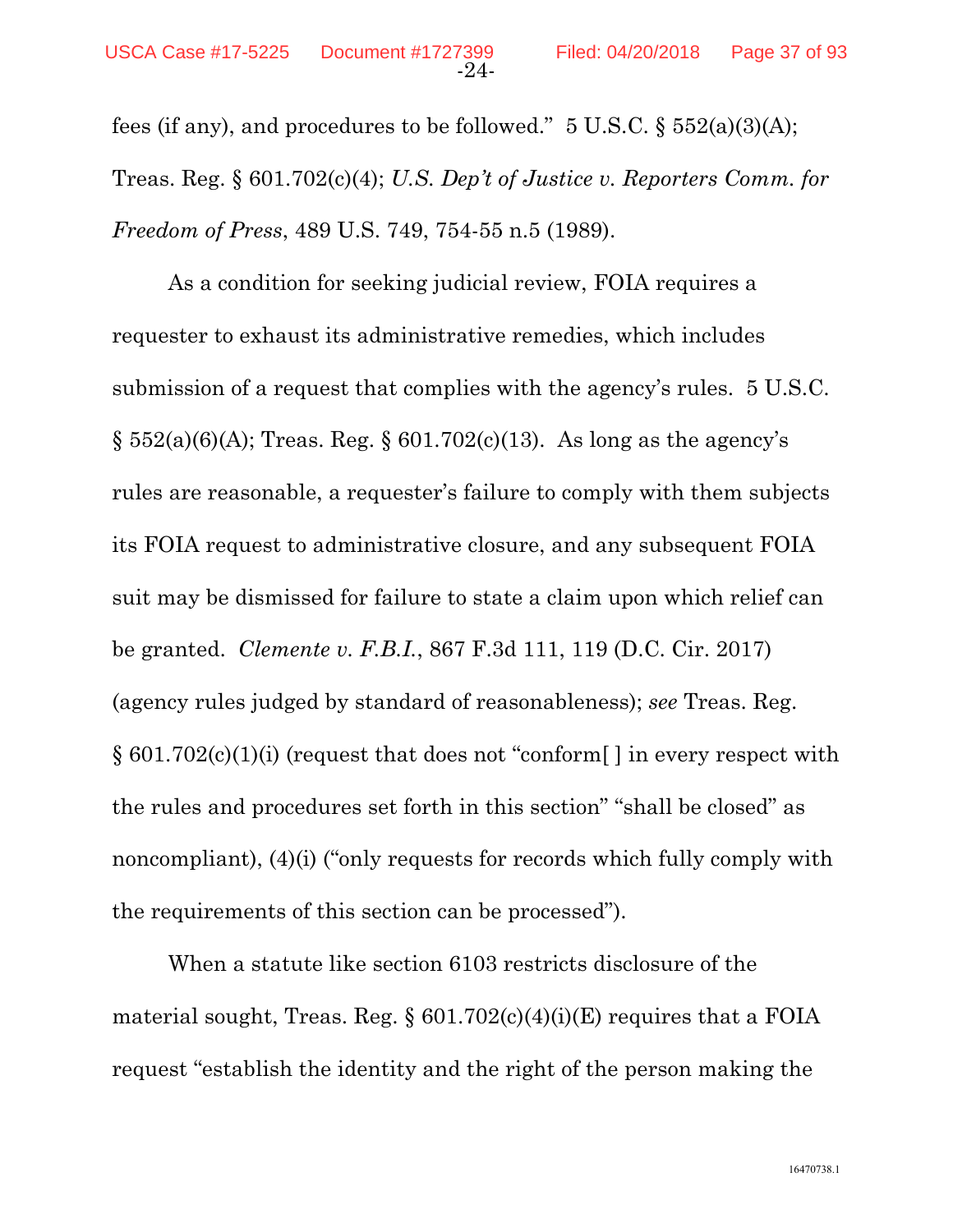request to the disclosure of the records . . ." If such a request seeks material "pertaining to other persons, the requester shall furnish a properly executed power of attorney, Privacy Act consent, or tax information authorization as appropriate." Treas. Reg.  $\S 601.702(c)(5)(iii)(C)$ . This regulatory requirement is consistent with, and implements, section 6103(c), which authorizes the Secretary to disclose the return information of any taxpayer "to such person or persons as the taxpayer may designate in a request for or consent to such disclosure."

In light of the IRS's regulatory requirement, if a FOIA request seeks third-party material that falls within the scope of section 6103, but fails to establish the requester's entitlement to that material, the IRS need not conduct the academic exercise of collecting the material and informing the requester that none of the material can be released. Treas. Reg.  $\S 601.702(c)(4)(i)(E)$ , (c)(5)(iii)(C). Rather, the IRS may close the FOIA request administratively without further processing. *Goldstein v. I.R.S.*, 279 F. Supp. 3d 170, 178-80 (D.D.C. 2017) (dismissing FOIA suit where requester sought third-party return information but did not establish entitlement thereto); *Kalu v. I.R.S.*,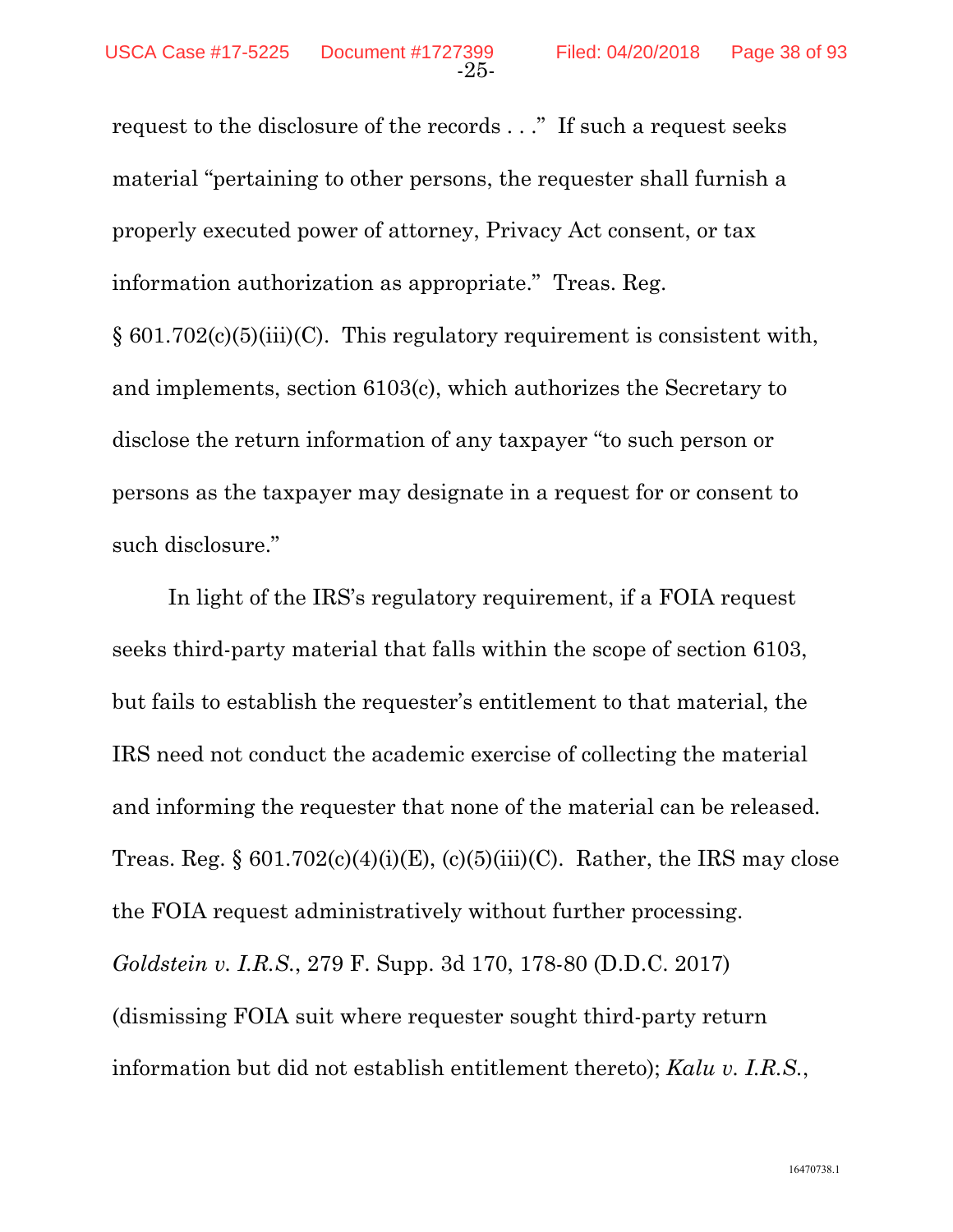Civil Action No. 14-998(JEB), 2015 WL 4077756, at \*5-\*6 (D.D.C.

July 1, 2015) (same). *Accord*, *Strunk v. U.S. Dep't of State*, 693 F. Supp. 2d 112, 114-15 (D.D.C. 2010) (dismissing FOIA suit where requester sought travel records regarding president-elect and his mother, but failed to comply with regulation requiring proof of entitlement thereto).

### **2. EPIC's FOIA claims fail as a matter of law because it failed to submit a perfected request**

As discussed below, EPIC's FOIA request exclusively sought materials protected from disclosure by section 6103. The IRS, therefore, could not release the materials absent authorization from the taxpayer to whom it belonged, *i.e.*, the President. *See* I.R.C. § 6103(c). And because EPIC did not establish that the President had authorized it to receive such materials, the District Court correctly held that EPIC had failed to exhaust its administrative remedies and dismissed its FOIA claims.

 EPIC's FOIA request sought two categories of the President's tax records: his income tax returns for several years and materials indicating any financial relations between the President and the Russian government or businesses. (Doc. 14-3, JA26-27; Doc. 14-5,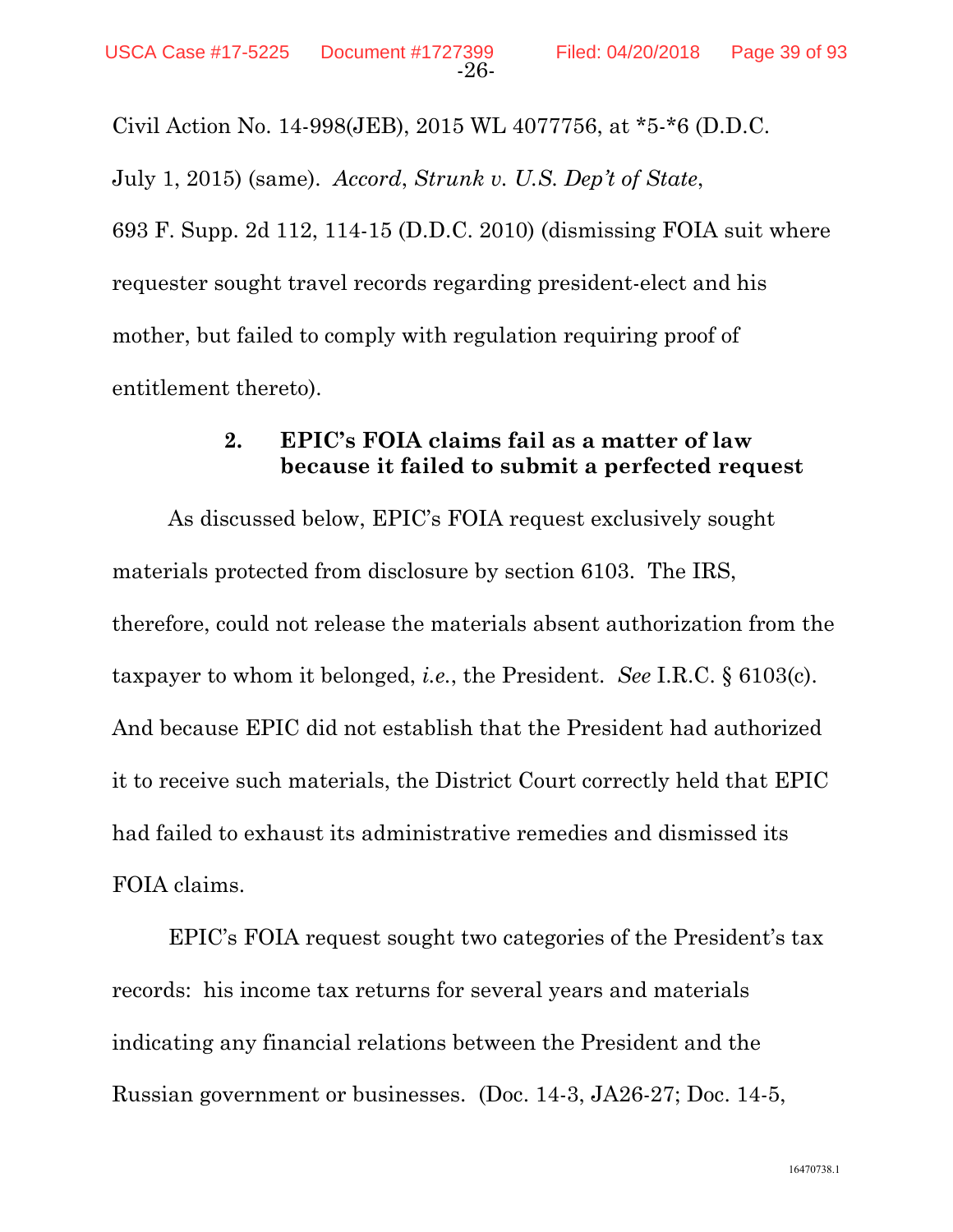JA32-33.) Both categories consisted entirely of information protected by section 6103, and EPIC does not argue otherwise. Indeed, by arguing that it is entitled to these materials only under the exception provided by section 6103(k)(3), EPIC acknowledges that the material it seeks falls within the proscription of section 6103(a). (Br. 22-34.)

It is similarly undisputed that EPIC has not – either before filing suit or at any time thereafter – obtained the President's authorization to receive his returns or return information, much less submitted proof thereof as required by the relevant Treasury regulations. (Doc. 18, JA15.) Accordingly, EPIC has not exhausted its administrative remedies, and its case was correctly dismissed for failure to state a claim upon which relief could be granted. *See Hidalgo v. F.B.I.*, 344 F.3d 1256, 1258-60 (D.C. Cir. 2003).

## **3. EPIC's attempt to invoke I.R.C. § 6103(k)(3) is misplaced**

EPIC contends that it was not required to obtain the President's authorization because it is entitled to disclosure of the material it seeks under the exception provided by section  $6103(k)(3)$ . That contention lacks merit for several reasons. First, the language of subsection (k)(3) does not allow room for a private right of action. Second, EPIC has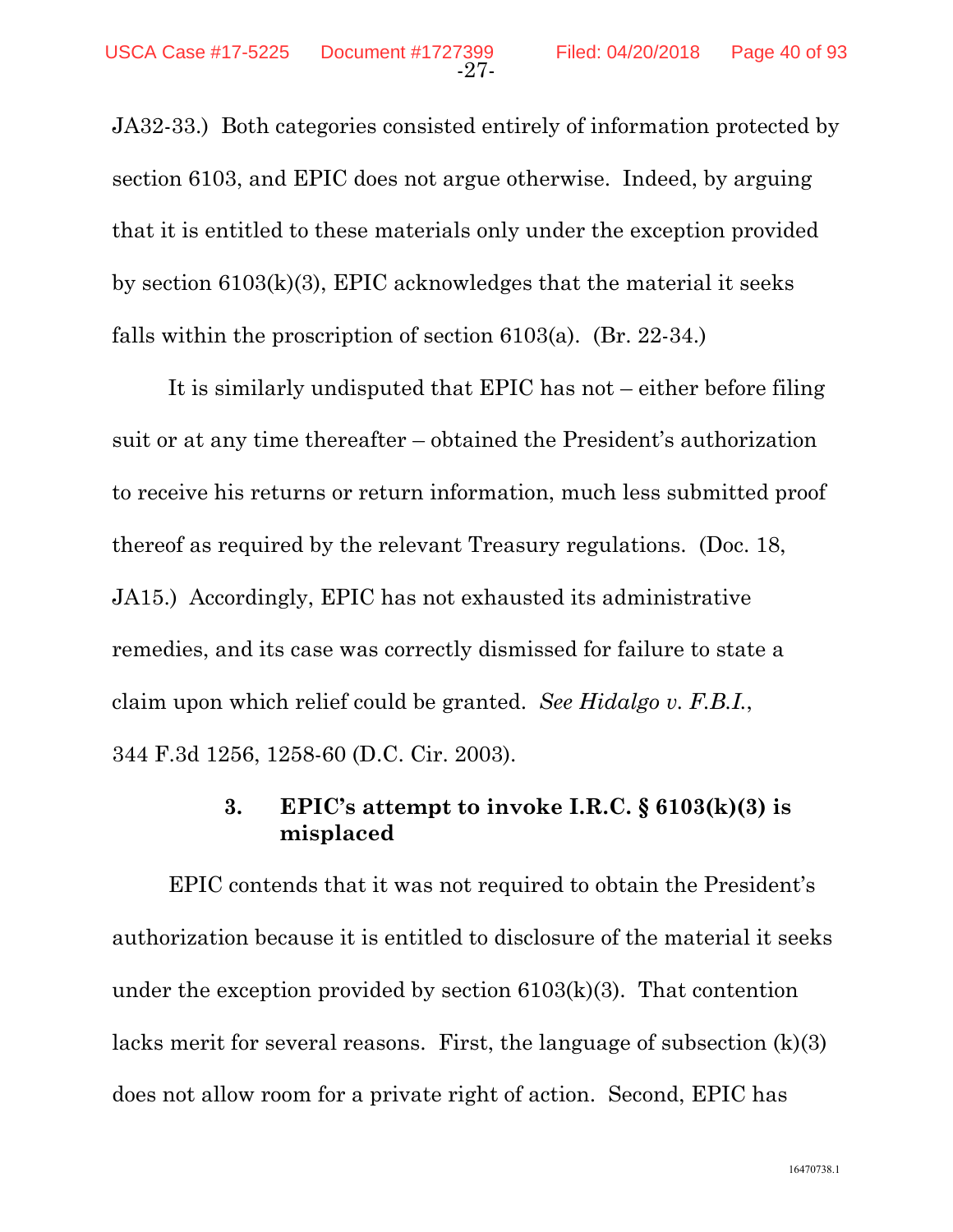failed to show that the Joint Committee has approved the release of the materials that have been requested. And third, this Court would not, in any event, review the Secretary's discretion not to release the requested materials.

Section 6103(k)(3) permits the Secretary to disclose a taxpayer's return information – but it says nothing about a taxpayer's returns – to the extent necessary to correct a misstatement of fact, so long as the disclosure is necessary for tax administration and is preceded by approval from the Joint Committee.7 That subsection reads as follows:

The Secretary may, but only following approval by the Joint Committee on Taxation, disclose such return information or any other information with respect to any specific taxpayer to the extent necessary for tax administration purposes to correct a misstatement of fact published or disclosed with respect to such taxpayer's return or any transaction of the taxpayer with the Internal Revenue Service.

I.R.C.  $\S$  6103(k)(3). The purpose of this provision is to provide the IRS with "discretionary authority to make limited disclosures necessary to

 <sup>7</sup> The Joint Committee, which is comprised of members from the Senate Finance Committee and House Ways and Means Committee, is authorized to, *inter alia*, conduct investigations concerning the federal tax system, obtain tax returns necessary for its investigations, and issue reports detailing the results of its investigations. I.R.C. §§ 8001- 8005, 8021-8023.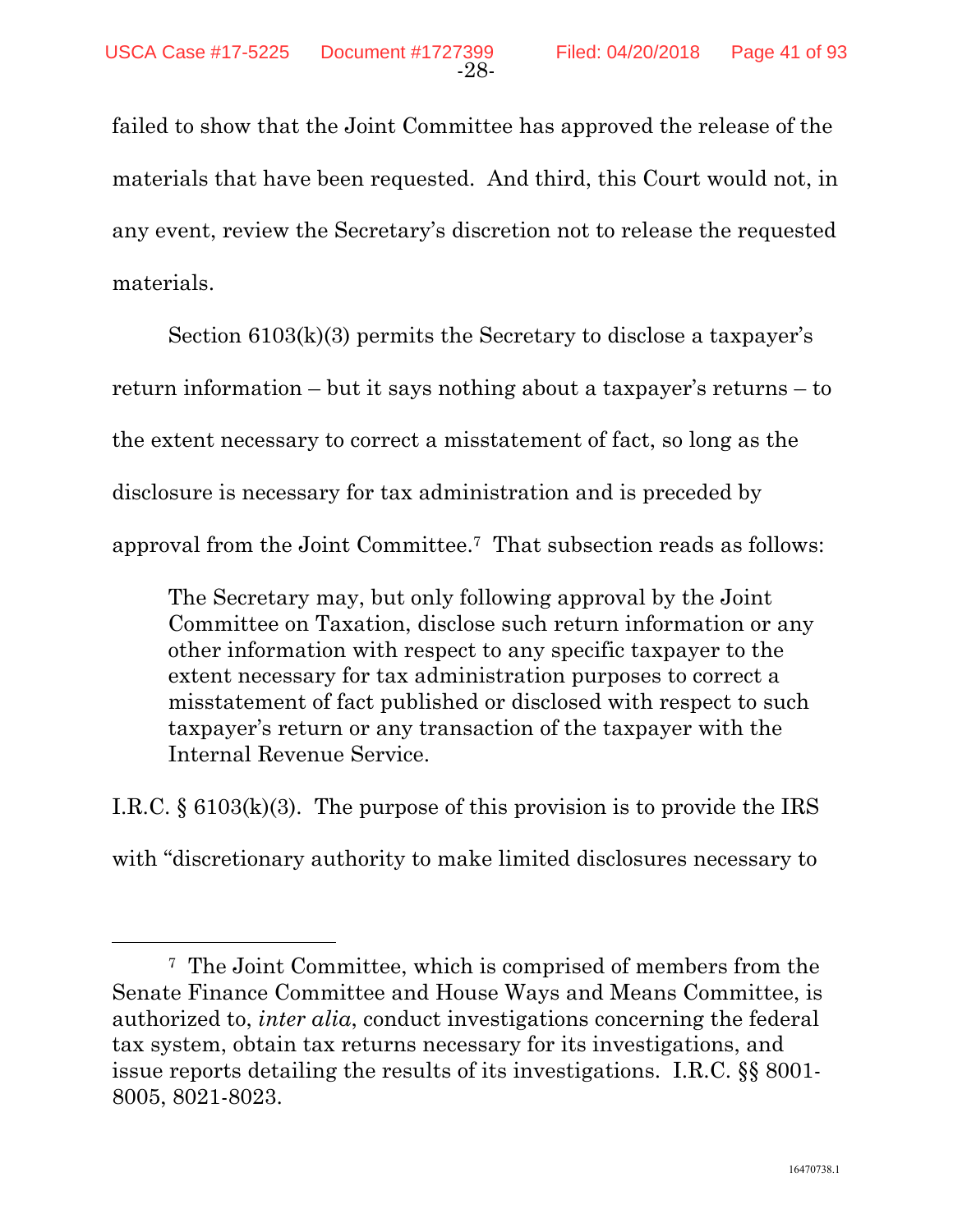protect itself and the tax system against unwarranted public attacks on its integrity and fairness in administering the tax laws."

(*Confidentiality of Tax Return Information: Hearing Before the H. Comm. on Ways and Means*, 94th Congr. 23 (1976); *see also Martin v. Franklin Capital Corp.*, 546 U.S. 132, 136 (2005) ("the word 'may' clearly connotes discretion") (citation, internal quotations, and alterations omitted); Doc. 14-5, JA32.)

As originally proposed, the provision would have permitted the IRS to unilaterally exercise this discretion. *S. 4116,* 93rd Congr. (1974). A concern was raised, however, about whether it was appropriate to vest the IRS with such broad authority. *Proposals for Administrative Changes in Internal Revenue Service Procedures: Hearings Before the Subcomm. on Oversight of the H. Comm. on Ways and Means*, 94th Cong. 107 (1975). One commenter proposed addressing this concern by limiting the types of misstatements to which section 6103(k)(3) would apply, *id.*, but Congress instead chose to condition the IRS's exercise of discretion on prior approval by the Joint Committee, I.R.C. § 6103(k)(3).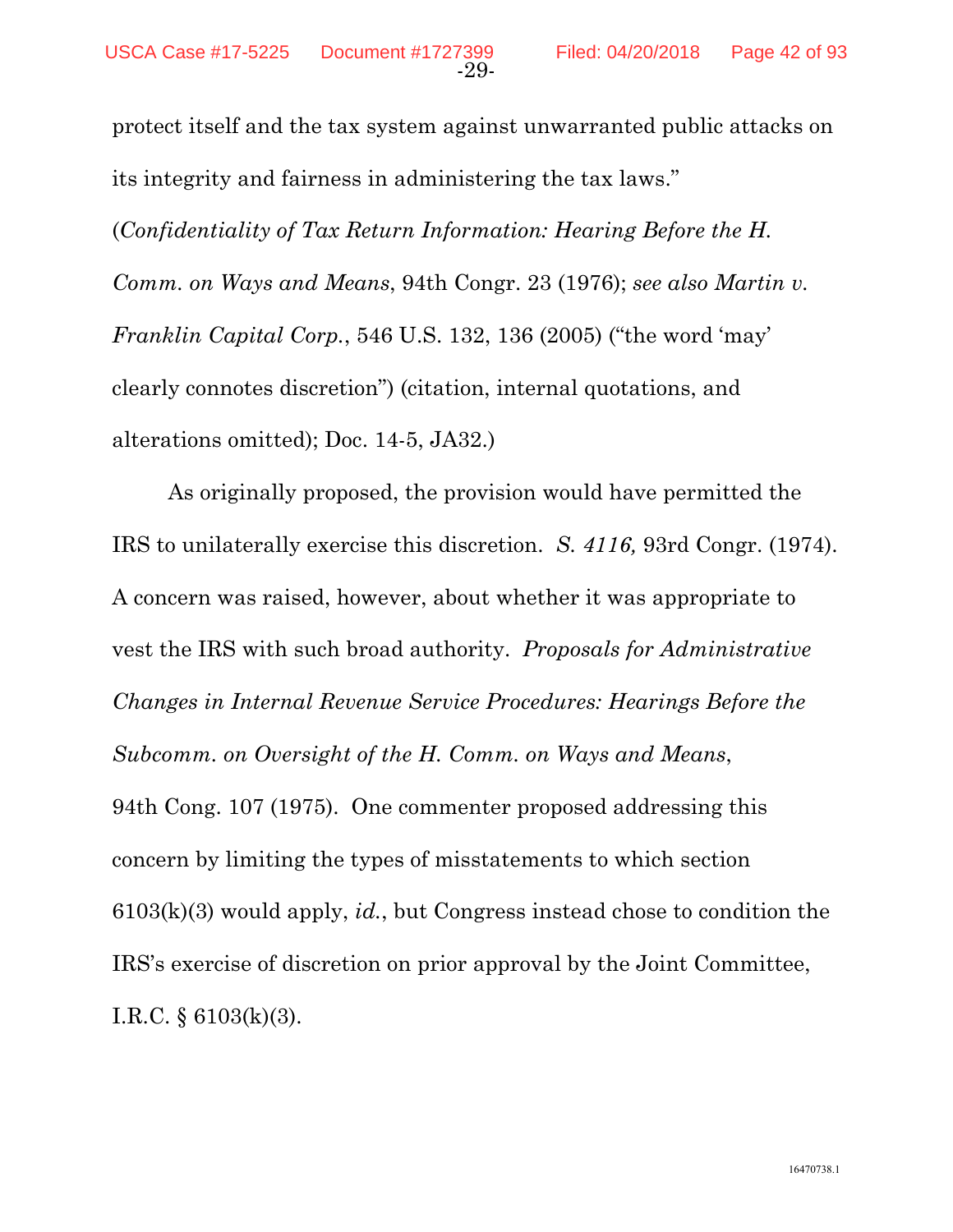EPIC argues that, because the IRS has limited discretion to disclose the President's return information pursuant to section 6103(k)(3), it should be forced to exercise that discretion and release the return information that is responsive to its FOIA request. (Br. 21-37.) EPIC's argument, however, is tantamount to a request that section  $6103(k)(3)$  be rewritten as follows:

If a private citizen believes that it is in the interest of sound tax administration to disclose return information in order to correct a publicized misstatement of fact, then the Secretary is required to (i) ask the Joint Committee for approval to disclose the information, and (ii) release the information to that citizen or justify its decision not to do so.

This is emphatically not what Congress had in mind when it enacted section 6103(k)(3). Indeed, one can imagine all sorts of public figures who might be subject to having their return information made public under such an expansive exception to the confidentiality requirement. The District Court did not err when it sustained the IRS's decision not to process EPIC's request.

1. As indicated, the IRS declined to process EPIC's appeal and renewed request because subsection (k)(3) "does not afford any rights to requesters under the FOIA to the disclosure of tax returns or return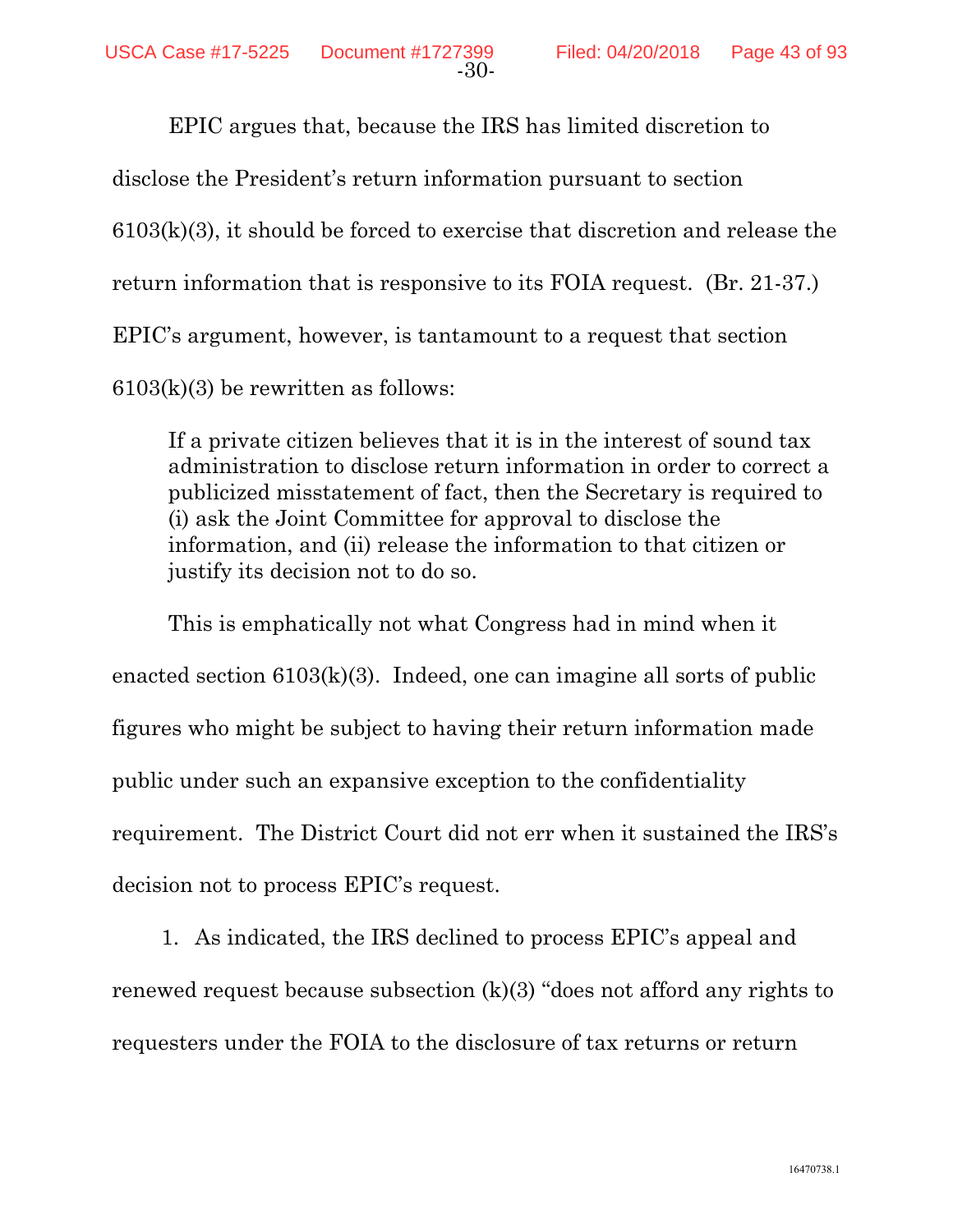information of third parties." (JA41.) That is a correct interpretation of the statute.

Section 6103(c) is the provision that was designed for third parties to obtain tax returns and return information. Under that provision, the Secretary is permitted to disclose a taxpayer's returns and return information to a third party, but only if the taxpayer consents to the disclosure.

Nothing in the language or history of section 6103(k)(3) suggests that a private party can use FOIA to make an end-run around the protections conferred upon the taxpayer by subsection (c). And, indeed, forced disclosure of return information to a single private party seems detached from, if not altogether incompatible with, section 6103(k)(3)'s purpose of protecting the IRS and the tax system against unwarranted public attacks. Section 6103(k)(3) was designed to empower the IRS to make discretionary disclosures of exempt information, not to confer on FOIA requesters the right to force such disclosures. As with other statutes that authorize limited discretionary disclosures of third parties' otherwise-protected information, "[t]he only parties with a direct interest in" section 6103(k)(3) "are those who may be injured by an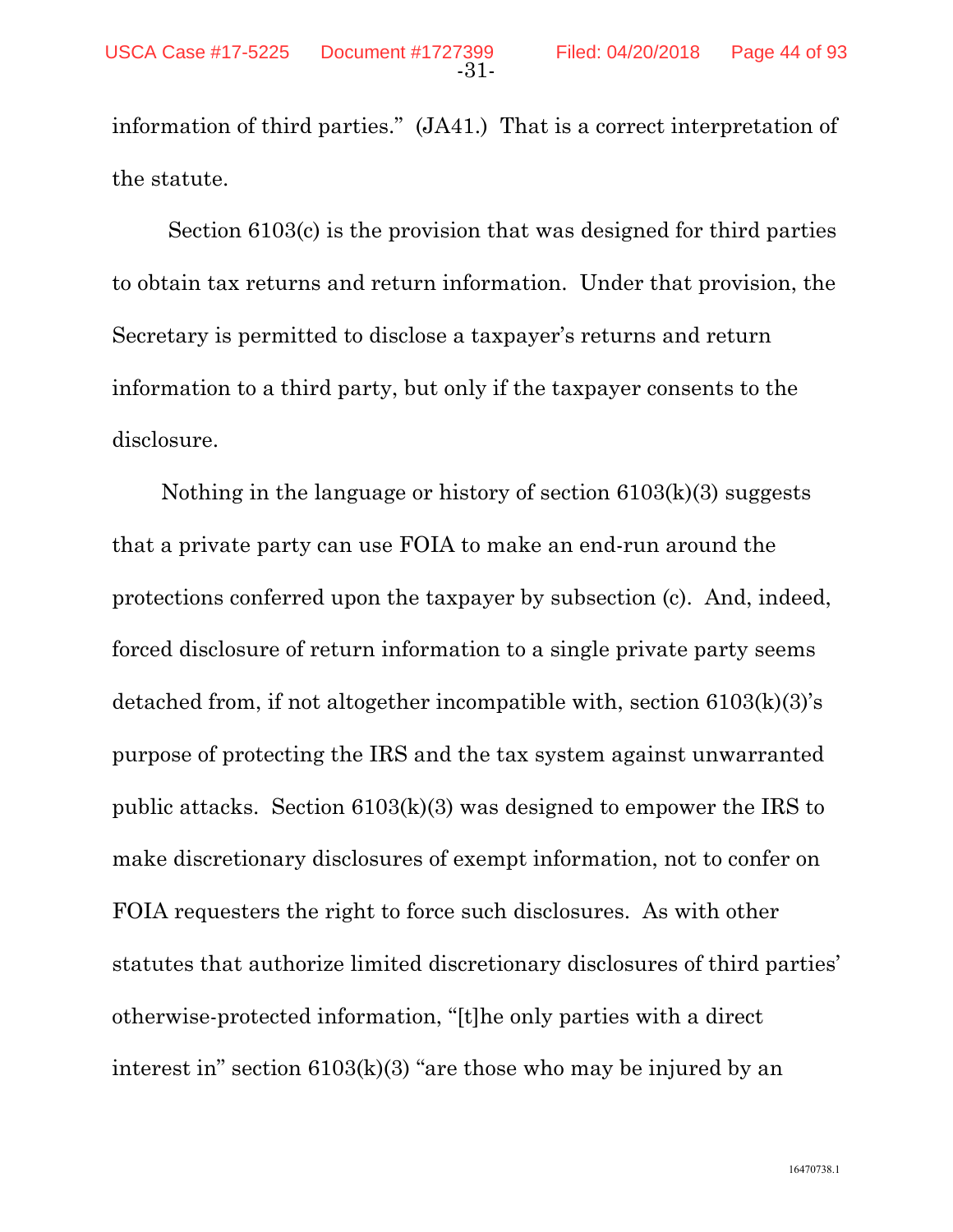improper disclosure." *See Retired R.R. Workers*, 830 F.2d at 335-37. Because this excludes EPIC, its reliance on subsection (k)(3) was properly rejected.

2. Even if section 6103(k)(3) could be construed as conferring upon private citizens the right to seek the disclosure of return information, the District Court correctly applied the plain text of the provision when it rejected EPIC's claim, because disclosure is permitted only after the Joint Committee has given its approval. I.R.C. § 6103(k)(3). Here, EPIC did not submit approval from the Joint Committee with its FOIA request, and EPIC has not alleged that the Joint Committee provided approval. (Doc. 18, JA18.) Without that approval, the IRS has no authority to disclose the requested materials pursuant to section 6103(k)(3), and the IRS properly declined to process EPIC's request. Until EPIC submits appropriate authorization, it has failed to exhaust its administrative remedies and cannot seek judicial review on the merits.8 *See Hidalgo*, 344 F.3d at 1258-60.

 <sup>8</sup> EPIC devotes significant discussion to trying to define what is, and is not, an "appropriate" manner to "establish . . . the right of the person making the request to the disclosure of the records." (Br. 30-34; Treas. Reg.  $\S 601.702(c)(4)(i)(E)$ . This discussion, however, is beside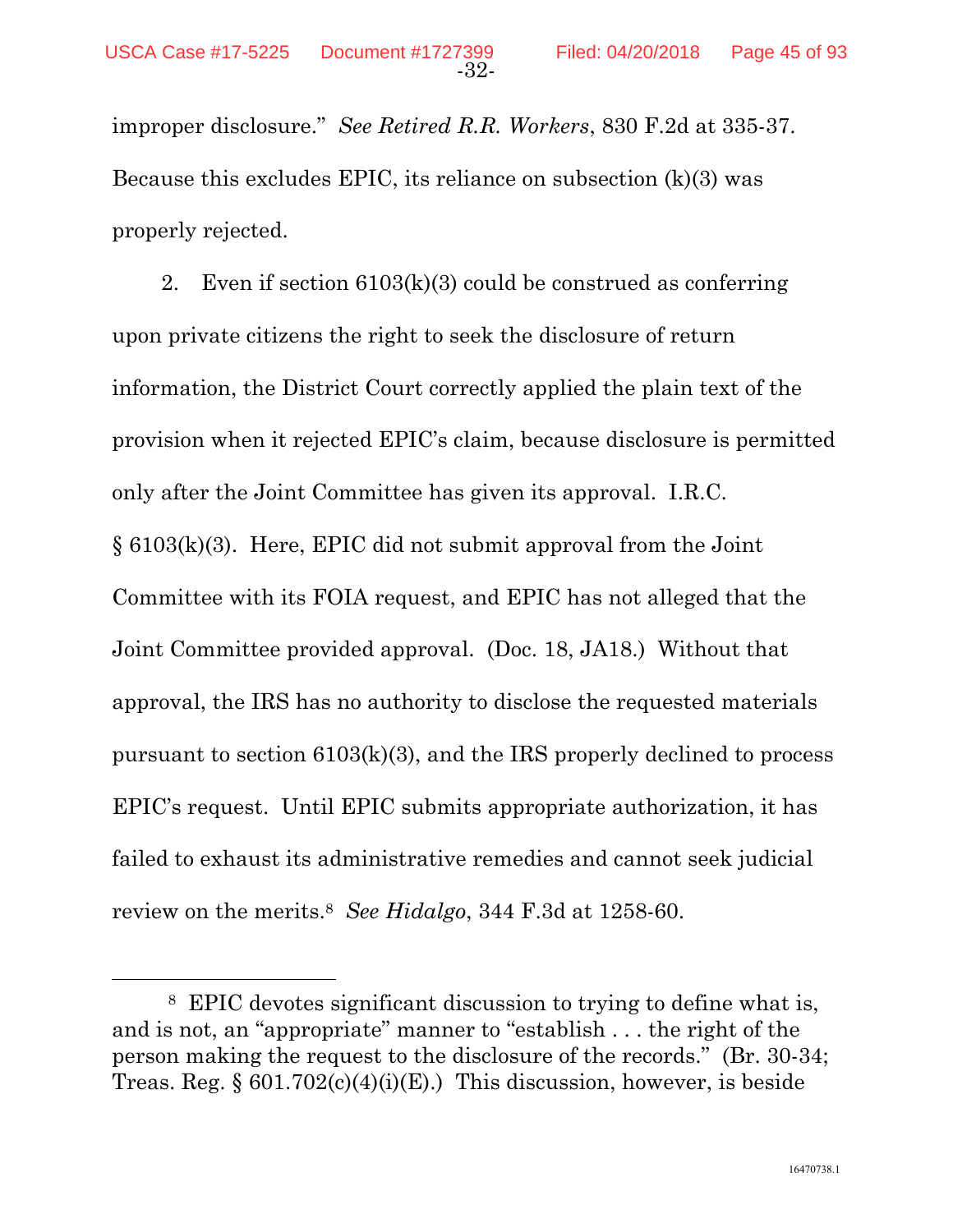l

Undeterred, EPIC contends that the IRS must seek approval from the Joint Committee and, if the IRS declines, be compelled to do so. (Br. 22-30.) But EPIC cites no authority to support its fanciful claim that an agency must, in discharging its obligations under FOIA, seek authorization from a third party to release otherwise exempt information. Indeed, we are unaware of any case in which a court has held that an agency "improperly withheld" records because the agency failed to seek such authorization. *See Reporters Comm.*, 489 U.S. at 755 n. 6 (citing 5 U.S.C.  $\S$  552(a)(4)(B)). To the contrary, this Court has routinely held that an agency can demonstrate that material is covered by an exemption, rendering FOIA's disclosure requirement inapplicable, without requiring the agency to seek third-party authorization. *See, e.g.*, *Lehrfeld v. Richardson*, 132 F.3d 1463, 1466-67 (D.C. Cir. 1998) (holding that taxpayers' return information was exempt from disclosure pursuant to Exemption 3 without requiring that the IRS seek their consent to release it); *SafeCard Servs., Inc. v. S.E.C.*, 926 F.2d 1197,

the point. The IRS did not close EPIC's FOIA request because EPIC submitted noncompliant proof of its entitlement to the President's return information; the IRS closed the request because EPIC submitted no proof of entitlement whatsoever.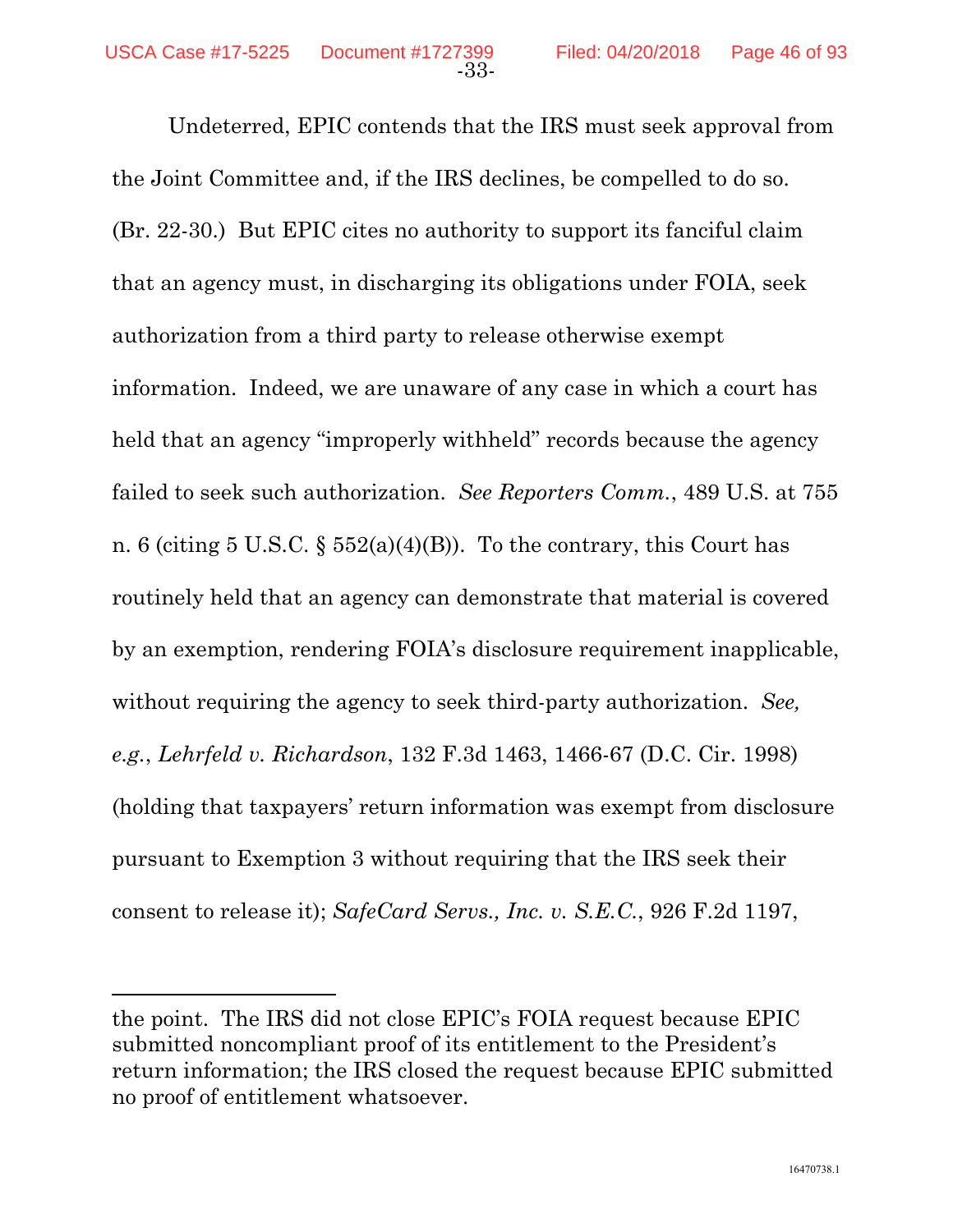1205-06 (D.C. Cir. 1991) (holding that individuals' names and addresses were exempt from disclosure pursuant to Exemption 7(C) without requiring that agency seek their consent to release such information); *Nat'l Ass'n of Retired Fed. Employees v. Horner*, 879 F.2d 873, 874-80 (D.C. Cir. 1989) (same with Exemption 6). And in an analogous context, this Court has held that the IRS satisfied its burden of establishing that a document in its possession was nonetheless under the control of a congressional committee, and thus constituted a congressional record to which FOIA's disclosure requirement did not apply, without requiring that the IRS request congressional authorization to release the document. *United We Stand, Inc. v. I.R.S.*, 359 F.3d 595, 598-603 (D.C. Cir. 2004).

EPIC contends that the IRS's ability to seek approval from the Joint Committee is transformed into a duty to do so by FOIA's directive that "[a]n agency shall . . . take reasonable steps necessary to segregate and release nonexempt information." (Br. 26, 37-38 (quoting 5 U.S.C.  $\S$  552(a)(8)(A)(ii)(II). But that language does not bear the heavy weight that EPIC places upon it. The immediately preceding paragraph makes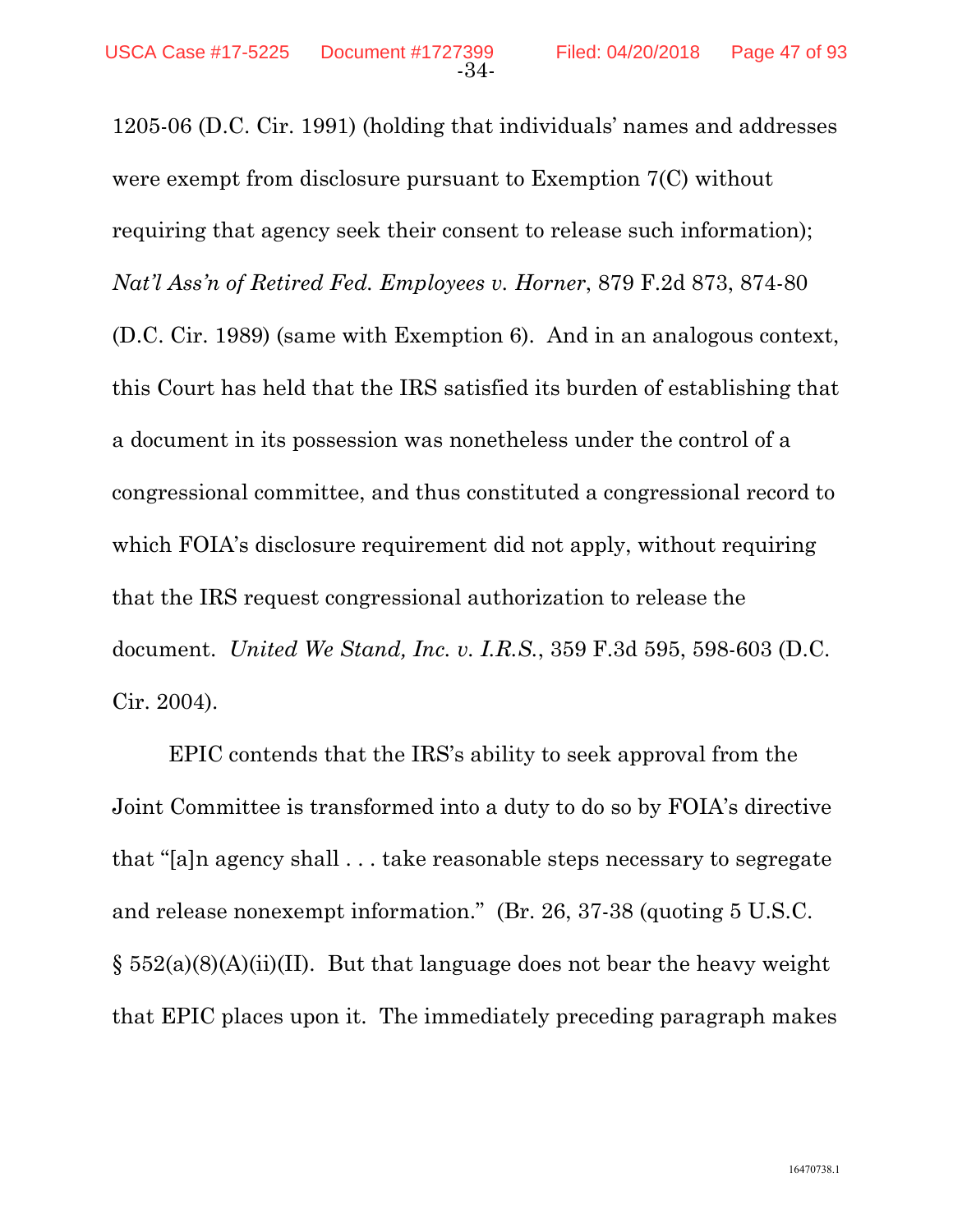clear that this language merely imposes a requirement to segregate and release nonexempt information from a partially exempt record:

 $(A)$  An agency shall  $\ldots$ 

(ii)

(I) consider whether partial disclosure of information is possible whenever the agency determines that a full disclosure of a requested record is not possible; and

(II) take reasonable steps necessary to segregate and release nonexempt information.

5 U.S.C. § 552(a)(8)(A)(ii)(I)-(II). Moreover, the immediately following

paragraph makes clear that the language does not require an agency to

release (or attempt to release) information protected from disclosure by

law, either generally or under Exemption 3 specifically:

Nothing in this paragraph requires disclosure of information that is otherwise prohibited from disclosure by law, or otherwise exempted from disclosure under subsection (b)(3).

5 U.S.C. § 552(a)(8)(B). The tax records sought by EPIC are covered by section 6103 and, therefore, are protected from disclosure on both grounds. *Panasonic*, 669 F.3d at 1336-37; *Tax Analysts I*, 117 F.3d at 611.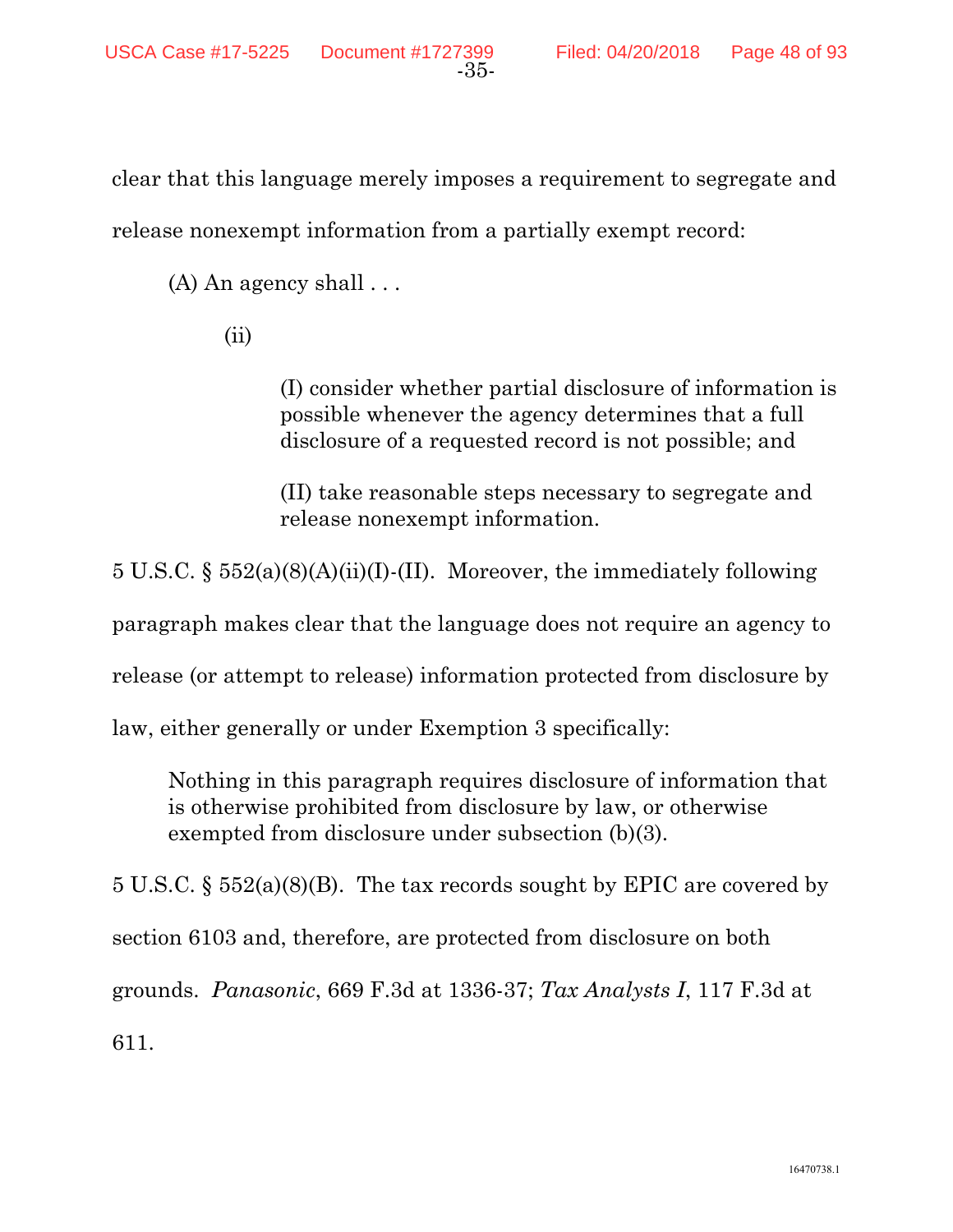In short, EPIC's failure to show that the Joint Committee has approved the disclosure of the return information at issue is an additional reason to affirm the District Court's decision that EPIC has not filed a perfected FOIA request.

-36-

3. As discussed, the sole criterion for determining whether Exemption 3 applies is the existence of a relevant statute and the inclusion of withheld material within the statute's coverage. Here, that criterion is inarguably met, and that would have ended the inquiry even if the IRS had processed EPIC's request. EPIC's arguments that disclosure would be popular, equitable, or in the public interest are insufficient to escape the protection afforded by section 6103(a) and Exemption 3. *See Morley*, 508 F.3d at 1126; *Goland v. CIA*, 607 F.2d at 350.

This Court has previously held that when a statute grants an agency limited discretion to disclose documents that it would otherwise be required to withhold, it will not review the agency's decision not to disclose. In *Ass'n of Retired R.R. Workers, Inc. v. U.S. R.R. Retirement Bd.*, this Court addressed an Exemption 3 statute that permitted limited discretionary disclosures*.* 830 F.2d 331, 331-32, 334 (D.C. Cir.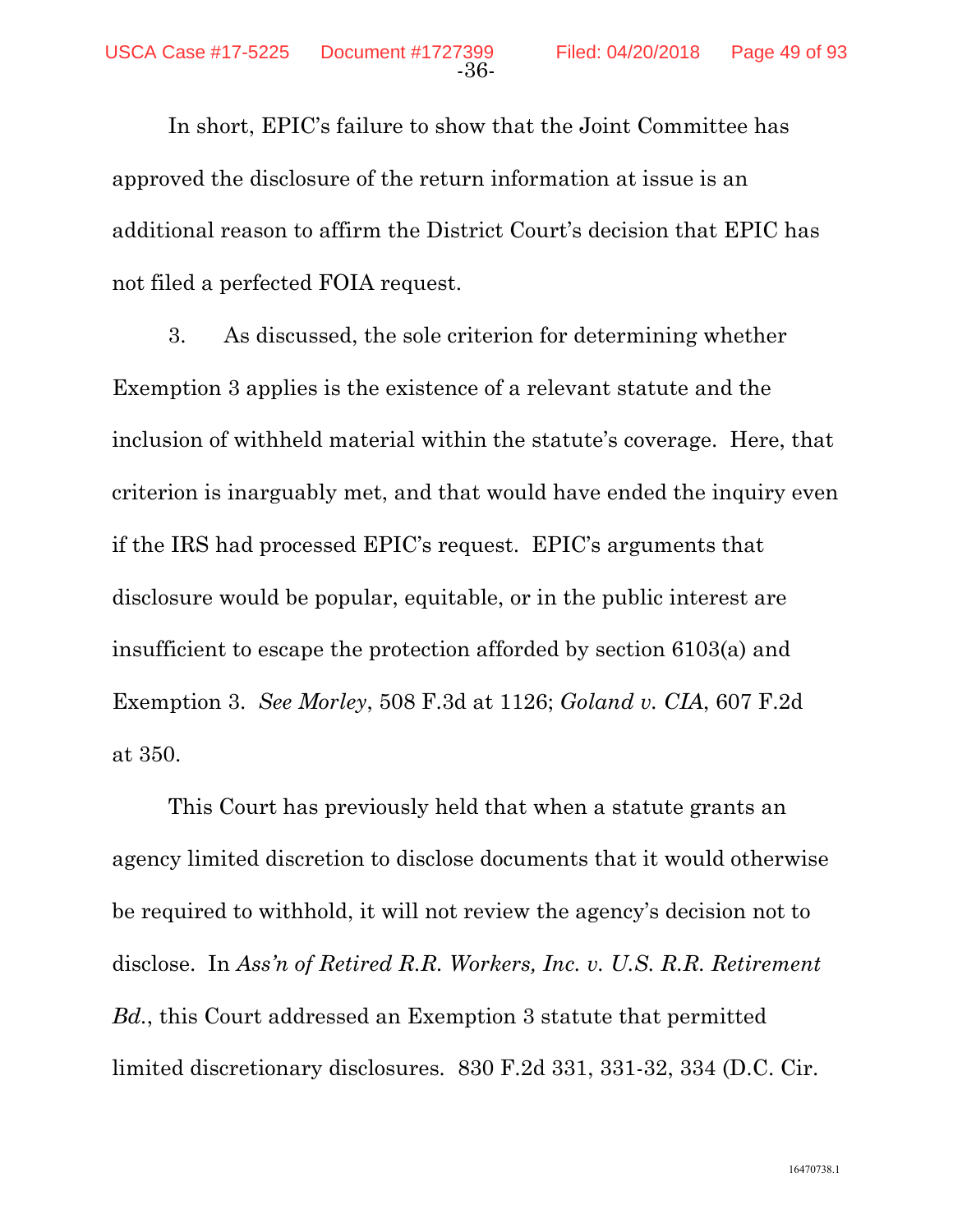1987). There, a non-profit organization representing retired railroad workers submitted a FOIA request to the Railroad Retirement Board seeking the names and addresses of retirees. *Id.*, 331. The organization represented that it would use the requested information only to solicit retirees for membership. *Id.*, 332. Section 12 of the Railroad Unemployment Insurance Act mandated that such information "shall not be revealed or open to inspection nor be published in any manner revealing an employee's identity," but gave the Board discretion to disclose the information "in cases in which the Board finds that such disclosure is clearly in furtherance of the interest of the employee or his estate." *Id.*, 332. This Court held that Section 12 was an Exemption 3 statute because it referred to particular matters to be withheld, and it further held that the materials sought fell within the statute. *Id.*, 334- 35.

The requester argued that these holdings did not end the inquiry and that this Court should also review whether, in declining to exercise its discretion to disclose the information, the Board had appropriately balanced the competing interests of privacy and disclosure. *Id.*, 335. This Court acknowledged that it had a statutory duty to conduct a *de*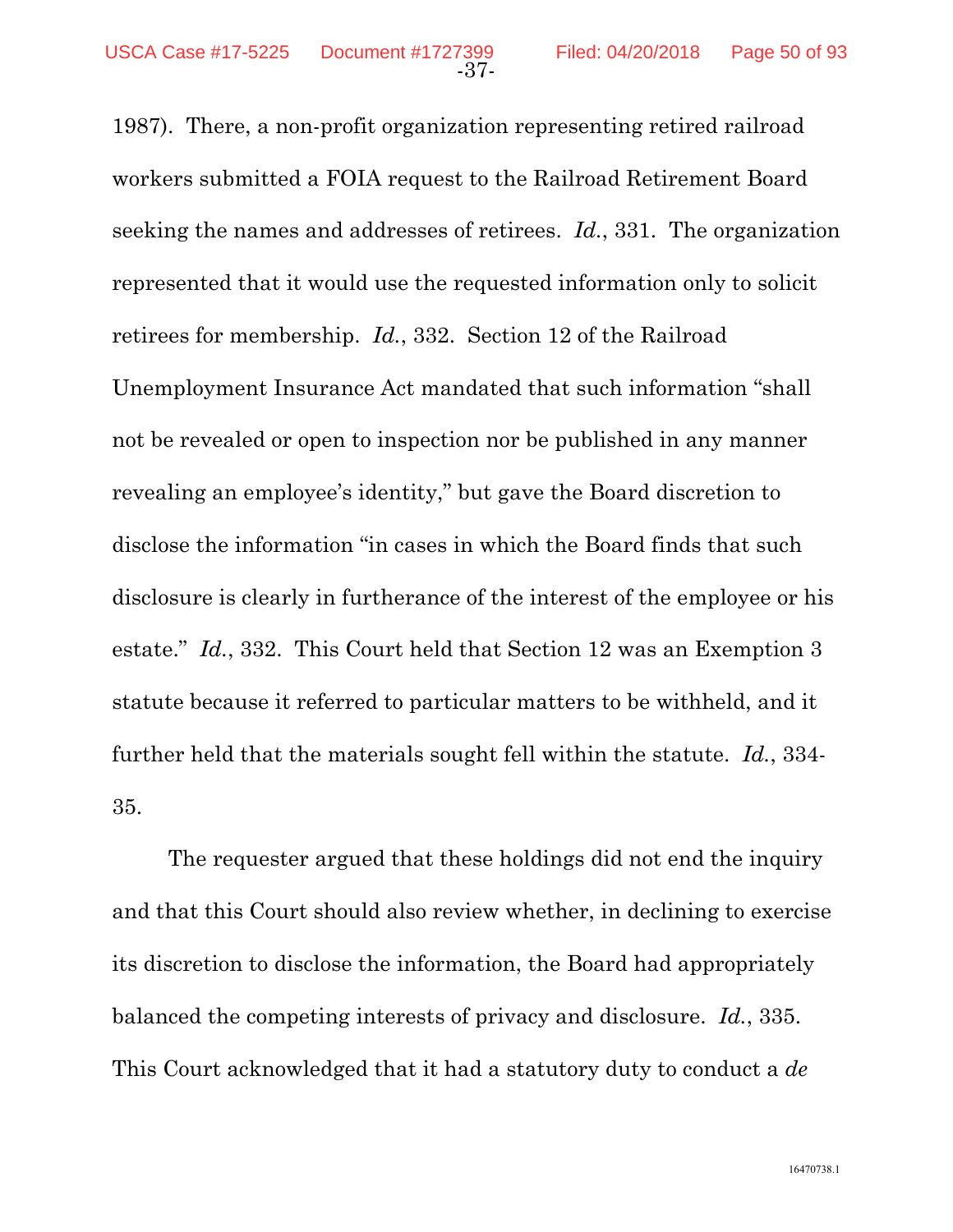*novo* review of an agency's assertion of an exemption. *Id.* (citing 5 U.S.C.  $\S$  552(a)(4)(B)). But it categorically rejected the requester's argument that it should review the Board's decision not to make a discretionary release. *Id.,* 335-337. Relying on Supreme Court and its own precedent, this Court held that its "[d]e novo review ends with the finding that the particular matter sought . . . is covered by the [Exemption 3] statute." *Id.*, 335 (citations omitted).

In doing so, this Court distinguished between (i) statutory provisions that afford an agency discretion to withhold information that would otherwise be available to the public; and (ii) provisions that afford an agency discretion to disclose information that would otherwise be withheld. *Id.*, 336-37. While it might be appropriate for a court to review an agency's exercise of discretion under the former, it was *in*appropriate for a court to review an agency's exercise of discretion under the latter. *Id.* Because Section 12 was the latter type of statute, the Board's decision against making a discretionary release was not subject to judicial review. *Id.*, 336.

Here, as in *Retired R.R. Workers*, section 6103 is an Exemption 3 statute that affords an agency limited discretion to disclose information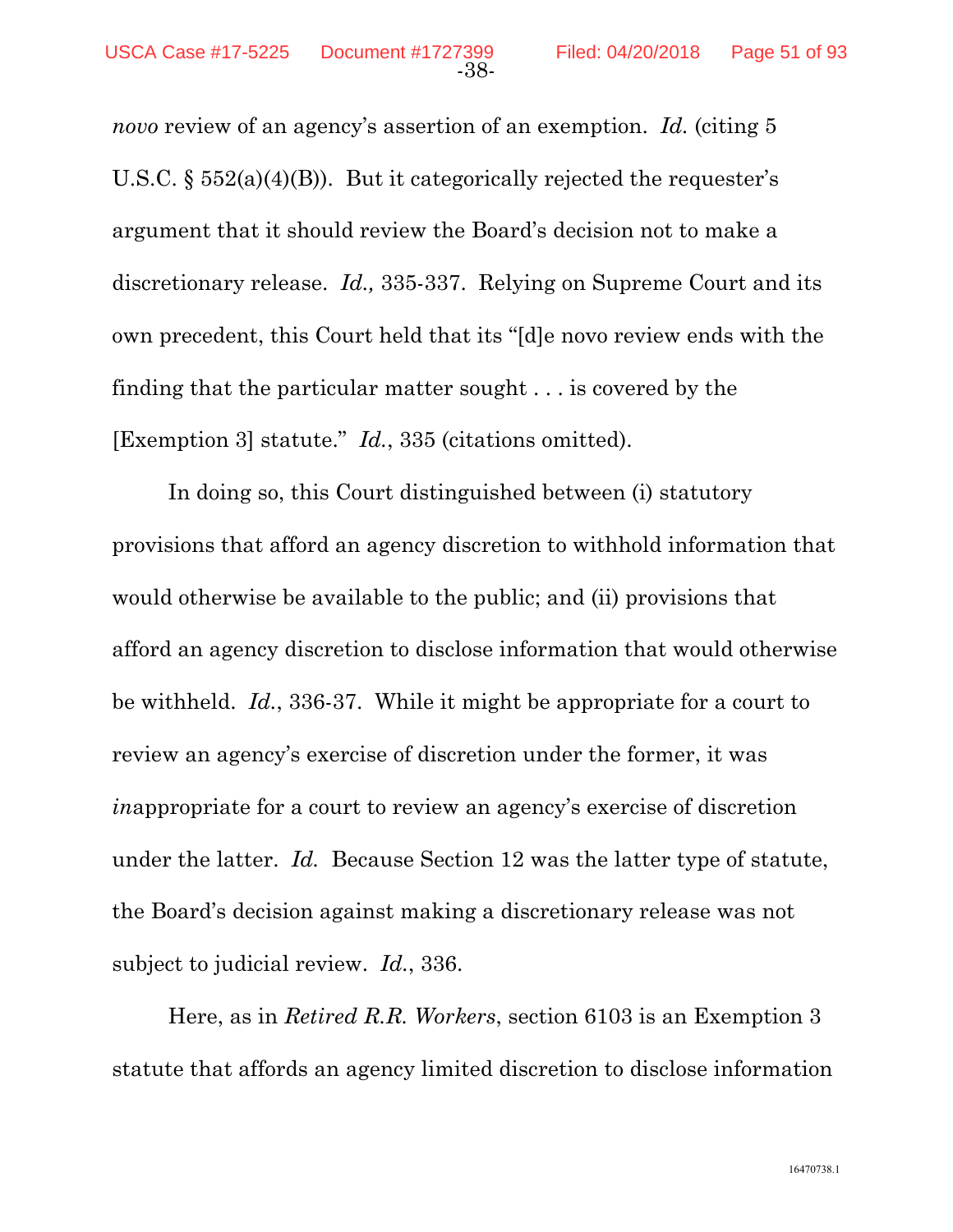that would otherwise be kept confidential. It follows from *Retired R.R. Workers* that this Court will not compel the IRS to make a discretionary disclosure of material that is protected by section 6103. *See Retired R.R. Workers*, 830 F.2d at 335-37. *Accord*, *Central Platte Nat'l Res. Dist. v. U.S. Dep't of Agric.*, 643 F.3d 1142, 1146-48 (8th Cir. 2011) (following *Retired R.R. Workers*, *supra*); *Irons and Sears v. Dann*, 606 F.2d 1215, 1219-22 (D.C. Cir. 1979).

To be sure, *Retired R.R. Workers* limited its holding to statutes that qualify for Exemption 3 status under the latter portion of paragraph (ii) of subsection  $(b)(3)(A)$  (referring to particular types of matters to be withheld), 830 F.2d at 334, and this Court has not had occasion to decide whether section 6103 qualifies for Exemption 3 status under that particular provision. That said, the plain text of section 6103 refers to particular matters to be withheld (*i.e.*, returns and return information) and certainly qualifies. *See Aronson*, 973 F.2d at 964-65; *DeSalvo*, 861 F.2d at 1221 n.4; *Chamberlain*, 589 F.2d at 838-39. Moreover, even if section 6103 only qualified for Exemption 3 status under a different provision of subsection  $(b)(3)(A)$ , the same rationale would also warrant making such withholding unreviewable. It would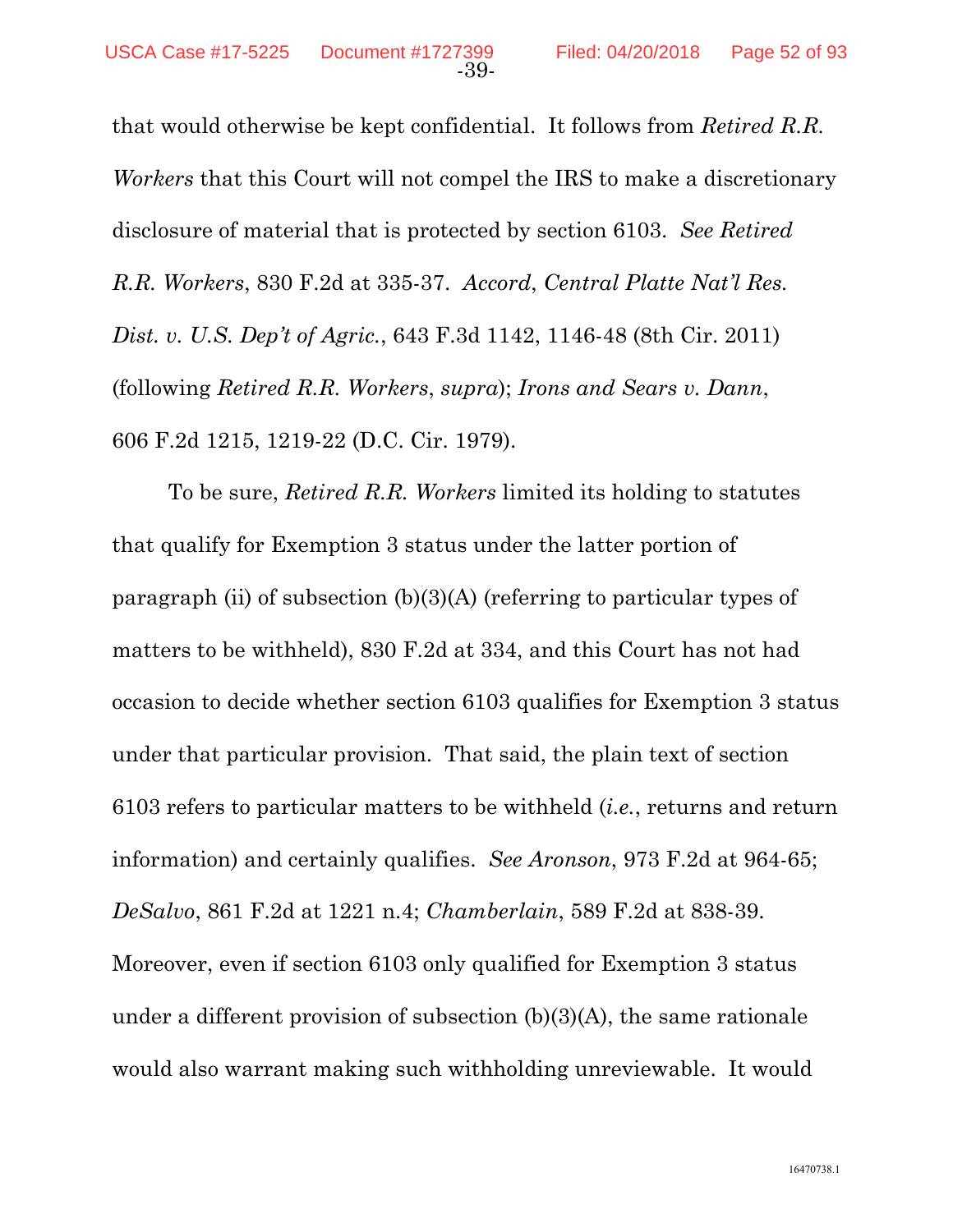make little sense to afford an agency greater discretion to protect retired railroad workers' names and addresses than to protect taxpayers' identities, income, expenses, etc.

4. The primary authority that EPIC relies upon in support of its claim that the IRS must disclose the President's return information is the Internal Revenue Manual (I.R.M.). Indeed, the table of authorities in EPIC's brief shows 54 citations to the Manual. Notably, EPIC did not argue below that the Manual required the IRS to disclose the return information. Because EPIC never raised this argument below, this Court should not consider it. *See Williams v. Shalala*, 997 F.2d 1494, 1500 (D.C. Cir. 1993). In any event, the argument badly misses the mark.

By way of background, the I.R.M. is a compilation of "[p]rocedures . . . intended to aid in the internal administration of the IRS." *Matter of Carlson*, 126 F.3d 915, 922 (7th Cir. 1997). Consistent with section 6103(k)(3), I.R.M. 11.3.11.3 advises IRS employees that "[t]here may be instances where limited disclosures to correct a misstatement of fact may be warranted." I.R.M. 11.3.11.3(1). Those situations, however, are rare and require approval by both the Commissioner of Internal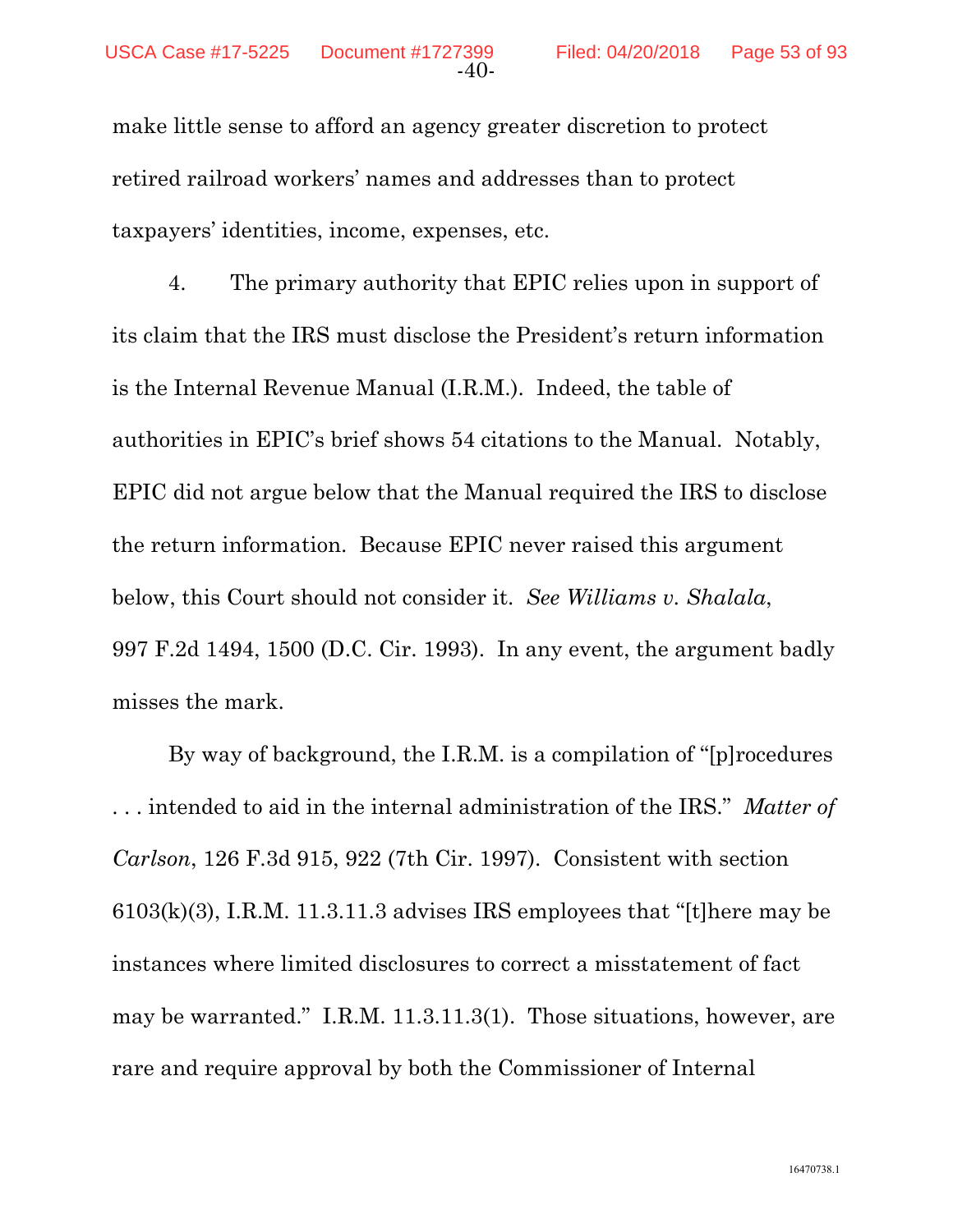Revenue and the Joint Committee. I.R.M. 11.3.11.3(2)-(3). IRS personnel are directed that, if they become aware of a misstatement that may warrant correction, they "should" contact their Disclosure Manager, who "will collect all necessary information" and forward it to appropriate personnel for consideration. I.R.M. 11.3.11.3(4)-(6).

As a threshold matter, it is "'well settled'" that the provisions of the I.R.M. "'are directory rather than mandatory, are not codified regulations, and clearly do not have the force and effect of law.'" *O'Donnell v. Commissioner*, No. 12-1160, 2012 WL 6599720, at \*1 (D.C. Cir. Dec. 5, 2012) (quoting *Marks v. Commissioner*, 947 F.2d 983, 986 n.1 (D.C. Cir. 1991)); *cf. Schweiker v. Hansen*, 450 U.S. 785, 789-90 (1981) (Social Security Administration's claims manual, which is created for internal use by agency employees, "is not a regulation," "has no legal force," and "does not bind the SSA"). Accordingly, nothing in the I.R.M. creates rights upon which EPIC can rely in this litigation. *See United States v. Will*, 671 F.2d 963, 967 (6th Cir. 1982) (guidance in I.R.M., which is "adopted solely for the internal administration of the IRS, rather than for the protection of the taxpayer, does not confer any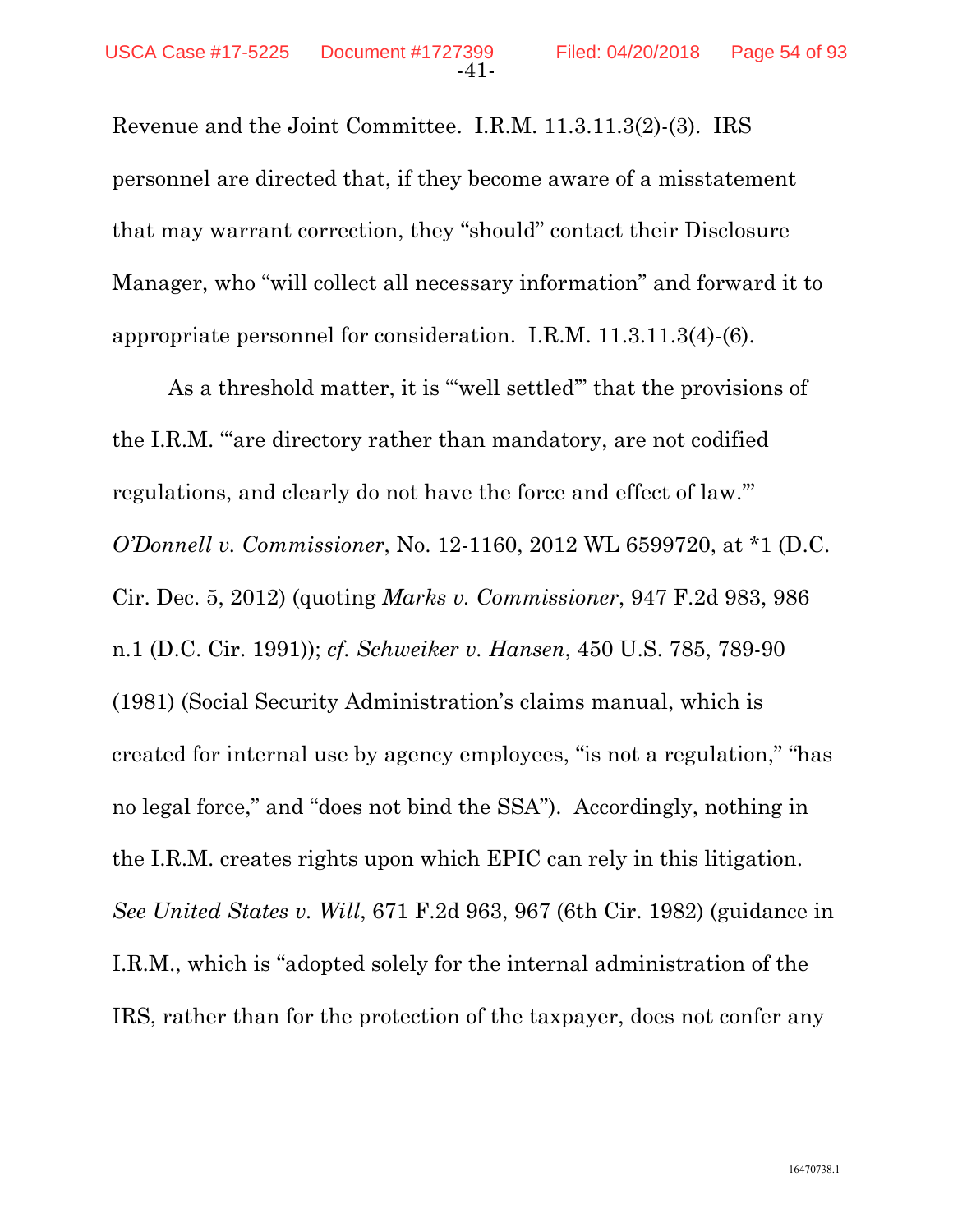rights upon the taxpayer"); *see also Boulez v. Commissioner*, 810 F.2d 209, 215 n.48 (D.C. Cir. 1987) (citing *Will*, *supra*).

EPIC claims, nevertheless, that the language of I.R.M. 11.3.11.3 manifests a unique intent to create a binding regulation, rather than internal policy. (Br. 44-47.) To support this claim, EPIC cites *Tax Analysts v. I.R.S. (Tax Analysts II)*, 97 F. Supp. 2d 13, 15 n.3 (D.D.C. 2000), *reconsideration denied*, 152 F. Supp. 2d 1, 7-8 (D.D.C. 2001), *aff'd in part and rev'd in part*, 294 F.3d 71, 76 (D.C. Cir. 2002). (Br. 44-45.) In fact, however, that case demonstrates the fallacy of EPIC's argument.

In *Tax Analysts II*, a non-profit organization submitted a FOIA request to the IRS seeking, *inter alia*, certain legal memoranda. 97 F. Supp. 2d at 14. The IRS withheld the memoranda pursuant to the deliberative-process privilege. *Id.*, 15. The district court held that the memoranda were predecisional and deliberative and, therefore, within the scope of Exemption 5. *Id.*, 16-18. The requester nonetheless argued that these holdings did not end the inquiry because of an I.R.M. provision setting forth the so-called harm rule  $-i.e.,$  that the IRS "will" grant" a FOIA request unless the materials sought are exempt from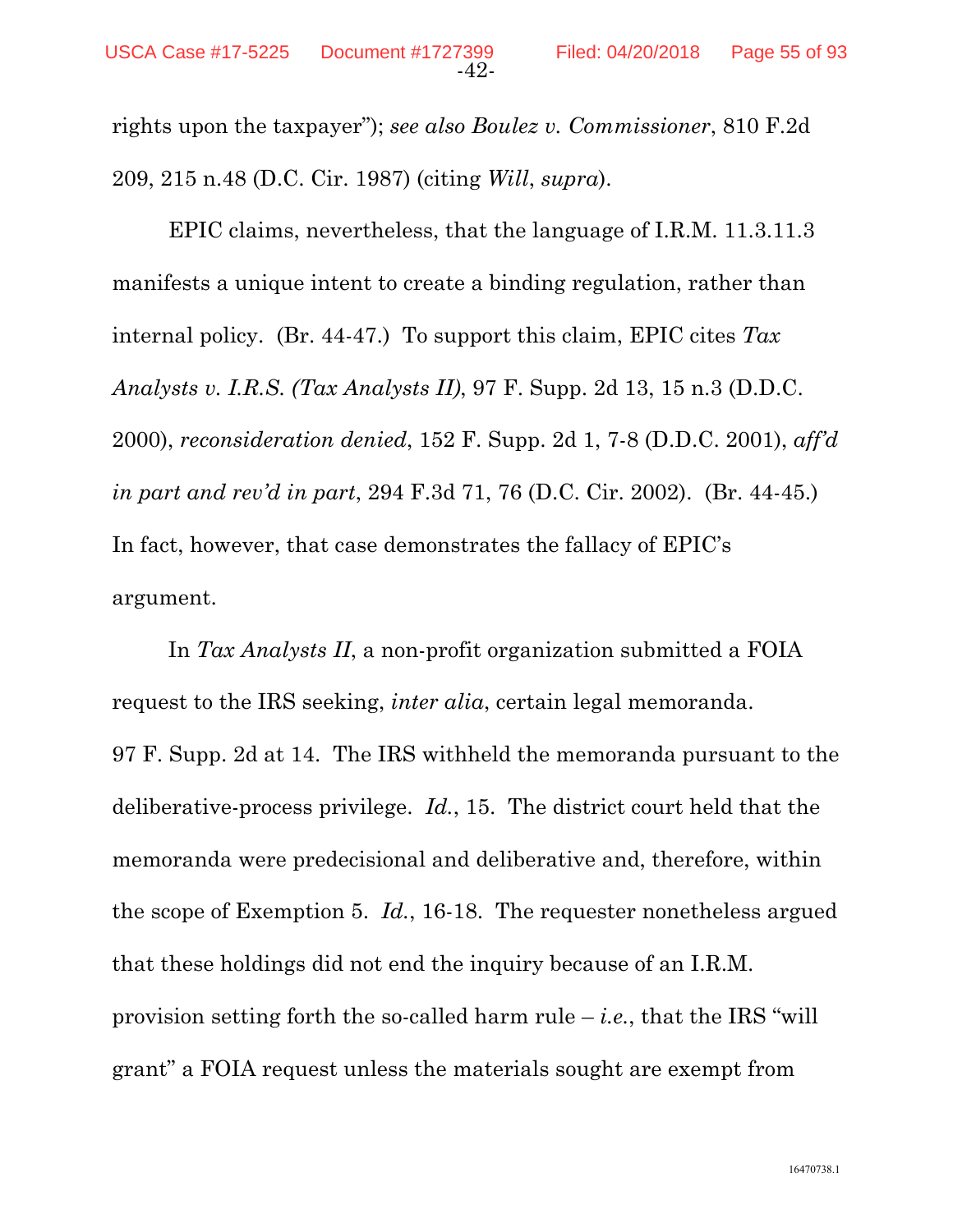disclosure *and* their release would cause specified harm to the IRS or third parties. *Id.*, 15 n.3. The requester argued that the IRS should be required to establish not merely that the memoranda fell within Exemption 5, but also that their release would cause one of the harms contemplated by the I.R.M. *Id.*

The district court rejected this argument because the requester had "not demonstrated that the IRS intended to be bound." *Id.* The court explained that, in this Circuit, agency pronouncements of internal policy are treated as binding regulations only if the agency has manifested an intent to be bound. *Id.* (citing *Chiron Corp. and PerSeptive Biosystems, Inc. v. Nat'l Transp. Safety Bd.*, 198 F.3d 935, 943-44 (D.C. Cir. 1999)). An agency's intent is determined based on the language used, the context of that language, and any available extrinsic evidence. *Tax Analysts II*, 152 F. Supp. 2d at 8 (citing *Padula v. Webster*, 822 F.2d 97, 100 (D.C. Cir. 1987)). Considering those factors, the court held that the provisions in question were merely precatory internal procedures. *Id.*, 8. In particular, the court noted that the operative language contained in the relevant I.R.M. provisions was directory (*i.e.*, "will" and "should") rather than mandatory (*i.e.*, "shall"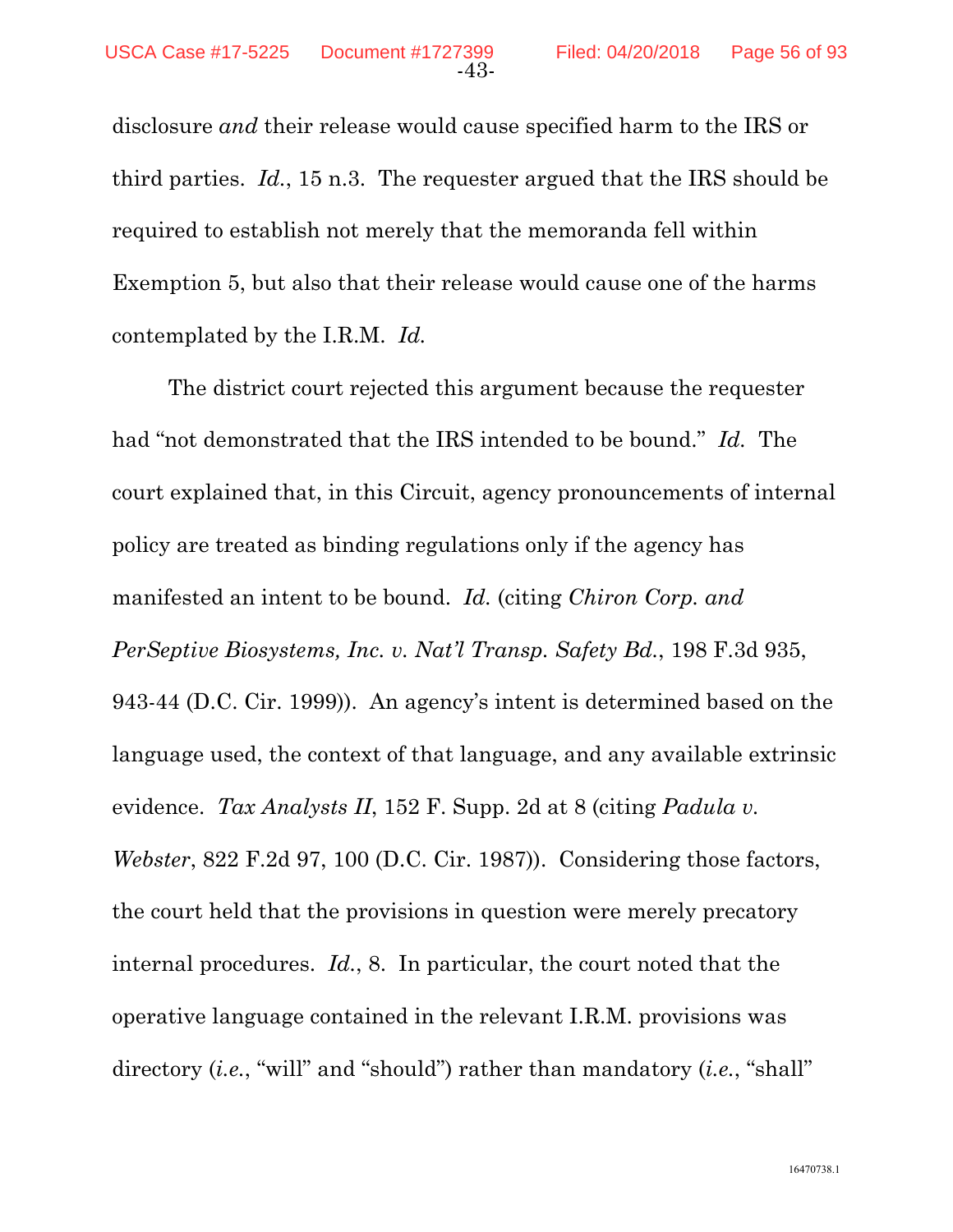and "must"). *Id.* On appeal, this Court affirmed, holding that the district court had "correctly determined that the harm rule articulated in the [Internal Revenue] Manual does not bind [the] IRS or create rights in" the requester. *Tax Analysts II*, 294 F.3d at 76.

The language and context of I.R.M. 11.3.11.3 lead to the same result here. Like the provisions at issue in *Tax Analysts II*, I.R.M. 11.3.11.3 uses directory language like "will" and "should."9 *E.g.*, I.R.M. 11.3.11.3(4)-(6). The context of I.R.M. 11.3.11.3 likewise manifests a lack of intent to be bound. As discussed, the IRS's authority to take action under section  $6103(k)(3)$  is clearly

 <sup>9</sup> I.R.M. 11.3.11.3.1 provides that if IRS management prepares a letter to the Chairman of the Joint Committee regarding a misstatement by a taxpayer, "the Chairman and Vice Chairman . . . will authorize disclosure for the Committee." Although EPIC contends that this language manifests an IRS "expectation" that the Joint Committee will, in fact, authorize a requested disclosure under these circumstances (Br. 9, 24, 29, 47), the far more natural reading is that the Chairman and Vice Chairman will authorize, or not authorize, a requested disclosure rather than requiring a full Committee vote. In any event, even an expectation that the Joint Committee will act in a particular way is a far cry from imposing a binding commitment on the IRS. *See Norton v. S. Utah Wilderness Alliance*, 542 U.S. 55, 72 (2004) ("plan's statements to the effect that [the Bureau of Land Management] will conduct 'Use Supervision and Monitoring' in designated areas—like other 'will-do' projections of agency actions set forth in land use plans are not a legally binding commitment enforceable under § 706(1)").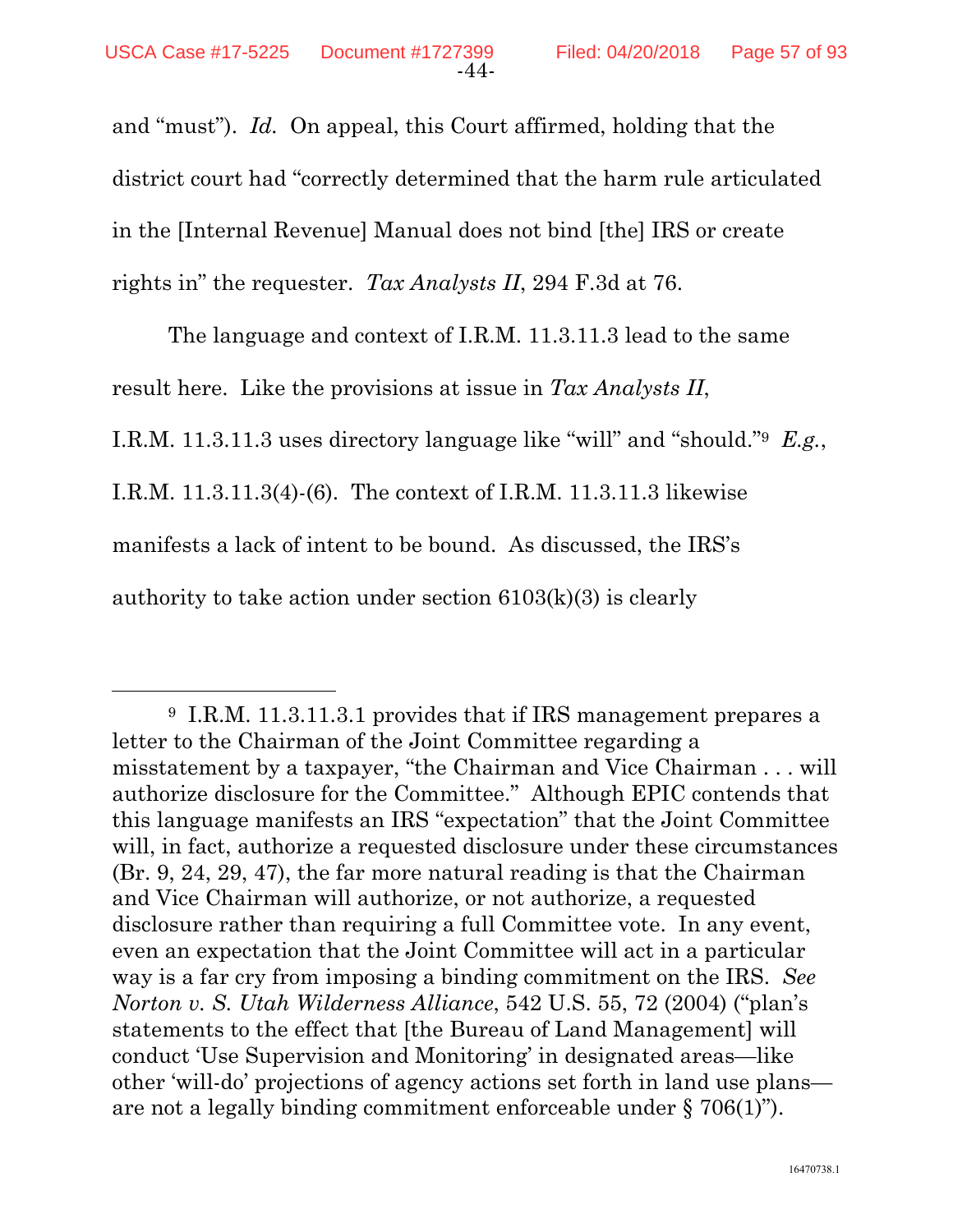discretionary. If the IRS wanted to convert its discretionary authority into a mandatory obligation, it could have done so explicitly by issuing a binding regulation pursuant to notice-and-comment rulemaking. *See New Jersey v. U.S. Nuclear Regulatory Comm'n*, 526 F.3d 98, 103 (3d Cir. 2008) (considering rulemaking procedures utilized in determining whether agency intended to be bound). It did not.

5. Perhaps realizing that the Joint Committee's failure to provide approval is fatal to its argument under section 6103(k)(3), EPIC argues that—to the extent that the congressional preapproval clause forecloses further processing of its FOIA request—that clause is unconstitutional. (Br. 3, 28-29, 47-51.) But EPIC failed to identify any such constitutional challenge in its complaint and raised it only in a three-sentence footnote in its response to the IRS's motion to dismiss. (Doc. 15 p. 11.) The District Court, therefore, correctly held that EPIC had forfeited the argument. *See CTS Corp. v. E.P.A.*, 759 F.3d 52, 64 (D.C. Cir. 2014) ("A footnote is no place to make a substantive legal argument on appeal; hiding an argument there and then articulating it in only a conclusory fashion results in forfeiture."); *Bazarian Int'l Fin. Assocs., L.L.C. v. Desarrollos Aerohotelco, C.A.*, 793 F. Supp. 2d 124, 130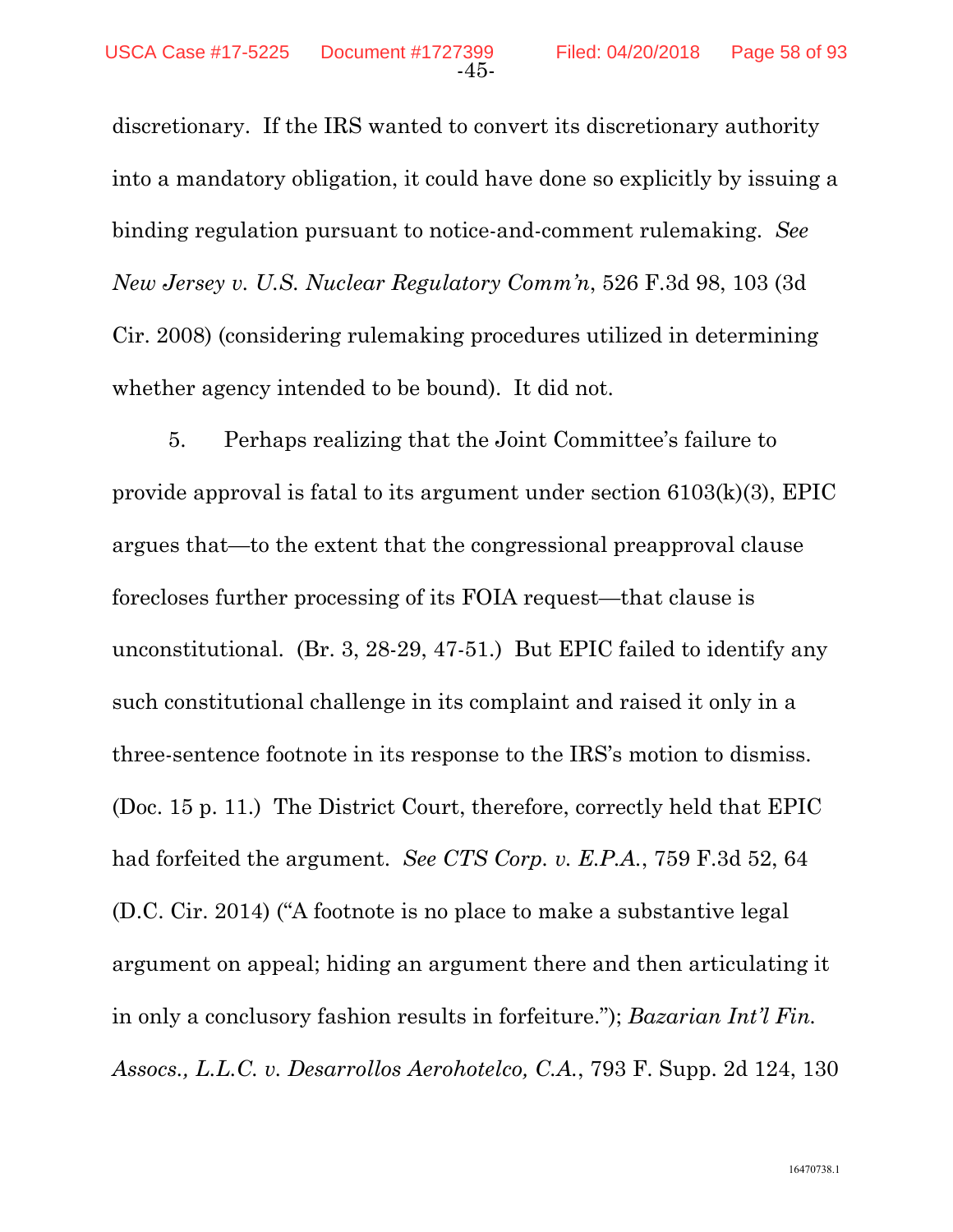n.3 (D.D.C. 2011). This Court should not consider EPIC's constitutional argument.

If this Court nonetheless considers the argument, it should be rejected on the merits. The premise of EPIC's argument is that, by making approval of the Joint Committee a condition precedent to the release of otherwise exempt return information, members of Congress have been improperly invested with executive power.<sup>10</sup> (Br. 47-51.) This argument reflects a fundamental misunderstanding of Exemption 3.

As originally enacted, Exemption 3 applied to any matters "specifically exempted from disclosure by statute," not merely those matters exempted from disclosure by statutes meeting certain criteria. *Retired R.R. Workers*, 830 F.2d at 333. In 1976, after the Supreme

 <sup>10</sup> EPIC's brief also includes two sentences articulating the requirement, under Article I, § 7 of the Constitution, that laws be passed by both houses of Congress and presented to the President for signature. (Br. 29, 48.) Because EPIC does not argue that section 6103(k)(3)'s congressional preapproval clause violates this requirement, we do not address it other than to note that congressional committees can, and often do, take actions short of enacting legislation without violating the Constitution. *See*, *e.g.*, *Lear Siegler, Inc., Energy Products Div. v. Lehman*, 842 F.2d 1102, 1108 (9th Cir. 1988), *modified as to attorney fees*, 893 F.2d 205 (9th Cir. 1989) (*en banc*).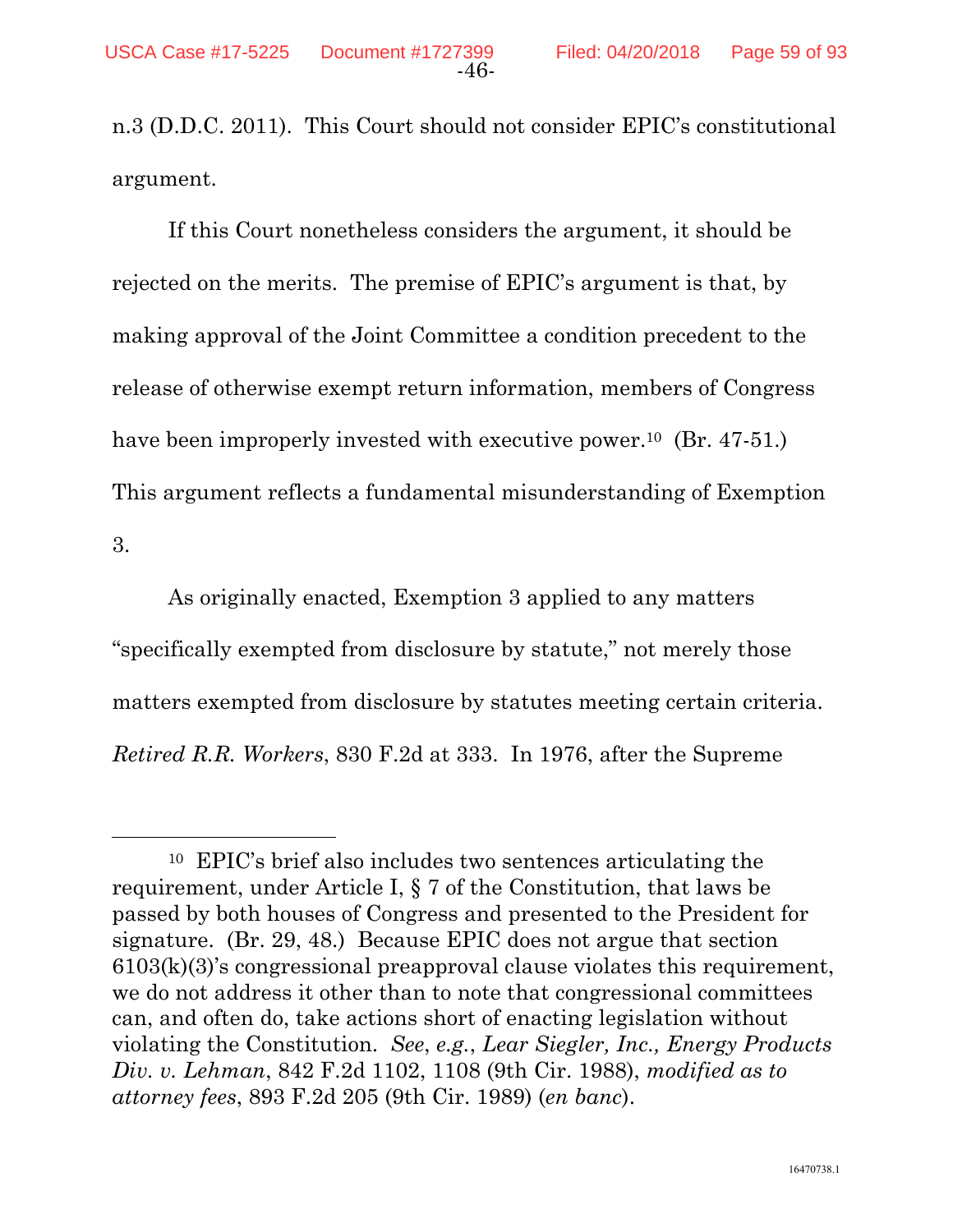Court held that Exemption 3 must be broadly construed, Congress expressed concern that a broad construction gave agencies "'carte blanche to withhold any information [they] please[ ].'" *Id.* (quoting *Am. Jewish Congress v. Kreps*, 574 F.2d 624, 628 (D.C. Cir. 1978)). Congress, therefore, amended Exemption 3 to describe the specific types of statutes to which it applies. *Am. Jewish Congress*, 574 F.2d at 628. This Court has held that the purpose of the 1976 amendment was "to assure that Congress, not the agency, makes the basic nondisclosure decision" for materials covered by Exemption 3 statutes. *Id.*, 336. In other words, the withholding of material covered by an Exemption 3 statute is now "a legislative determination and not an administrative one." *Irons and Sears*, 606 F.2d at 1220.

Because section 6103 is an Exemption 3 statute, conditioning the release of material covered by section 6103 on prior approval by the Joint Committee does not invest committee members with executive power. Rather, it sets forth circumstances under which committee members, acting incident to their legislative authority, can cede to the IRS the basic nondisclosure decision under Exemption 3—just as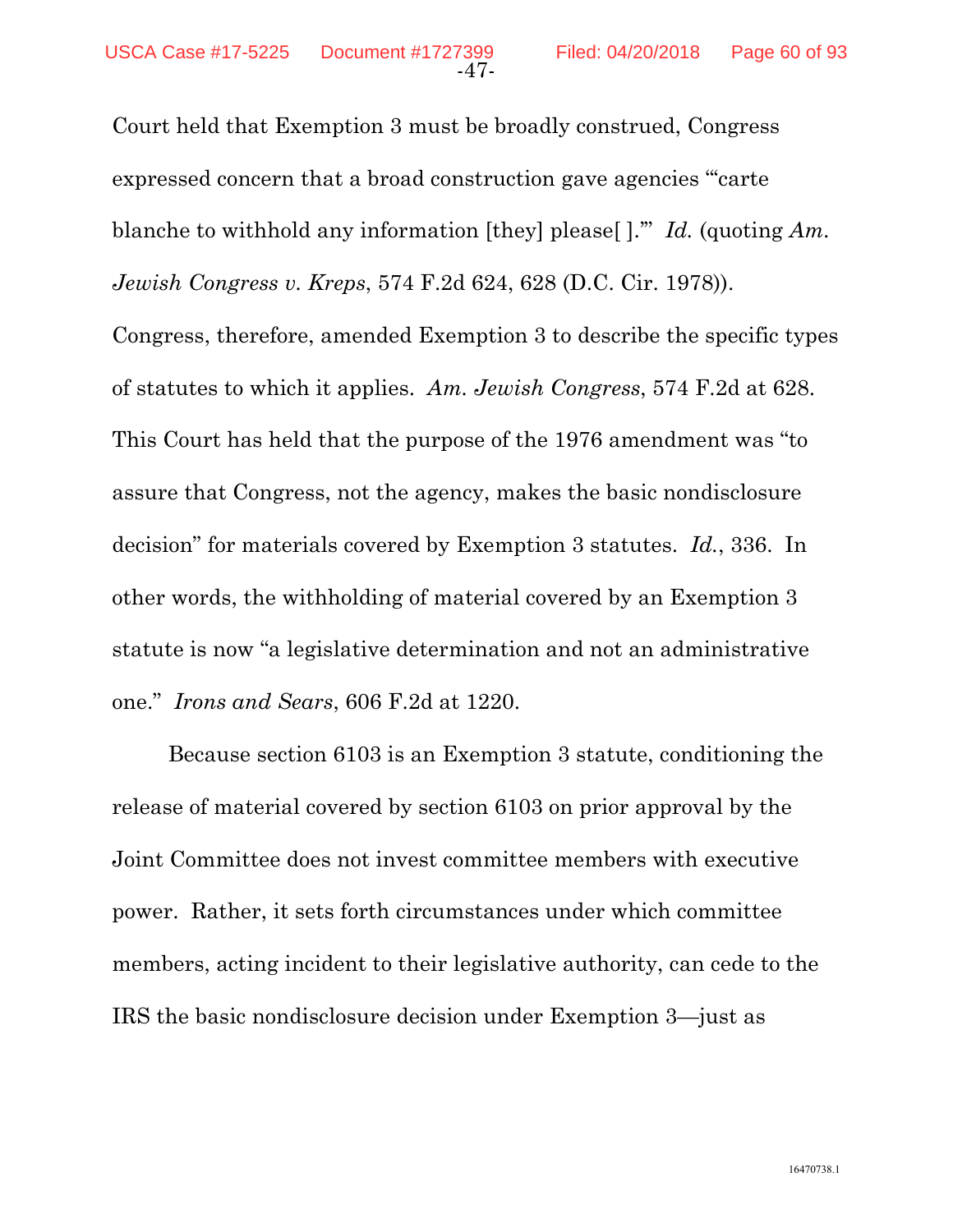Congress has ceded that decision to agencies with respect to the other eight exemptions.

Viewed in this light, EPIC's cited authority is readily distinguishable. In three cases, the Supreme Court held that Congress could not delegate decision-making authority to an executive agency, while simultaneously reserving to a congressional committee (or an individual under congressional control) the right to set aside actions that the agency rendered pursuant to the delegated authority*. Metro. Wash. Airports Auth. v. Citizens for Abatement of Aircraft Noise, Inc.*, 501 U.S. 252, 276 (1991); *I.N.S. v. Chadha*, 462 U.S. 919, 959 (1983); *Bowsher v. Synar*, 478 U.S. 714, 736 (1986). And in the fourth case, the Supreme Court held that that a territorial legislature could not provide its members and the governor with coextensive, equal roles in carrying out executive functions. *Springer v. Gov't of Philippine Islands*, 277 U.S. 189, 209 (1928). Here, by contrast, Congress has broadly prohibited the IRS from making discretionary disclosures of return information, but has granted it limited discretion to make, or not make, such disclosures following Joint Committee approval. I.R.C. § 6103(k)(3). Because the congressional preapproval clause neither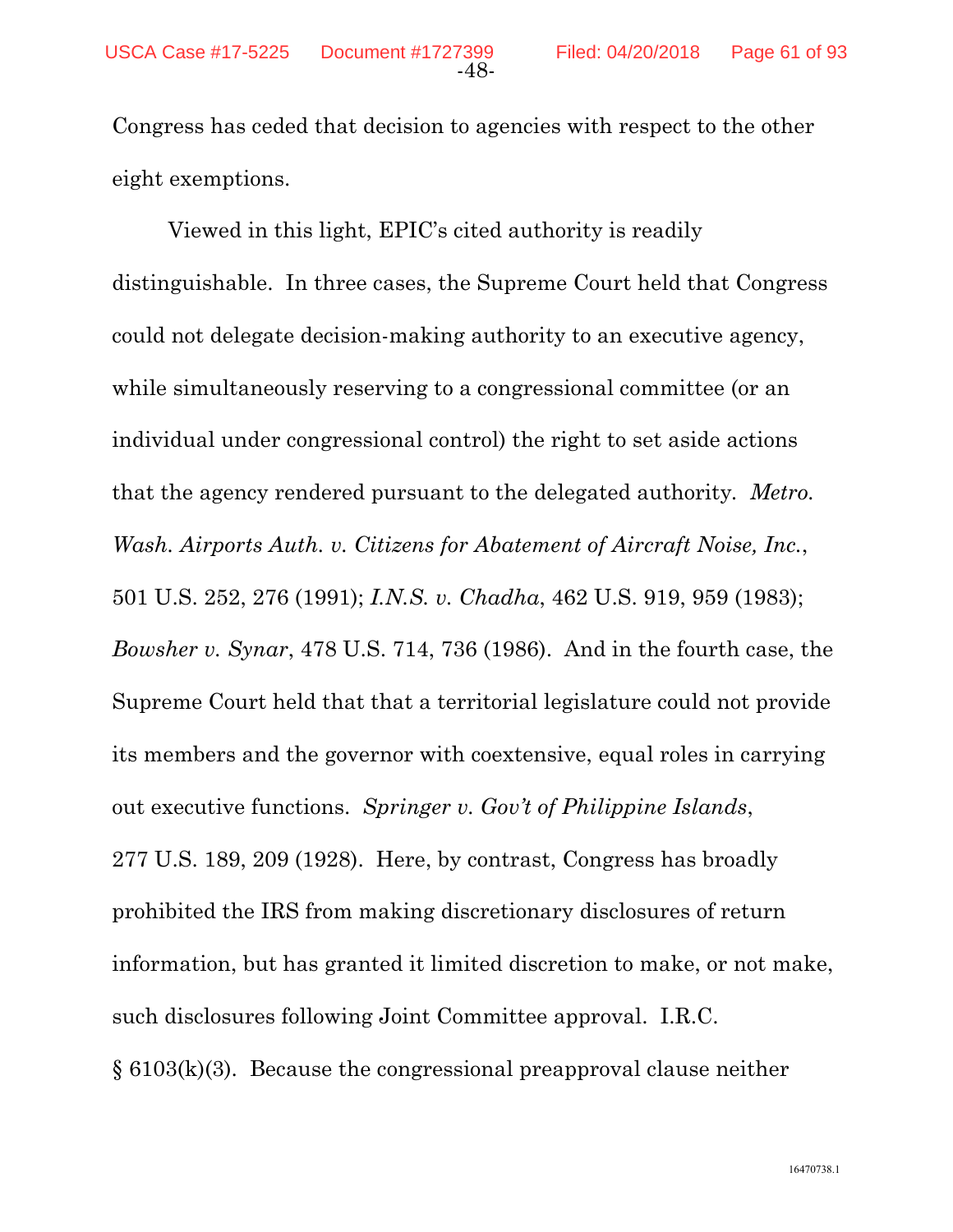impermissibly allows members of Congress to finally determine that an individual's return information must be disclosed nor direct the IRS to make such a disclosure, it is not constitutionally infirm. *See Lear Siegler*, 842 F.2d at 1108 (citing *Bowsher*, 478 U.S. at 734).

6. In the alternative, if this Court were to find that the congressional preapproval clause of section  $6103(k)(3)$  is unconstitutional, the remedy would be to strike section  $6103(k)(3)$  in its entirety. Thus, the end result would remain the same: EPIC could not rely on section 6103(k)(3) to obtain the President's returns and return information.

I.R.C. § 7852(a) provides that, if any provision of Title 26 is held invalid, "the remainder of the title . . . shall not be affected thereby." While such a clause creates a presumption in favor of severability, "the ultimate determination of severability will rarely turn on the presence or absence of such a clause." *United States v. Jackson*, 390 U.S. 570, 585 n.27 (1968). Rather, severability turns on whether the statute, minus any invalid provision, "will function in a *manner* consistent with the intent of Congress" and is legislation that Congress would have enacted. *Alaska Airlines, Inc. v. Brock*, 480 U.S. 678, 685 (1987).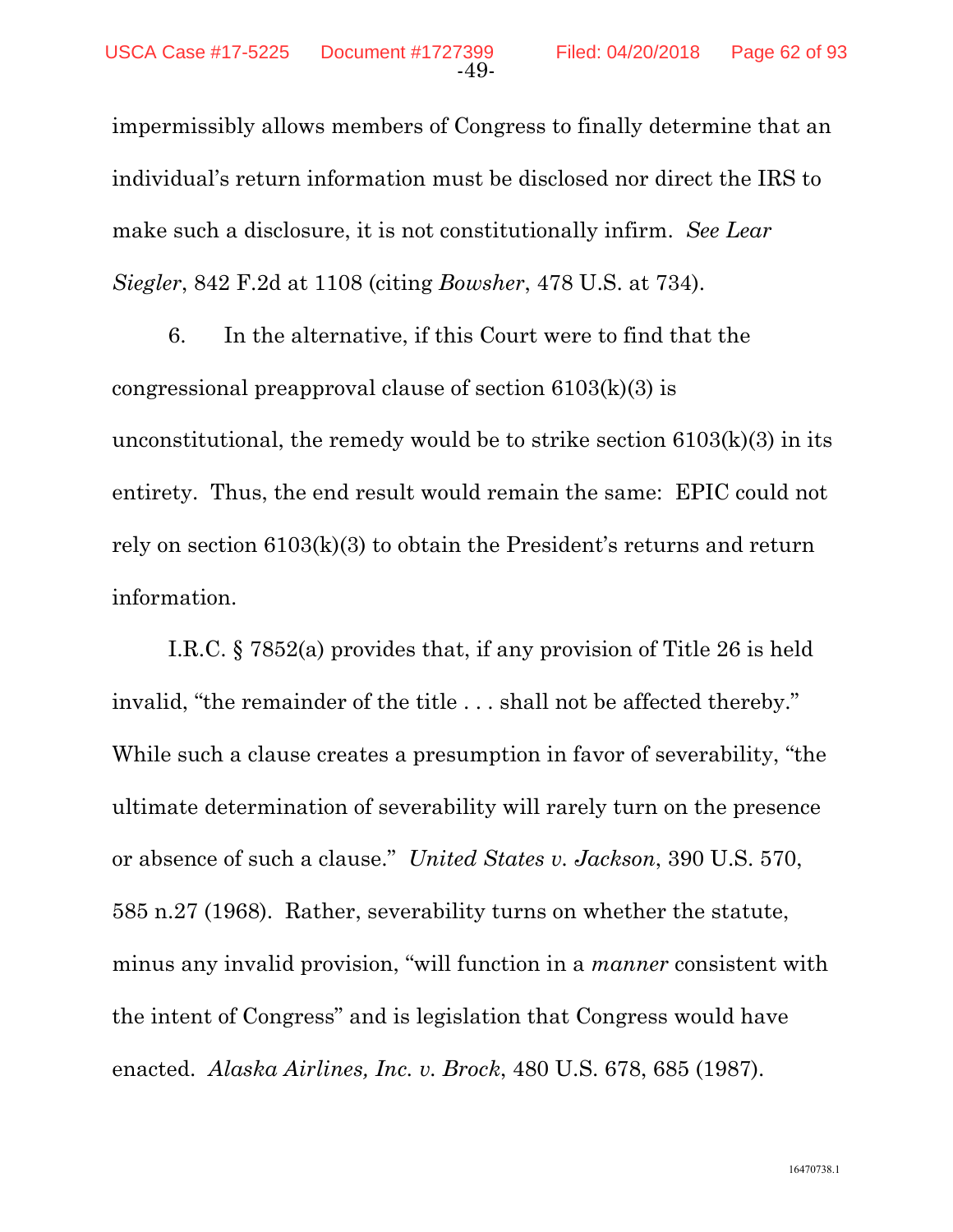Here, the language, structure, and legislative history of section 6103(k)(3) manifest an intent to have the provision stand or fall as a whole. First, in drafting the congressional preapproval clause, Congress chose unusually forceful language to demonstrate that the IRS's exercise of discretion pursuant to section 6103(k)(3) was contingent on Joint Committee approval. *See* I.R.C. § 6103(k)(3) (IRS "may, but only following approval by the Joint Committee on Taxation, disclose" return information under that provision). Second, Congress chose to combine the entire substance of section  $6103(k)(3)$ , including the preapproval clause, into a single provision and, indeed, a single sentence. *Id.* Finally, the legislative history of section  $6103(k)(3)$  shows that the preapproval clause was added after a concern was raised about the breadth of the IRS's authority to make discretionary disclosures. *Proposals for Administrative Changes in Internal Revenue Service Procedures: Hearings Before the Subcomm. on Oversight of the* 

*H. Comm. on Ways and Means*, 94th Cong. 107 (1975). Had Congress not addressed this concern with the preapproval clause, it likely would have done so another way, such as limiting the types of misstatements to which section 6103(k)(3) applies. *Id*. This Court should not rewrite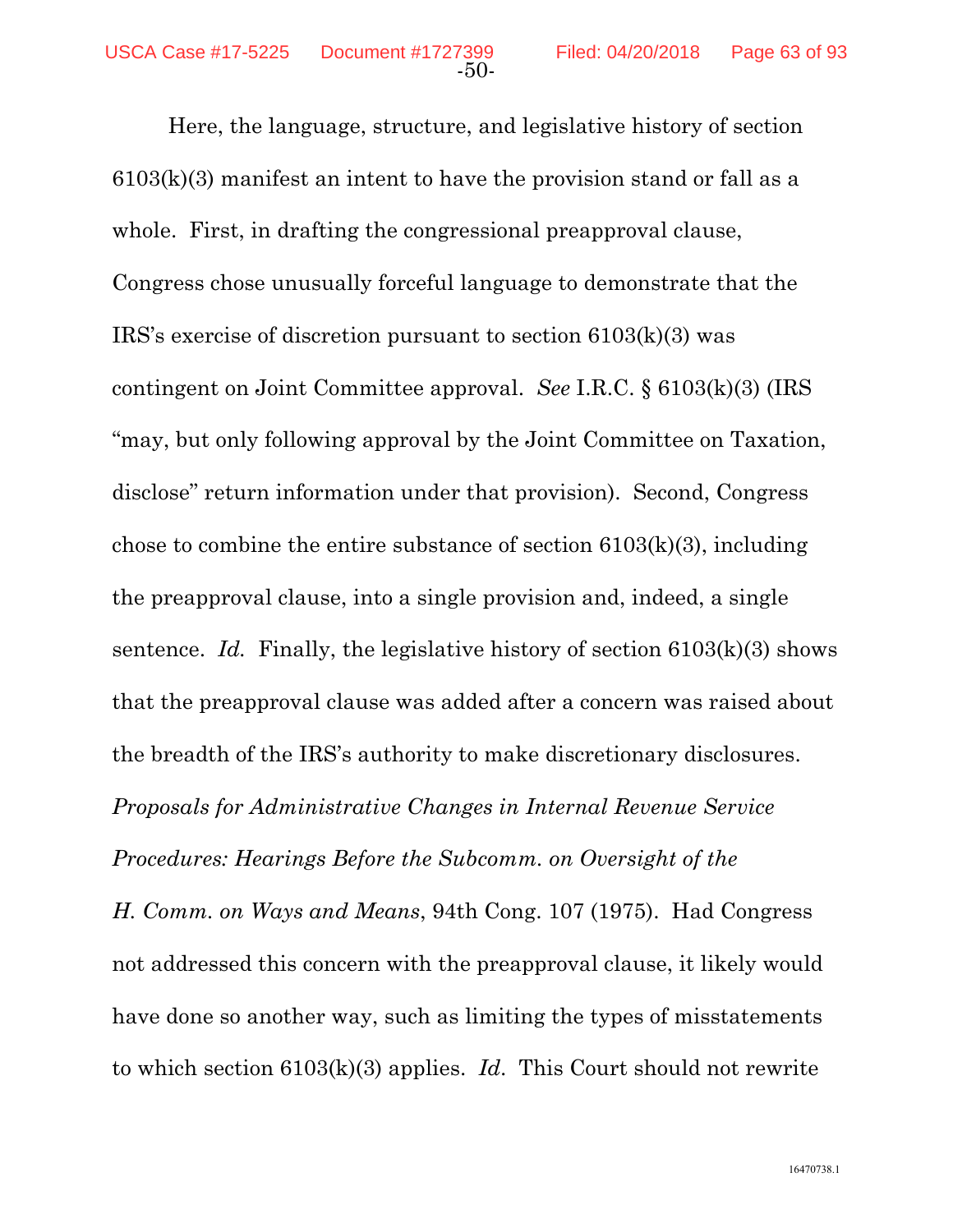section  $6103(k)(3)$  in a way that gives to the IRS the broad authority that Congress deliberately withheld.

## **4. Administrative exhaustion was the proper ground on which to dismiss EPIC's FOIA claims**

EPIC argues that any failure to exhaust its administrative remedies should not preclude judicial review on the merits because the purposes underlying exhaustion have been served. (Br. 35.) As discussed below, EPIC is wrong. And even if EPIC were correct, the IRS would still be entitled to judgment as a matter of law because EPIC exclusively seeks information that is exempt from disclosure.

1. This Court has made clear that "exhaustion of [administrative] remedies is required in FOIA cases." *Dettmann v. U.S. Dep't of Justice*, 802 F.2d 1472, 1476 (D.C. Cir. 1986). Thus, a party must exhaust its administrative remedies "'before [it] can seek judicial review.'" *Id.*, 1477 (quoting *Stebbins v. Nationwide Mutual Ins. Co.*, 757 F.2d 364 (D.C. Cir. 1984)).

Predicating judicial review on a requester's exhaustion of administrative remedies fosters "orderly procedure and good administration," *Dettmann*, 802 F.2d at 1476 n.8, affords an agency "an opportunity to exercise its discretion and expertise on the matter,"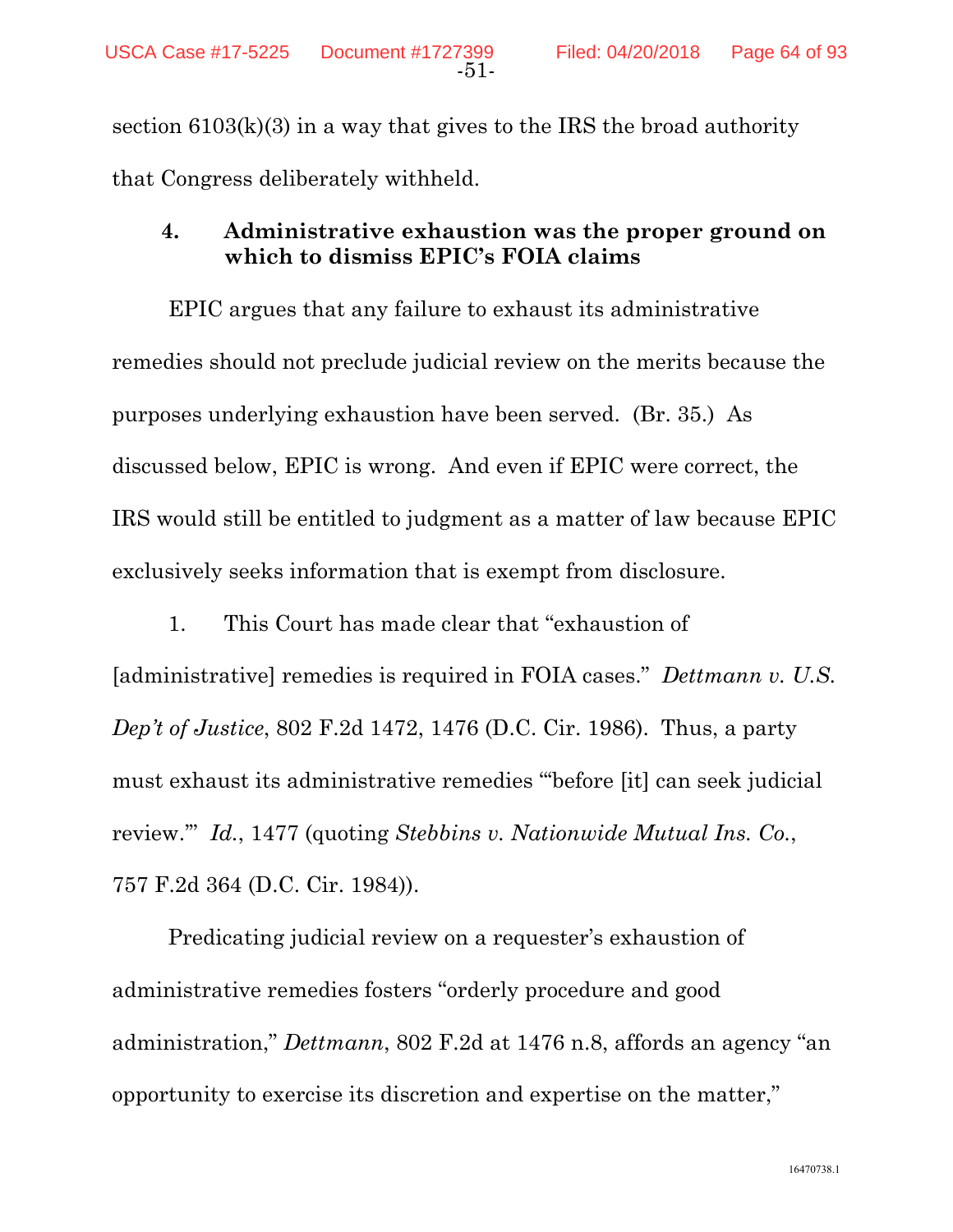*Oglesby v. U.S. Dep't of Army*, 920 F.2d 57, 61 (D.C. Cir. 1990), and allows the agency to "make a factual record to support its decision," *id.* Where a requester fails to comply with an agency's published rules regarding submission of a FOIA request or pursuit of an administrative appeal, a subsequent suit is subject to dismissal for failure to state a claim upon which relief can be granted. *E.g.*, *DeBrew v. Atwood*, 792 F.3d 118, 123-24 (D.C. Cir. 2015) (dismissal appropriate where requester failed to reasonably describe records sought); *Ivey v. Snow*, Civil Action No. 05cv1095 (EGS), 2006 WL 2051339, at \*3-\*4 (D.D.C. July 20, 2006), *aff'd sub nom.*, *Ivey v. Paulson*, No. 06-5292, 2007 WL 1982076, at \*1 (D.C. Cir. June 20, 2007) (same where requester failed to submit proof of identity or agreement to pay fees); *Hidalgo*, 344 F.3d at 1258-60 (same where requester submitted premature administrative appeal); *Oglesby*, 920 F.2d at 61 (same where requester failed to pursue administrative appeal).

To be sure, exhaustion under FOIA is a prudential, rather than jurisdictional, doctrine. *Hidalgo*, 344 F.3d at 1259-60. Notwithstanding a requester's failure to exhaust its administrative remedies, a court may still decide the suit on the merits if the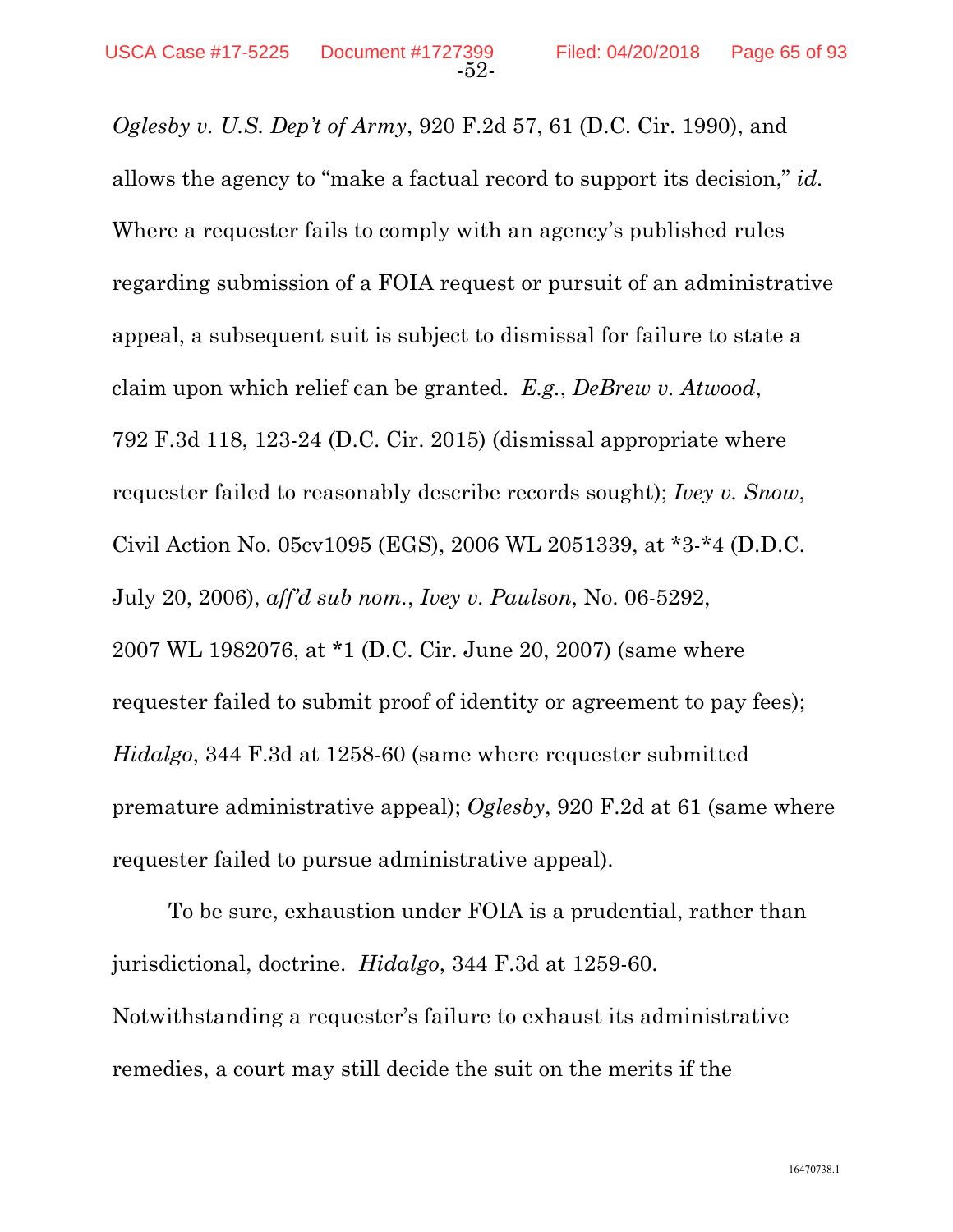"particular administrative scheme" and "purposes of exhaustion" support doing so. *Id.* Here, neither factor supports reaching the merits.

First, this Court has made clear that "FOIA's administrative scheme favors treating failure to exhaust as a bar to judicial review." *Id.*, 1259. The wisdom of requiring compliance with this scheme is apparent here, where the relevant Treasury regulations serve the dual purposes of ensuring that (a) confidential return information is released only to requesters who are entitled to it; and (b) the IRS does not spend its finite resources conducting the futile exercise of collecting and logging information that has no possibility of being released. Treas. Reg. §  $601.702(c)(1)(i)$ ,  $(4)(i)$ ,  $(4)(i)(E)$ ,  $(5)(iii)(C)$ ,  $(13)$ .

Second, precluding judicial review serves the purposes of exhaustion here. At the administrative level, the IRS closed EPIC's FOIA request after making a threshold determination that EPIC had not established its entitlement to the information requested. (Doc. 14-4, JA29-30; Doc. 14-6, JA41-42.) The IRS did not reach a conclusion regarding the merits of invoking section 6103(k)(3) to release that information, *i.e.*, whether one or more "misstatement[s] of fact" had occurred, whether disclosure of the President's return information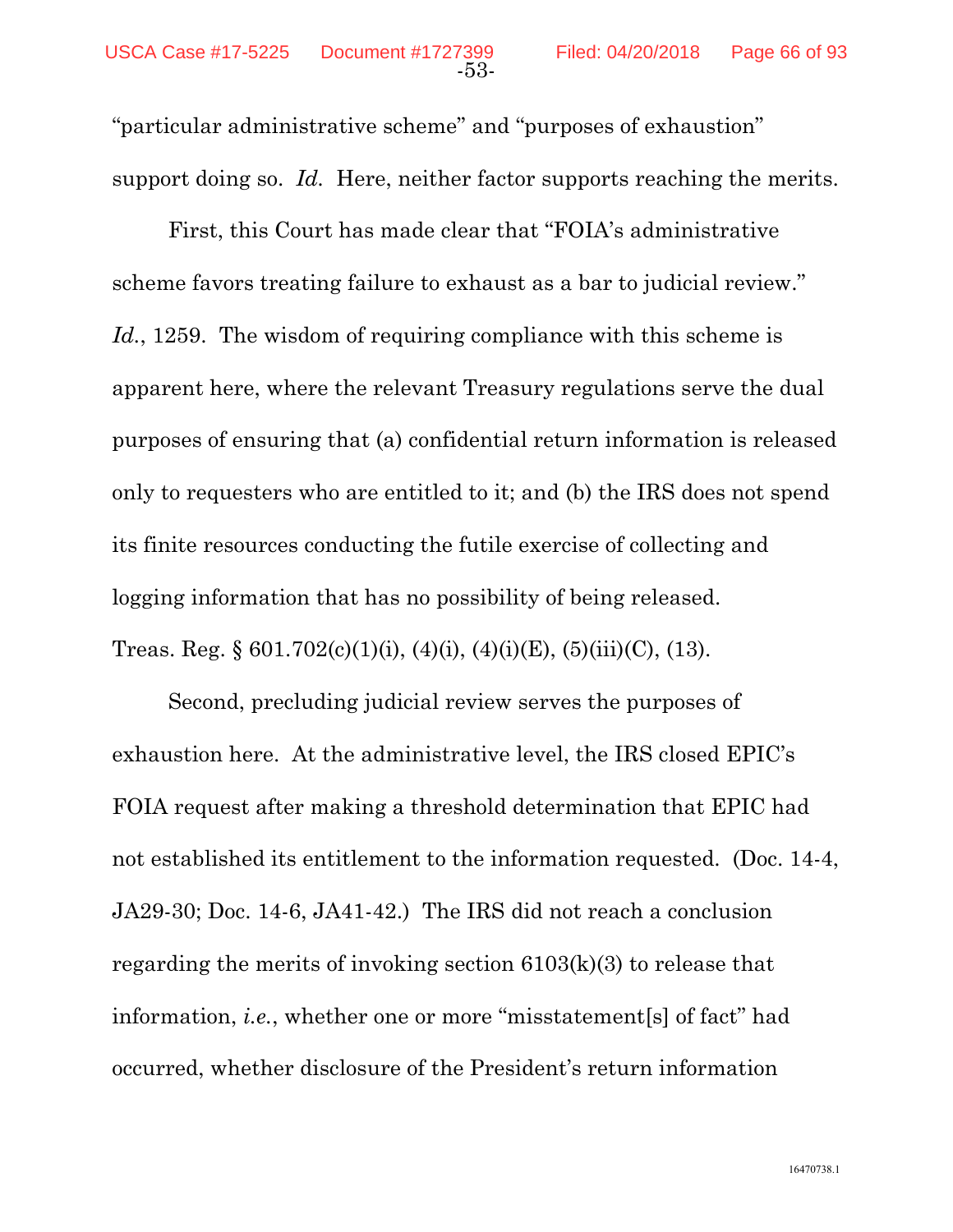would correct any such misstatements, whether correcting any such misstatements would further "tax administration purposes," or the items of return information that would need to be disclosed to accomplish a correction. (*See* Br. 44.) Thus, the IRS neither "exercise[d] its discretion and expertise" on, nor "ma[de] a factual record" regarding, the merits of EPIC's FOIA claims. *See Oglesby*, 920 F.2d at 61.

EPIC relies heavily on *Wilbur v. C.I.A.*, 355 F.3d 675 (D.C. Cir. 2004), but that case is inapposite. There, Robert Wilbur submitted a perfected FOIA request to the Central Intelligence Agency (CIA) seeking records about himself. *Id.*, 676. The CIA searched its files, notified Wilbur that it had not located any responsive information, and informed him that he could pursue an administrative appeal. *Id.* Wilbur did submit an administrative appeal, although not within the time required by the CIA's regulations. *Id.* The CIA nonetheless accepted the appeal, reviewed its prior searches, and conducted a new search before informing Wilbur that it still could not locate any responsive information. *Id.* The CIA further informed Wilbur that he could seek judicial review of its determination. *Id.* Only after Wilbur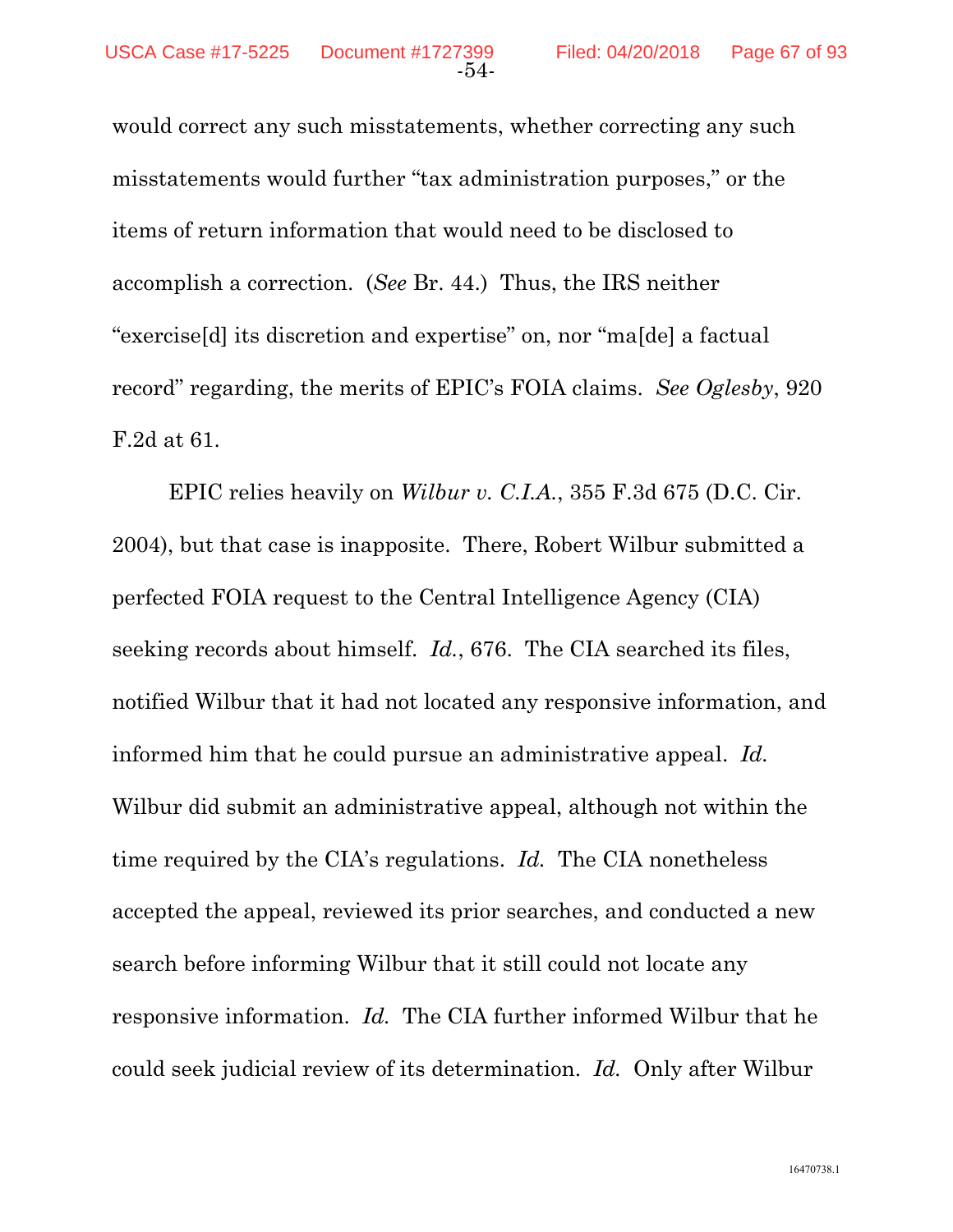filed suit did the CIA take the position that, because Wilbur's administrative appeal was untimely, it was "as if [the appeal] were never filed at all" and judicial review should be precluded on exhaustion grounds. *Id.* Under these circumstances, this Court held that Wilbur's failure to submit a timely administrative appeal did not preclude judicial review. *Id.*, 677.

This case is readily distinguishable. First, the IRS has consistently represented—both to EPIC and the court—that EPIC's FOIA request was imperfect and could not be processed unless EPIC established its entitlement to the information sought. Second, because the IRS has not processed the request, it has had no occasion to determine whether disclosure of some portion of the President's return information is "necessary for tax administration to correct a misstatement of fact." *See* I.R.C. § 6103(k)(3). Finally, because the IRS did not reach the merits of EPIC's request, it likewise had no occasion to create "an adequate record for review" thereof. *Wilbur*, 355 F.3d at 677. Hence, unlike in *Wilbur*, ignoring EPIC's failure to exhaust would frustrate, rather than serve, the policies underlying exhaustion.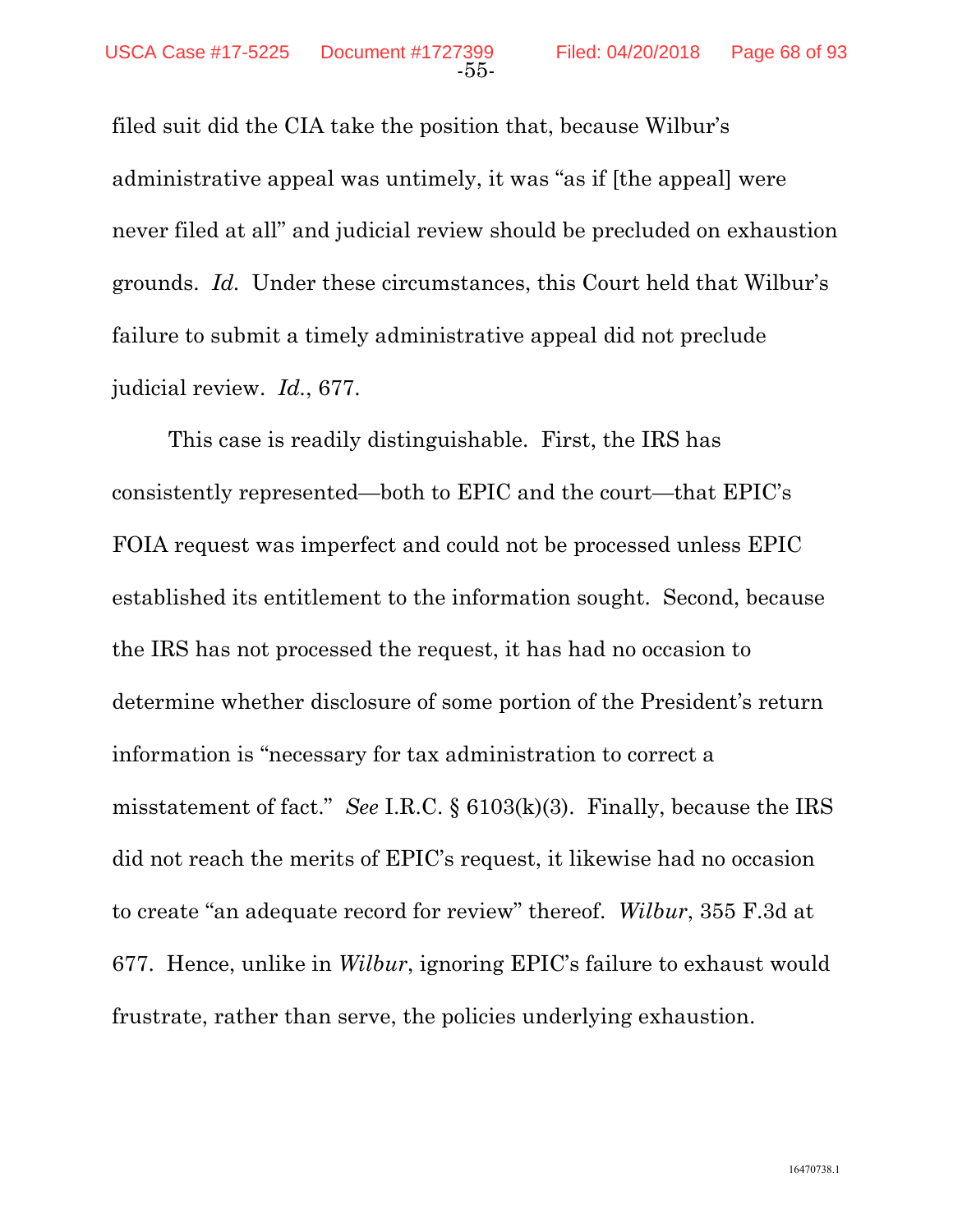2. Although the IRS continues to maintain that exhaustion should bar judicial review here, the question is largely academic. Even if this Court were to reach the merits of EPIC's FOIA request, it should still affirm the District Court's decision dismissing the suit because EPIC seeks information that is categorically exempt from disclosure.

As discussed, it is undisputed that EPIC's FOIA request exclusively sought the returns and return information of a third party. And as discussed, section 6103 prohibits the disclosure of those materials absent conditions precedent that are not satisfied here. Where a "FOIA request on its face solely seeks [a third party's] return information" to which the requester has not established its entitlement, the return information is "properly withheld" pursuant to Exemption 3. *Hull v. I.R.S., U.S. Dep't of Treasury*, 656 F.3d 1174, 1175, 1183-96 (10th Cir. 2011). Thus, the IRS remains entitled to judgment as a matter of law, even if the District Court erred in dismissing the suit for failure to state a claim upon which relief could be granted. *See id.*  (affirming on the merits even though district court dismissed suit pursuant to Fed. R. Civ. P. 12(b)(6)); *Lehrfeld*, 132 F.3d at 1466-67 (declining to decide whether requester submitted a proper FOIA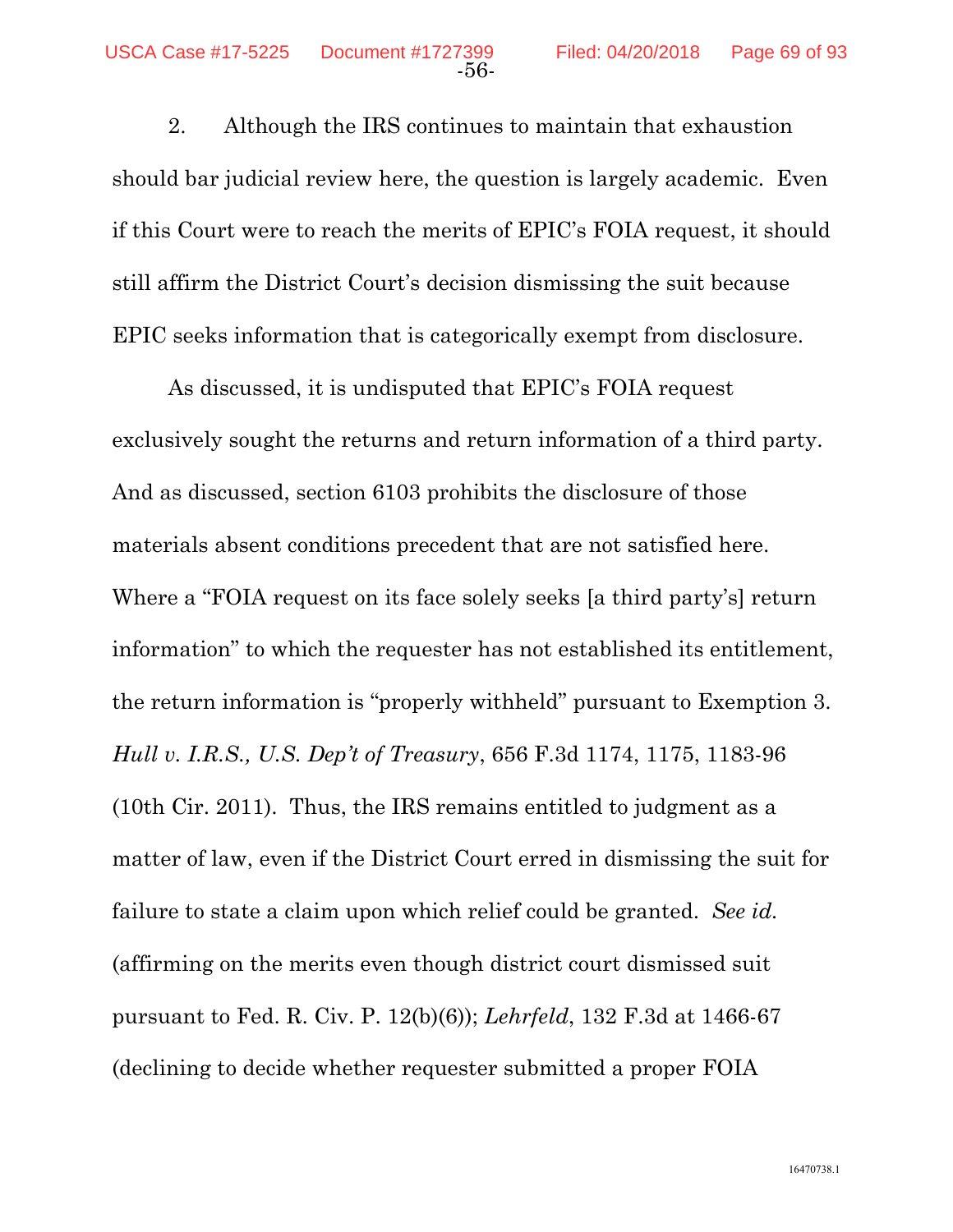request, as return information sought was exempt from disclosure regardless). *Accord*, *Church of Scientology of Calif. v. I.R.S. (Church of Scientology I)*, 792 F.2d 146, 152 (D.C. Cir. 1986) (where "a claimed FOIA exemption consists of a generic exclusion, dependent upon the category of records rather than the subject matter which each individual record contains, resort to a *Vaughn* index is futile").

#### **5. FOIA's directive to segregate nonexempt material does not affect the outcome of this suit**

In passing, EPIC asserts that it is entitled to "the release of *nonexempt* responsive documents." (Br. 37-38, 44 (emphasis added).) It is undisputed, however, that EPIC exclusively sought information that was exempt from disclosure under section 6103. Moreover, assuming *arguendo* that EPIC's request captured documents containing a combination of exempt and nonexempt information, EPIC has framed its FOIA request in such a way that acknowledging the existence of any responsive documents would itself violate section 6103 by disclosing: whether the President has filed income tax returns for the years in question; whether the President has Russian income, assets, expenses, etc.; and/or whether the IRS was, is, or may be investigating the foregoing. *See Housley v. U.S. Dep't of Treasury, I.R.S.*, 697 F. Supp. 3,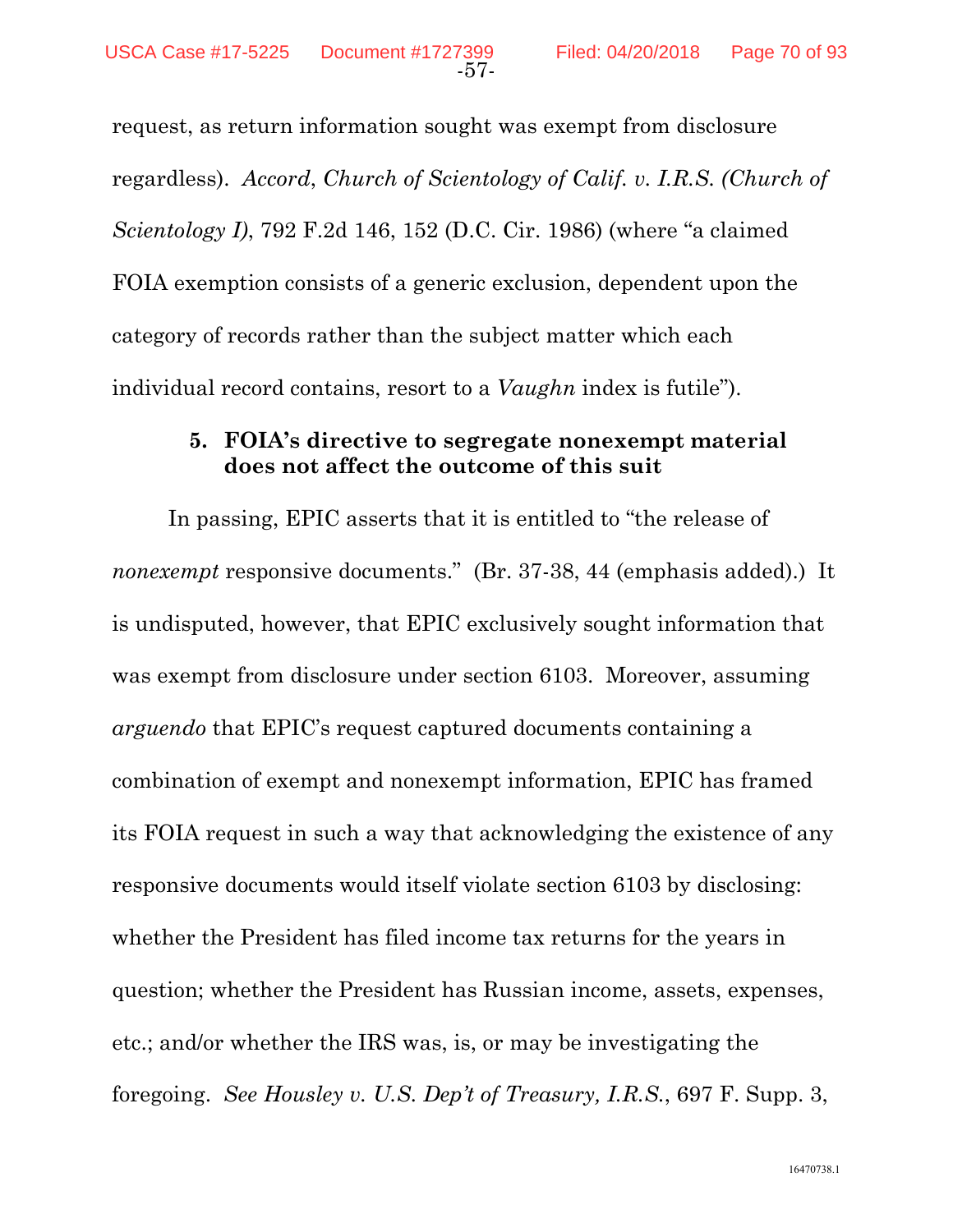4 (D.D.C. 1988) (fact of filing tax returns is protected under section 6103); I.R.C.  $\S 6103(b)(2)(A)$  (section 6103 protects taxpayer's identity; nature, source, and amount of income; assets, liabilities, and payments; and whether return was, is, or will be subject to examination or other investigation). FOIA does not require this unlawful result. 5 U.S.C. § 552(a)(8)(B); *Hull*, 656 F.3d at 1187-88.

Accordingly, the District Court correctly dismissed EPIC's FOIA claims.

## **B. The District Court correctly dismissed EPIC's APA claims**

In addition to claims under FOIA, EPIC brought two claims under the APA seeking further processing of its FOIA request (Count IV) and an order compelling the IRS to request Joint Committee approval to release the materials sought in EPIC's FOIA request (Count V). (Doc. 1, JA55-56.) Neither claim entitles EPIC to relief.

# **1. Because EPIC can seek further processing of its FOIA request under FOIA, it cannot seek such relief under the APA**

The APA provides for judicial review only when "there is no other adequate remedy in a court." 5 U.S.C. § 704; *CREW*, 846 F.3d at 1238. So framed, the APA is intended neither to "duplicate existing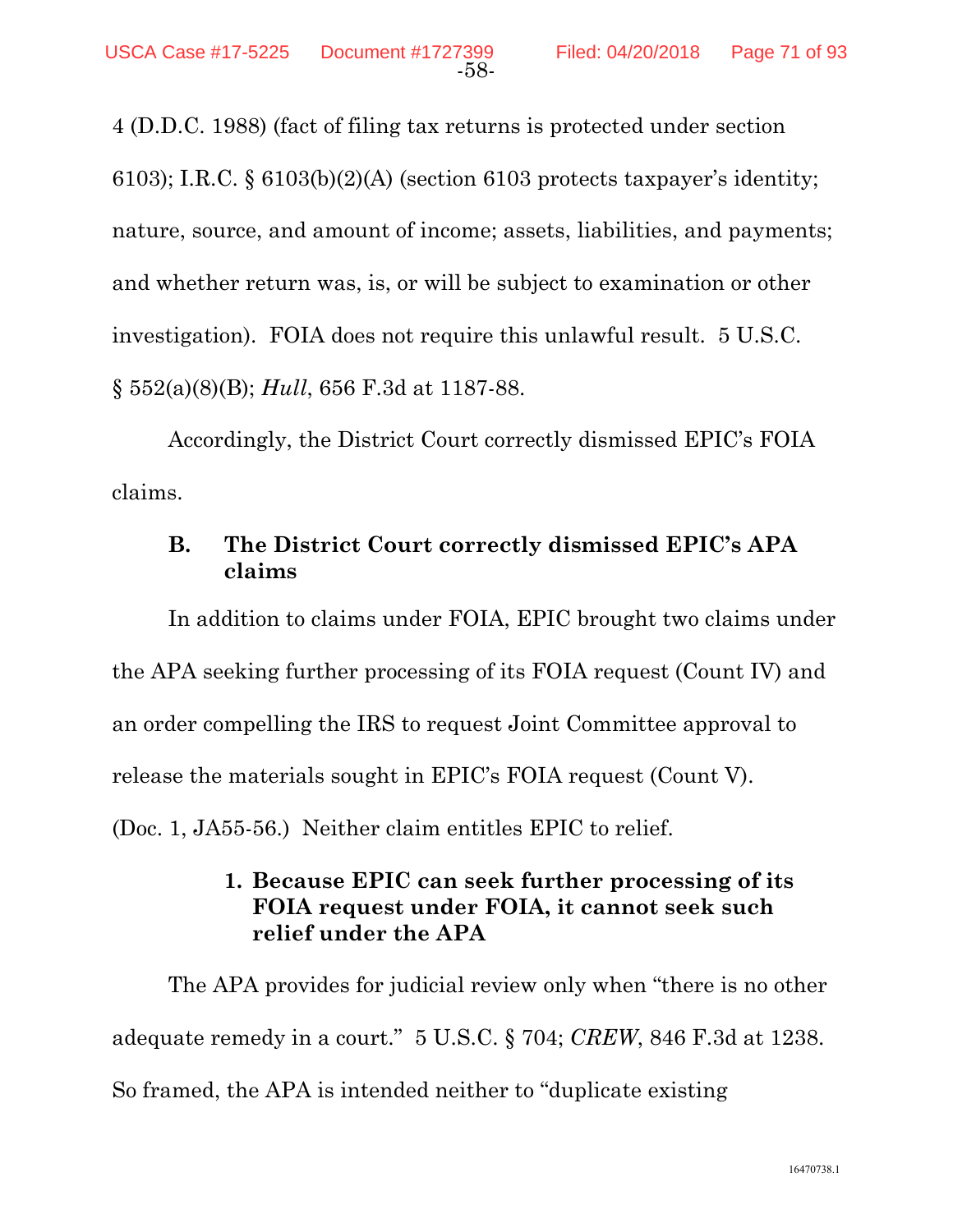procedures for review of agency action" nor "provide additional judicial remedies in situations where Congress has provided special and adequate review procedures." *Bowen v. Mass.*, 487 U.S. 879, 903 (1988). Where either an independent cause of action or an alternative review procedure affords relief for the agency action complained of, clear and convincing evidence exists that Congress intended to preclude review under the APA. *CREW*, 846 F.3d at 1244-45. And where such a cause of action or alternative review procedure provides *de novo* review in district court, the evidence of intent to preclude is even stronger. *Id.*, 1245.

In determining whether a plaintiff has an adequate remedy that precludes review under the APA, the question is not whether the plaintiff has access to an alternative claim allowing perfect relief, relief identical to what is available under the APA, or relief as effective as what is available under the APA. *Garcia v. Vilsack*, 563 F.3d 519, 522, 525 (D.C. Cir. 2009) (alternative relief need not be "identical" and may be "imperfect"); *Women's Equity Action League v. Cavazos*, 906 F.2d 742, 751 (D.C. Cir. 1990) (alternative relief may be "less effective"). Rather, the plaintiff need only have access to an alternative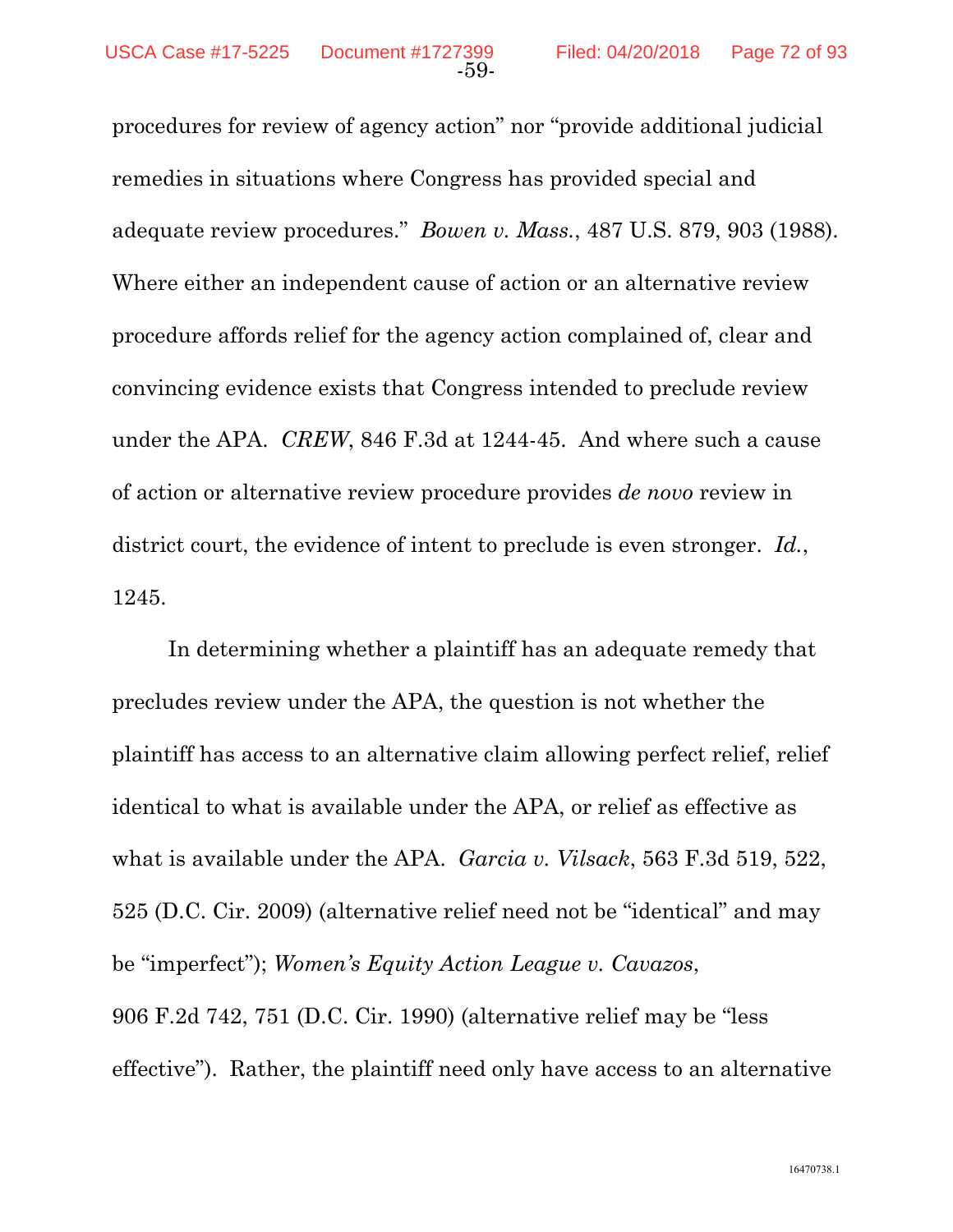claim allowing it to seek relief "of the same genre." *Garcia*, 563 F.3d at 522 (citation and internal quotations omitted). *Accord*, *CREW*, 846 F.3d at 1246 (APA claims precluded where there was "no yawning gap" between the relief provided by an alternative claim and the APA).

Applying this standard, this Court has held that the "carefully balanced" scheme of judicial review under FOIA "exhibits all of the indicators" evincing congressional intent to preclude review under the APA. *Id.*, 846 F.3d at 1245-46. Thus, an agency's compliance with FOIA is subject to the "special and adequate review procedures" set forth in 5 U.S.C. § 552 and is "immunized from duplicative APA review." *Id.* (citation, internal quotations, and alterations omitted). That holding is manifestly applicable here, where the relief EPIC seeks in Count IV under the APA—a determination that it submitted a perfected FOIA request and further processing of that request—is exactly the relief sought under FOIA in Counts I to III.11

EPIC agrees that FOIA affords it an adequate remedy *vis-à-vis*

<sup>&</sup>lt;sup>11</sup> Of course, there is a difference between the availability of an alternative remedy and a plaintiff's entitlement to that remedy. *CREW*, 846 F.3d at 1246. As discussed, EPIC is not entitled to relief under FOIA.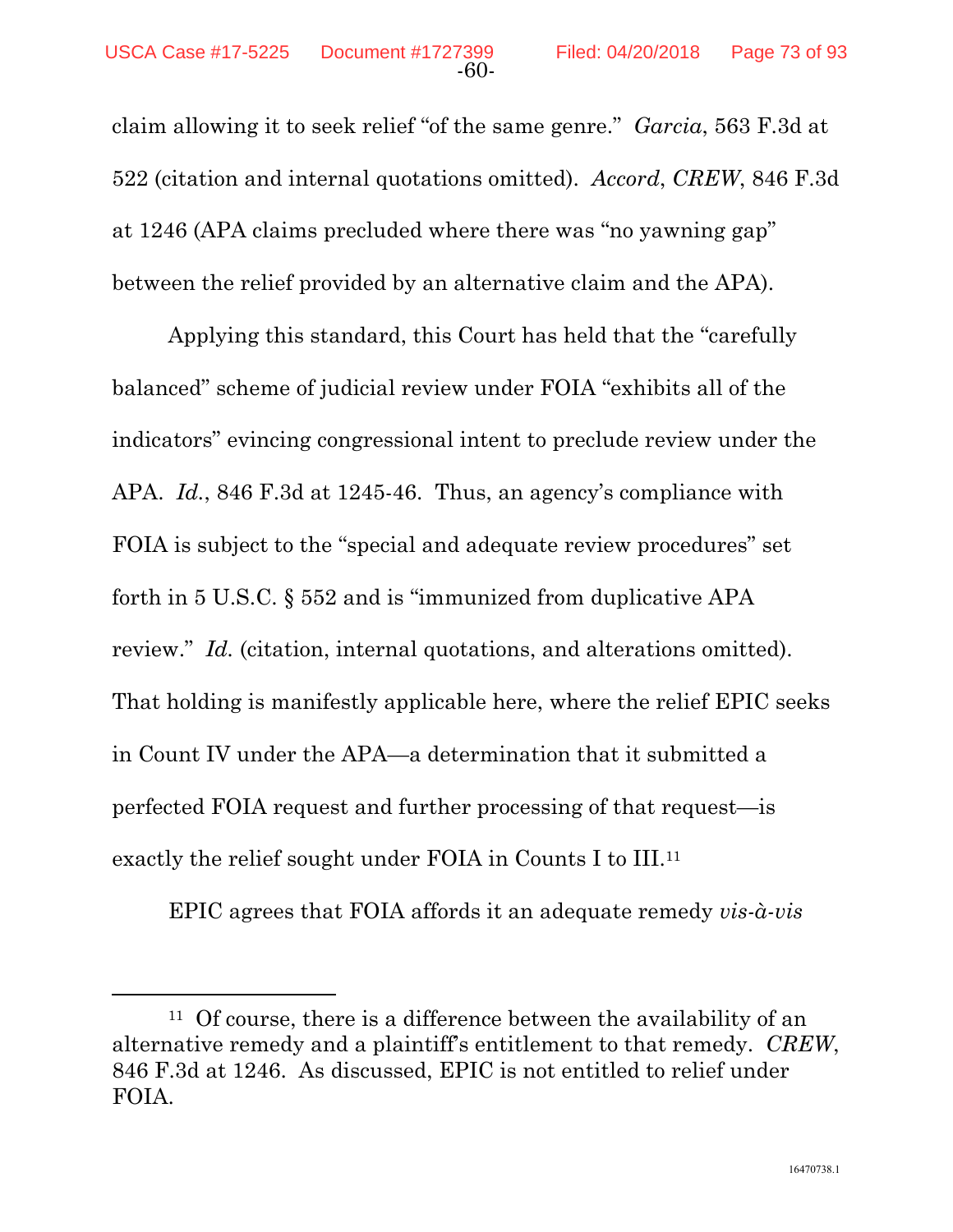the relief sought in Count IV under the APA. (Br. 38-39.) Rather than simply concede Count IV, however, EPIC submits that it should be allowed to proceed with the APA claim if this Court were to hold, as "an issue of first impression," that "an agency's determination that a request had not been 'perfected' was non-reviewable under FOIA." (*Id.*, 39.) This issue, though, is one not of first impression; it is settled law that an agency's closure of a request as imperfect is reviewable under FOIA. *E.g.*, *Summers v. U.S. Dep't of Justice*, 999 F.2d 570, 571-73 (D.C. Cir. 1993) And even if there were some distinction between the relief afforded to the requester in *Summers* and the relief sought by EPIC, it is certainly not the type of "yawning gap" that would justify APA review. *See CREW*, 846 F.3d at 1246.

#### **2. Because the IRS is not legally required to request Joint Committee approval, EPIC cannot compel the IRS to do so**

 The Supreme Court has made clear that "the only agency action that can be compelled under the APA is action legally *required*." *S. Utah Wilderness*, 542 U.S. at 63. So construed, the APA does not permit "judicial direction of even discrete agency action that is not demanded by law." *Id.*, 65.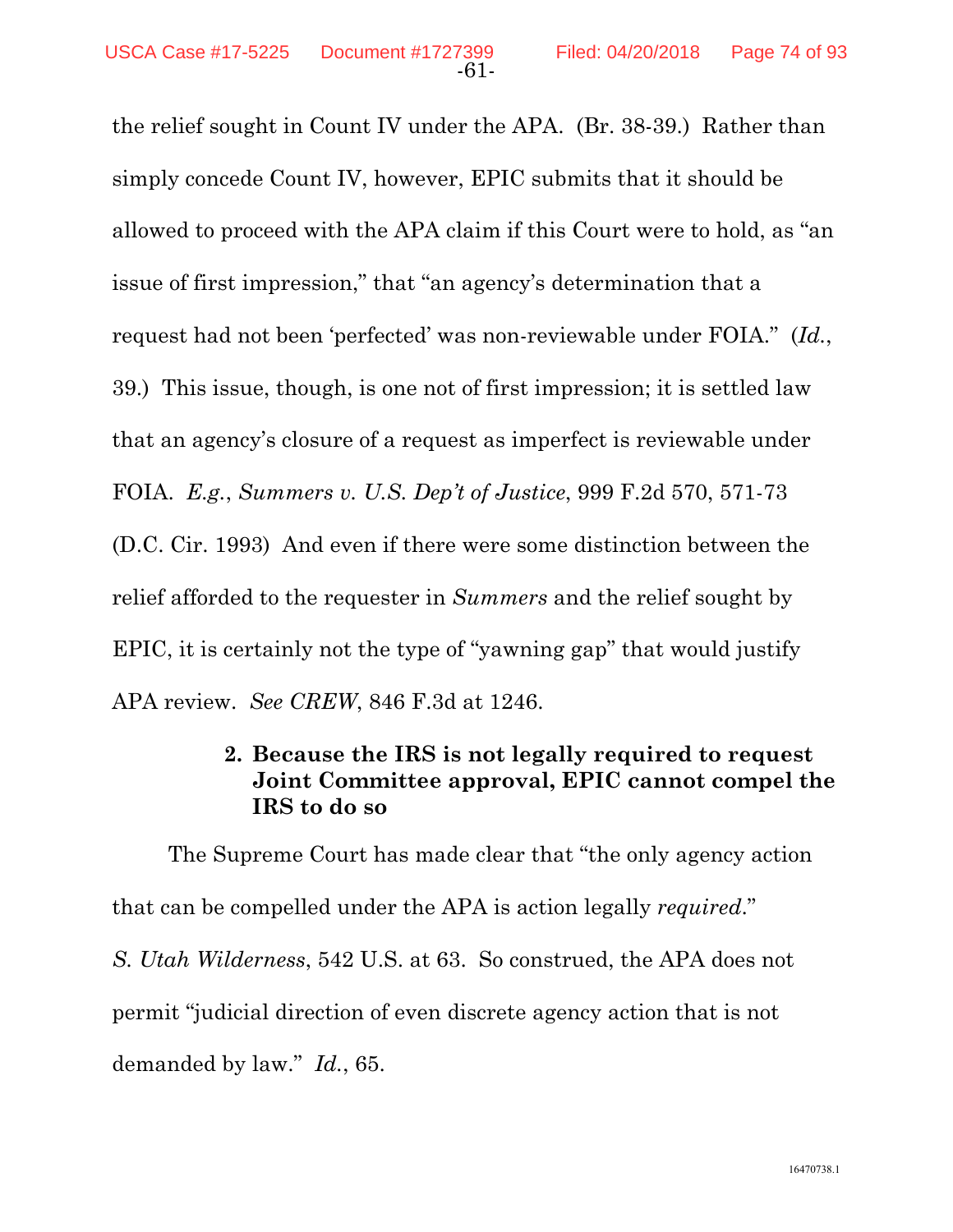This Court has likewise held that courts can compel agency action—as opposed to setting aside agency action—under the APA only if an agency is "under an unequivocal statutory duty to act." *Sierra Club v. Thomas*, 828 F.2d 783, 793 (D.C. Cir. 1987), *superseded by statute on other grounds as recognized in Mexichem Specialty Resins, Inc. v. E.P.A.*, 787 F.3d 544, 553 n.6 (D.C. Cir. 2015); *Anglers Conservation Network v. Pritzker*, 809 F.3d 664, 670 (D.C. Cir. 2016) ("§ 706(1) grants judicial review only if a federal agency has a ministerial or non-discretionary duty amounting to a specific, unequivocal command") (citation and internal quotations omitted); *In re Long-Distance Tel. Serv. Fed. Excise Tax Refund Litig.*, 751 F.3d 629, 634 (D.C. Cir. 2014) (affirming vacatur of invalidly promulgated rule but declining to order new rulemaking: "[a]bsent a statutory duty to promulgate a new rule, a court cannot order it"); *cf. Judicial Watch, Inc. v. Kerry*, 844 F.3d 952, 953-54 (D.C. Cir. 2016) (State Department could be compelled to take additional action to recover records because the Federal Records Act imposed a ministerial, non-discretionary "duty to ask the Attorney General to initiate legal action").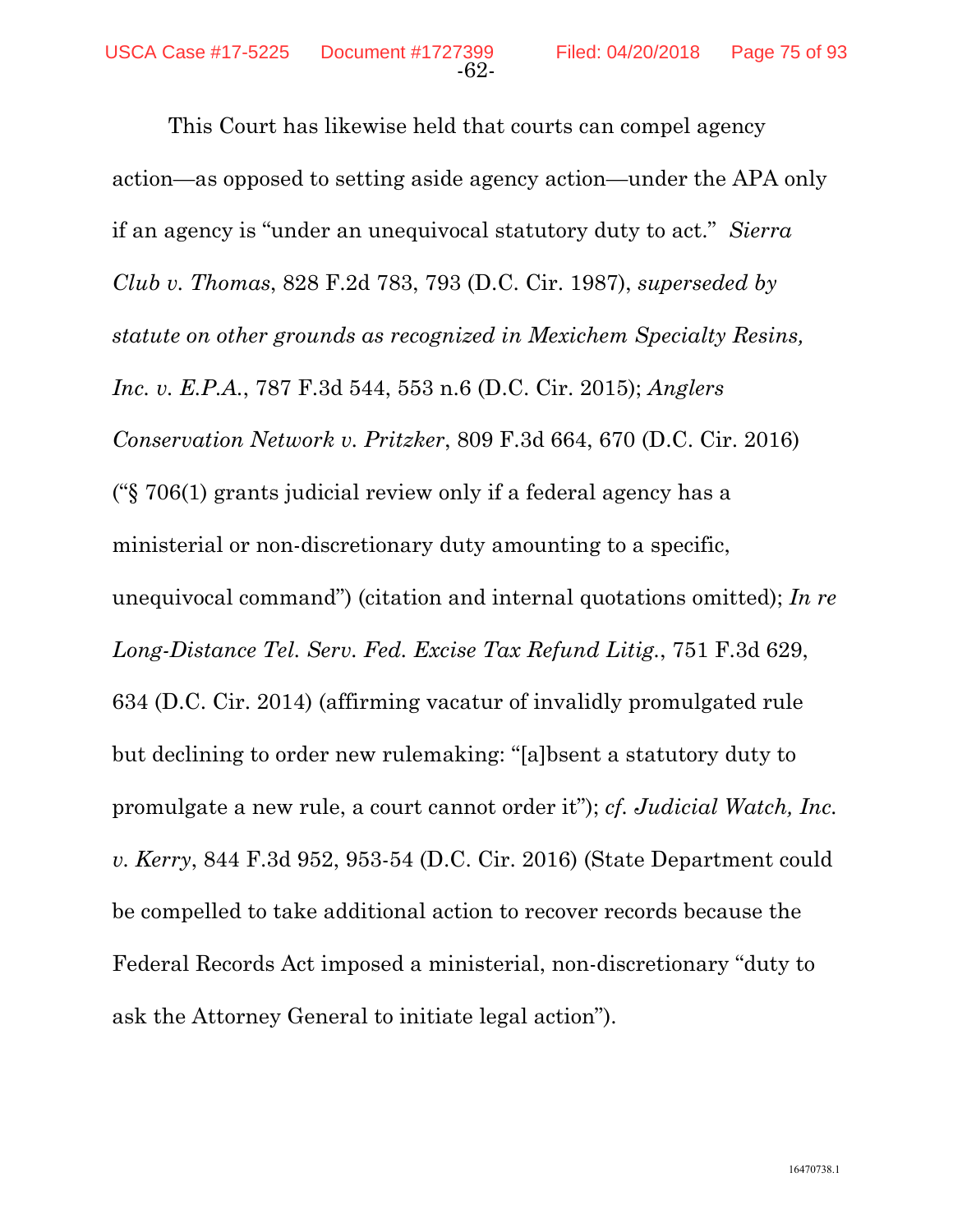Here, no law requires that the IRS seek Joint Committee approval to release return information. Of section 6103(k)(3), the most that can be said is that it permits the IRS to seek such approval; it certainly does not impose "an unequivocal statutory duty," *Sierra Club*, 828 F.2d at 793, or a "ministerial or non-discretionary duty amounting to a specific, unequivocal command," *Anglers*, 809 F.3d at 670. Consequently, the APA cannot be used to compel this result.12 *See S. Utah Wilderness*, 542 U.S. at 63-65.

In resisting that conclusion, EPIC recycles its argument that 5 U.S.C. §  $552(a)(8)(A)(ii)(II)$ —which directs that "[a]n agency shall ... take reasonable steps necessary to segregate and release nonexempt information"—triggers an IRS duty to seek Joint Committee approval.

 <sup>12</sup> EPIC also claims that this Court should order the IRS to request Joint Committee authorization because section 6103(k)(3) and I.R.M. 11.3.11.3 together provide sufficient "law to apply." (Br. 44.) It is true that agency action is unreviewable if it is authorized in such broad terms that a court has an insufficient basis to evaluate whether the action was appropriate, *i.e.*, "there is no law to apply." *Armstrong v. Bush*, 924 F.2d 282, 293 (D.C. Cir. 1991) (citation and internal quotations omitted). However, to compel an agency to act (rather than merely set aside agency action), a court must find both that the agency is under a non-discretionary duty to act, *Anglers*, 809 F.3d at 670, and that there is sufficient law to apply in ordering the agency to act, *Armstrong*, 924 F.2d at 293-94. Because the former condition is not satisfied here, it is irrelevant whether the latter is satisfied.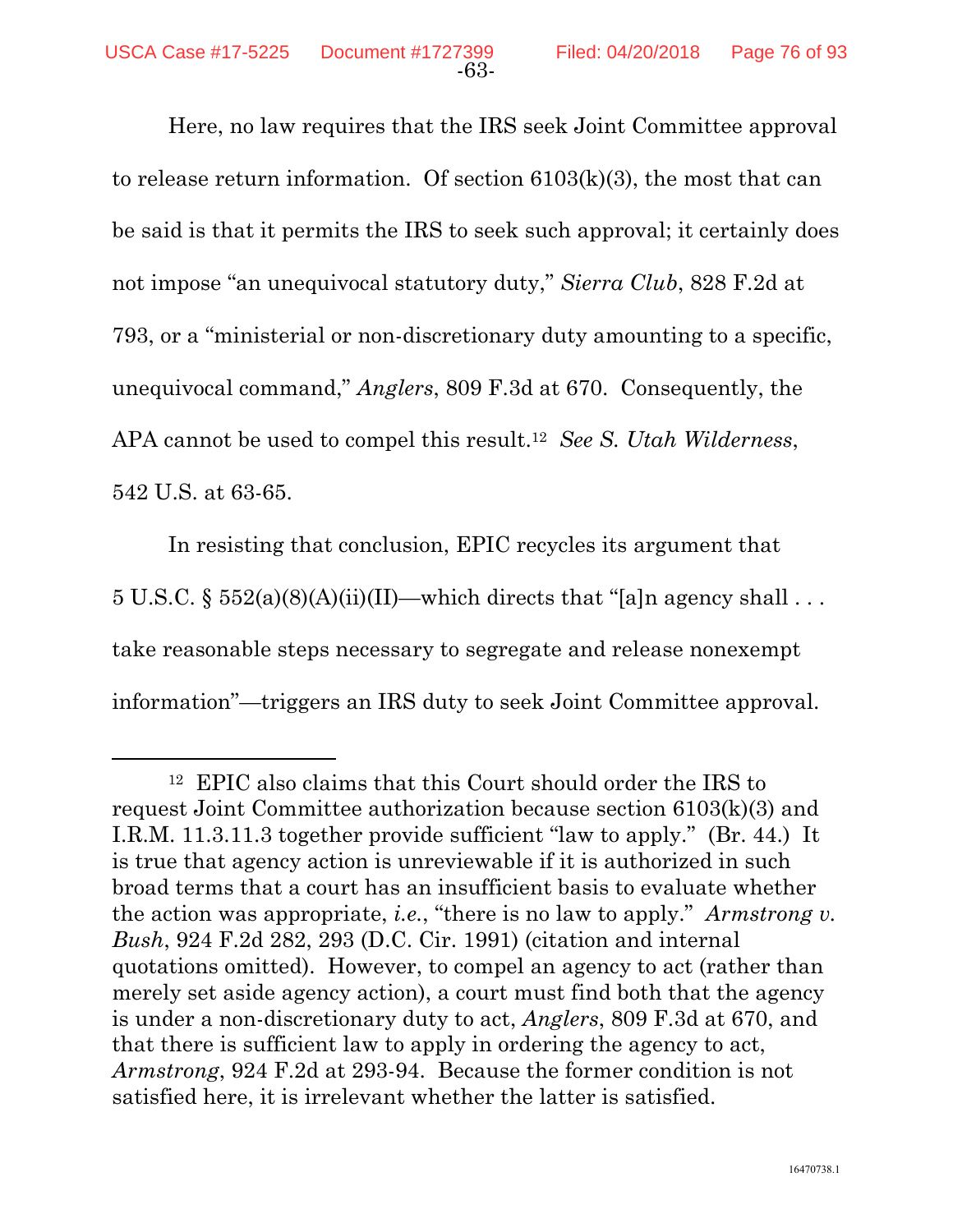(Br. 44.) Assuming *arguendo* that EPIC were correct, its remedy would be under the FOIA, not the APA. In any event, the provision does no such thing.

EPIC likewise recycles its argument that I.R.M. 11.3.11.3, which provides guidance about section 6103(k)(3), triggers an IRS duty to seek Joint Committee approval. (Br. 44-47.) But as discussed above, EPIC waived this argument by not raising it below, and the argument lacks merit anyway.

Accordingly, the District Court correctly dismissed EPIC's APA claims.

## **C. This Court should strike EPIC's extra-record materials**

The addendum to a party's brief is typically reserved for the reproduction of legal materials such as statutes, rules, and regulations. Fed. R. App. P. 28(f). Here, EPIC also included the following materials that it apparently submits for their evidentiary value: a news release, correspondence, remarks at a conference, government reports, a Department of Justice order, other FOIA requests, and statistical information. (ADD34-59.) These materials were not before the District Court, and EPIC has not requested that this Court take judicial notice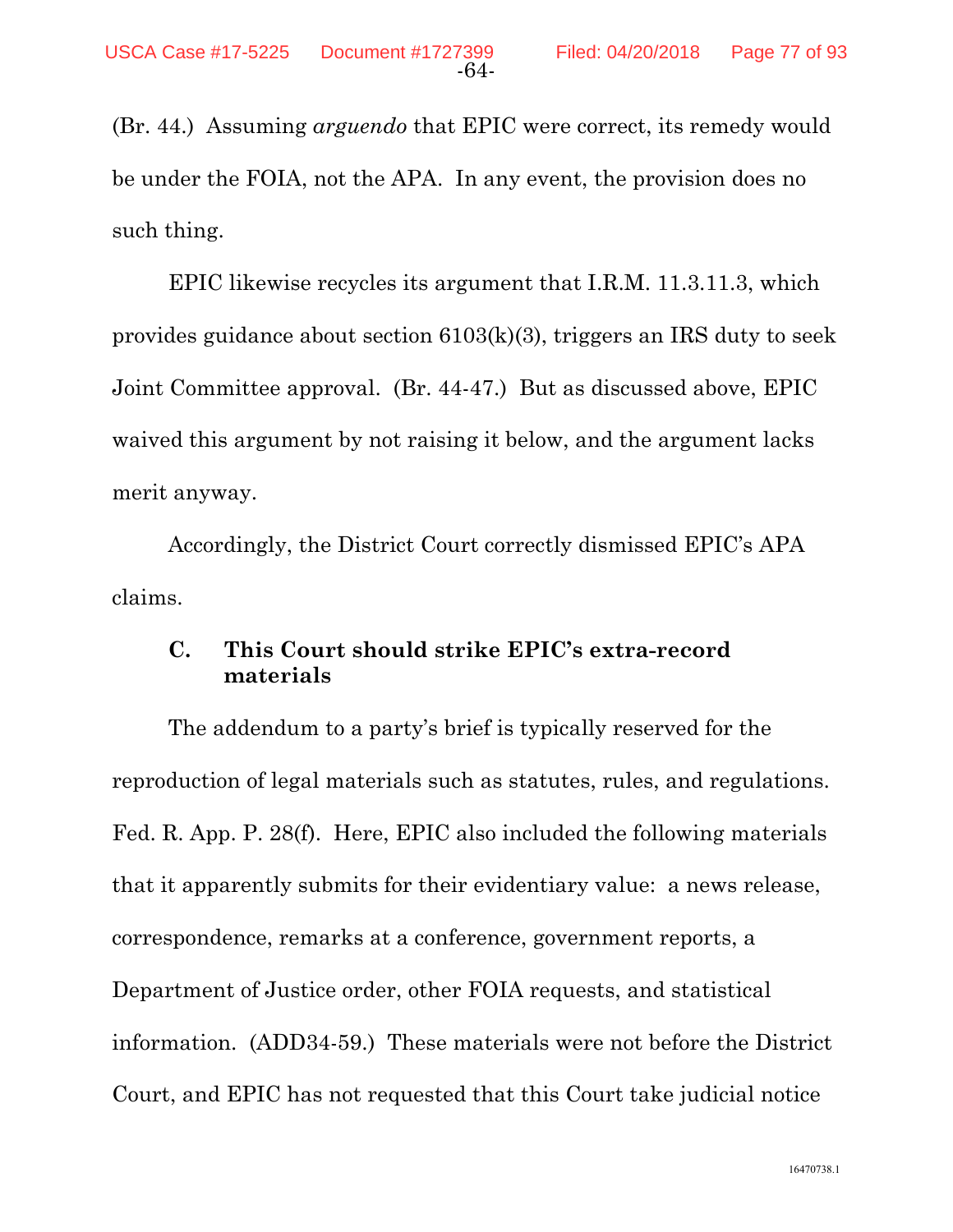of them. This Court should, therefore, strike them and all references thereto. *See Bush v. District of Columbia*, 595 F.3d 384, 388 (D.C. Cir. 2010) (citing Fed. R. App. P. 10(a)).

## **CONCLUSION**

The order of the District Court dismissing EPIC's case is correct

and should be affirmed.

Respectfully submitted,

RICHARD E. ZUCKERMAN *Principal Deputy Assistant Attorney General* 

/s/ Geoffrey J. Klimas

GILBERT S. ROTHENBERG (202) 514-3361 THOMAS J. CLARK (202) 514-9084 GEOFFREY J. KLIMAS (202) 307-6346 *Attorneys Tax Division Department of Justice Post Office Box 502 Washington, D.C. 20044* 

*Of Counsel:*  JESSIE K. LIU  *United States Attorney* 

APRIL 2018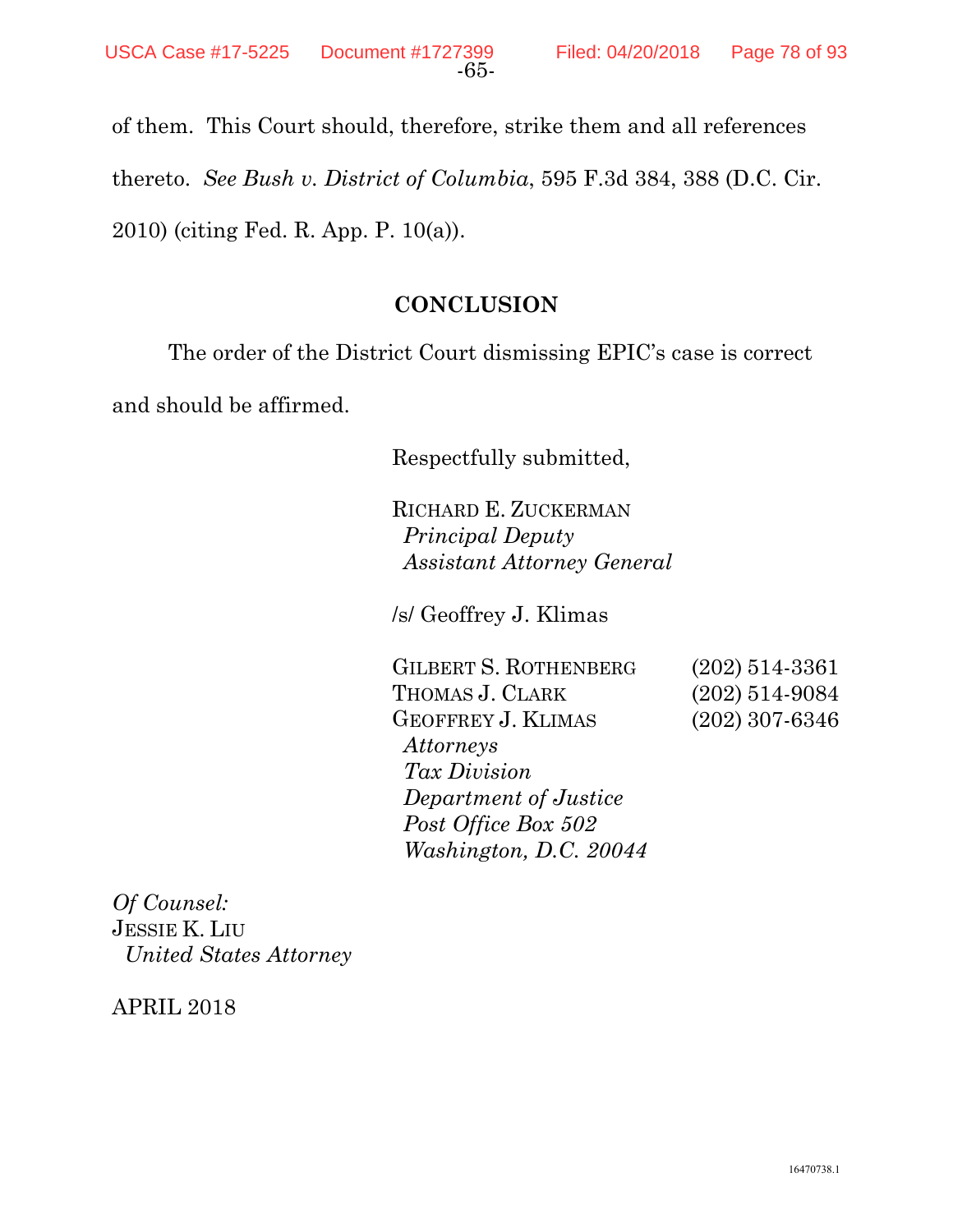### **CERTIFICATE OF COMPLIANCE**

## **Certificate of Compliance With Type-Volume Limit, Typeface Requirements, and Type-Style Requirements**

1. This document complies with the word limit of Fed. R. App. P. 32(a)(7)(B) because, excluding the parts of the document exempted by Fed. R. App. P. 32(f):

[X] this document contains 12,578 words, **or**

[ ] this brief uses a monospaced typeface and contains lines of text.

2. This document complies with the typeface requirements of Fed. R. App. P. 32(a)(5) and the type style requirements of Fed. R. App. P.  $32(a)(6)$  because:

- [X] this document has been prepared in a proportionally spaced typeface using Microsoft Word 2016 in Century Schoolbook 14, **or**
- [ ] this brief has been prepared in a monospaced typeface using \_\_\_\_\_\_\_\_\_\_\_\_\_\_\_\_\_\_\_\_\_ with \_\_\_\_\_\_\_\_\_\_\_\_\_\_\_\_.

(s)  $/s$  Geoffrey J. Klimas

Attorney for Internal Revenue Service

Dated: April 20, 2018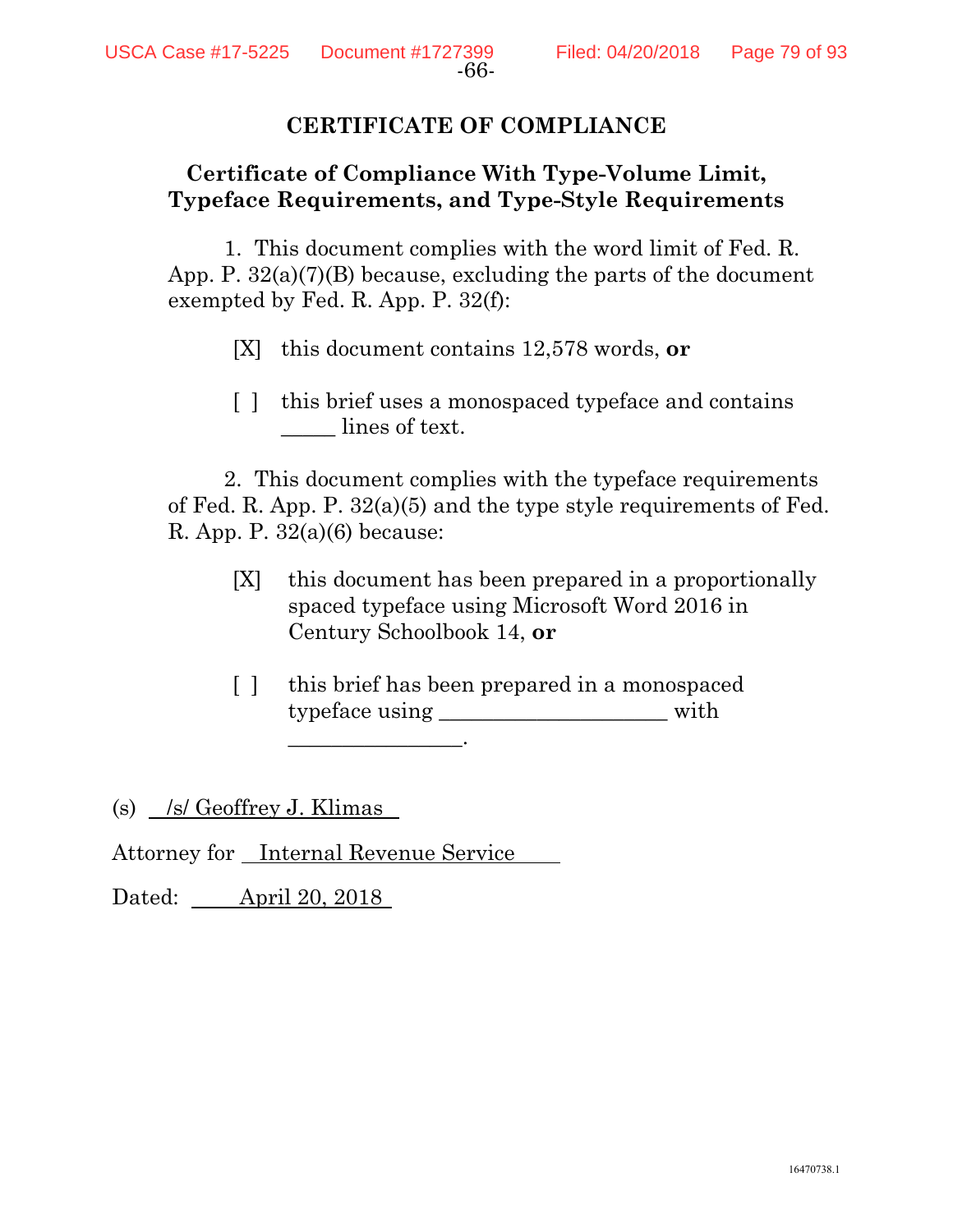## **CERTIFICATE OF SERVICE**

I hereby certify that I electronically filed the foregoing brief with the Clerk of the Court for the United States Court of Appeals for the District of Columbia Circuit by using the appellate CM/ECF system on April 20, 2018. All participants in the case are registered users of CM/ECF and are being served by CM/ECF.

> /s/ Geoffrey J. Klimas GEOFFREY J. KLIMAS *Attorney*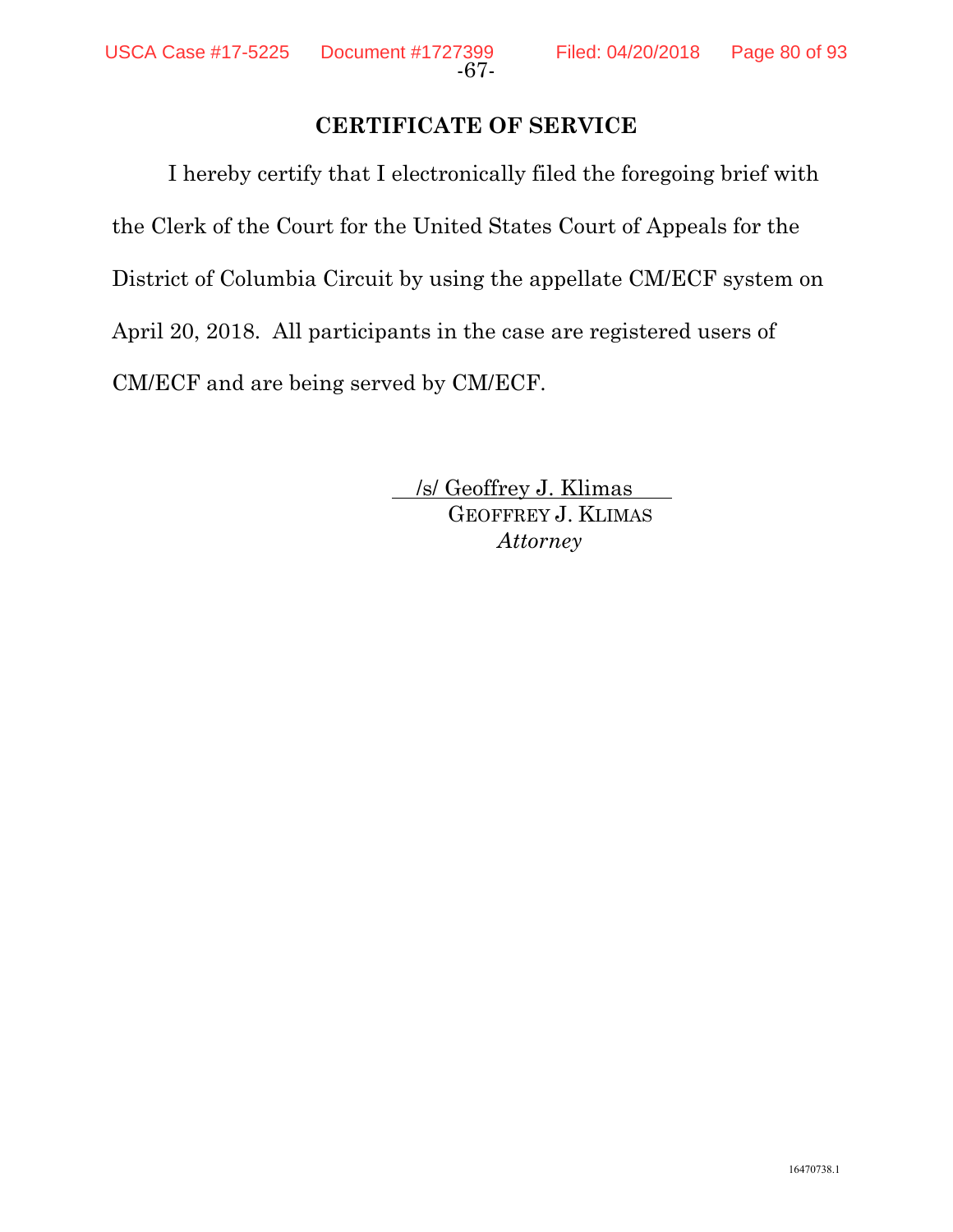# **ADDENDUM**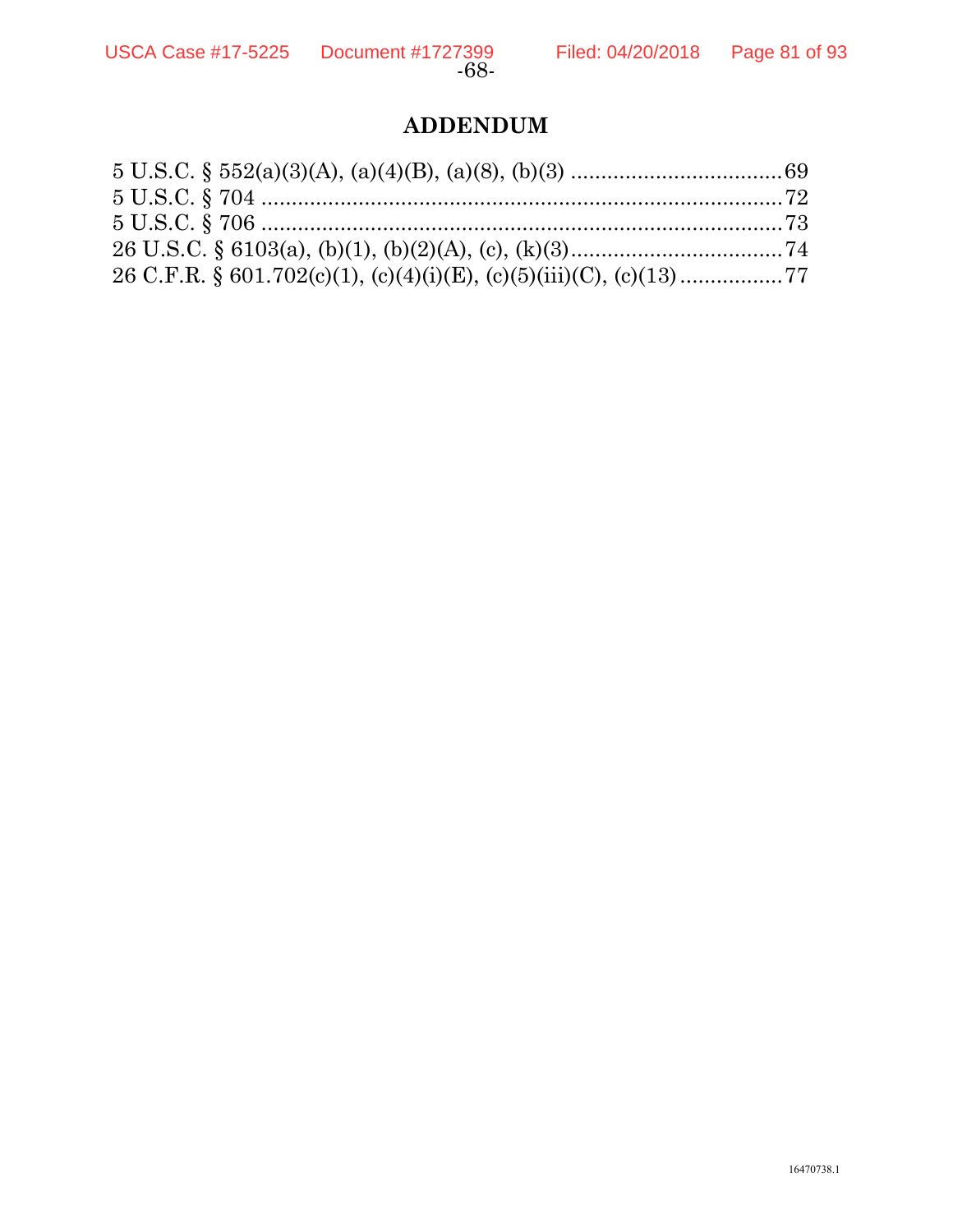## **5 U.S.C. § 552 - Public information; agency rules, opinions, orders, records, and proceedings**

**(a)** . . .

**(3)** 

**(A)** Except with respect to the records made available under paragraphs (1) and (2) of this subsection, and except as provided in subparagraph (E), each agency, upon any request for records which (i) reasonably describes such records and (ii) is made in accordance with published rules stating the time, place, fees (if any), and procedures to be followed, shall make the records promptly available to any person.

. . .

**(4)** . . .

**(B)** On complaint, the district court of the United States in the district in which the complainant resides, or has his principal place of business, or in which the agency records are situated, or in the District of Columbia, has jurisdiction to enjoin the agency from withholding agency records and to order the production of any agency records improperly withheld from the complainant. In such a case the court shall determine the matter de novo, and may examine the contents of such agency records in camera to determine whether such records or any part thereof shall be withheld under any of the exemptions set forth in subsection (b) of this section, and the burden is on the agency to sustain its action. In addition to any other matters to which a court accords substantial weight, a court shall accord substantial weight to an affidavit of an agency concerning the agency's determination as to technical feasibility under paragraph (2)(C) and subsection (b) and reproducibility under paragraph (3)(B).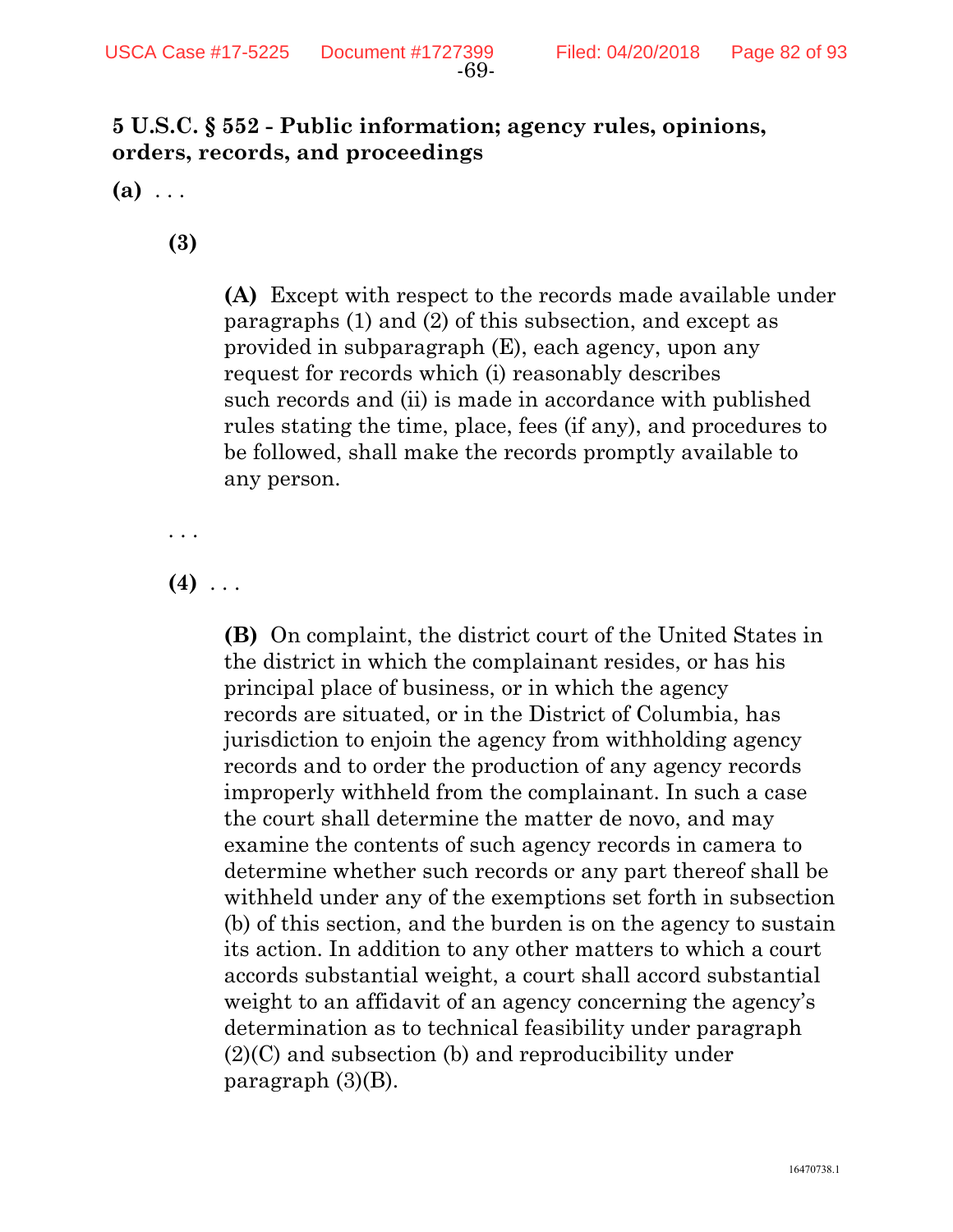```
 . . .
```
**(8)** 

. . .

- **(A)** An agency shall—
	- **(i)** withhold information under this section only if—

**(I)** the agency reasonably foresees that disclosure would harm an interest protected by an exemption described in subsection (b); or

**(II)** disclosure is prohibited by law; and

## **(ii)**

**(I)** consider whether partial disclosure of information is possible whenever the agency determines that a full disclosure of a requested record is not possible; and

**(II)** take reasonable steps necessary to segregate and release nonexempt information; and

**(B)** Nothing in this paragraph requires disclosure of information that is otherwise prohibited from disclosure by law, or otherwise exempted from disclosure under subsection  $(b)(3)$ .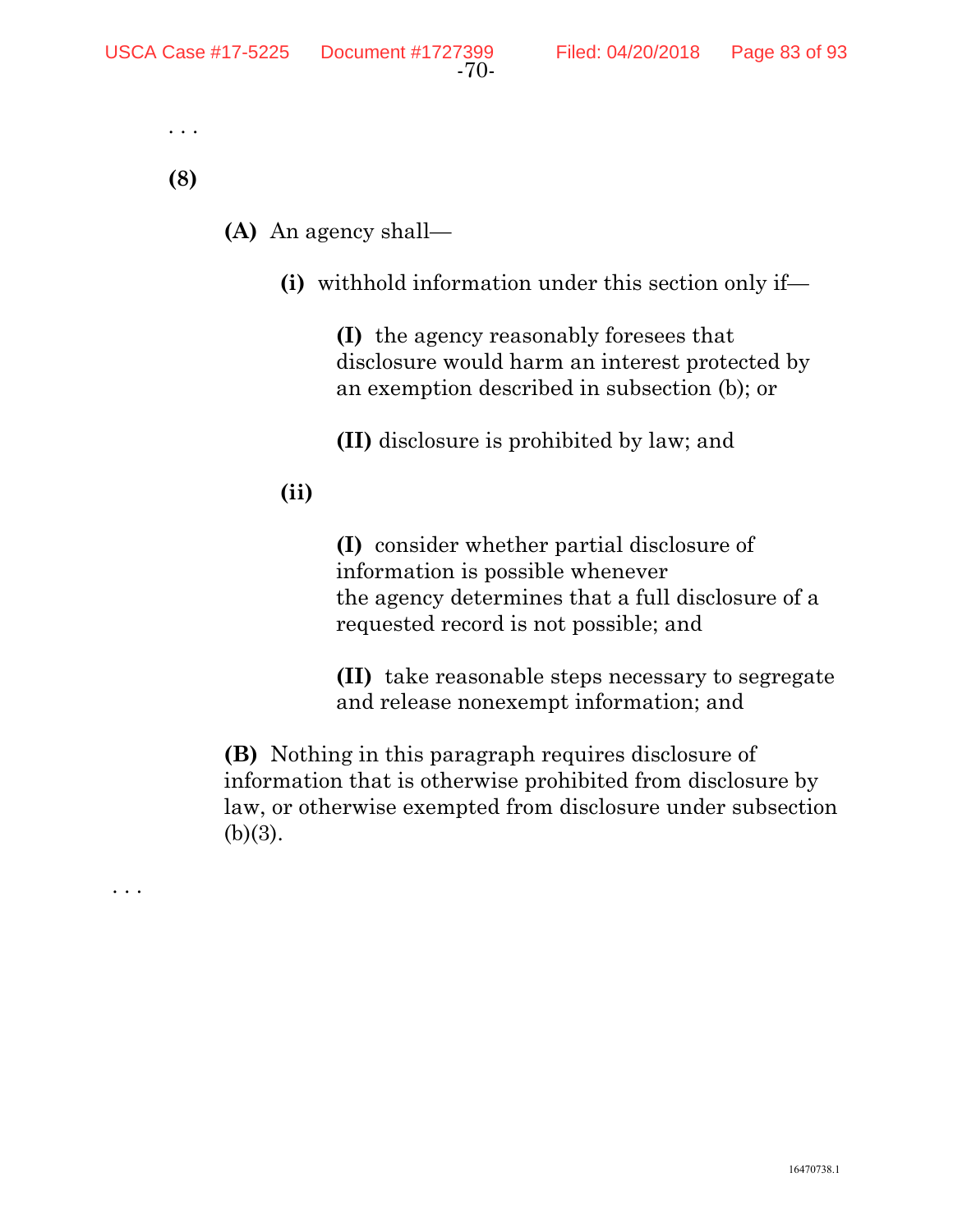**(b)** This section does not apply to matters that are--

. . .

. . .

**(3)** specifically exempted from disclosure by statute (other than section 552b of this title), if that statute—

## **(A)**

**(i)** requires that the matters be withheld from the public in such a manner as to leave no discretion on the issue; or

**(ii)** establishes particular criteria for withholding or refers to particular types of matters to be withheld; and

**(B)** if enacted after the date of enactment of the OPEN FOIA Act of 2009, specifically cites to this paragraph.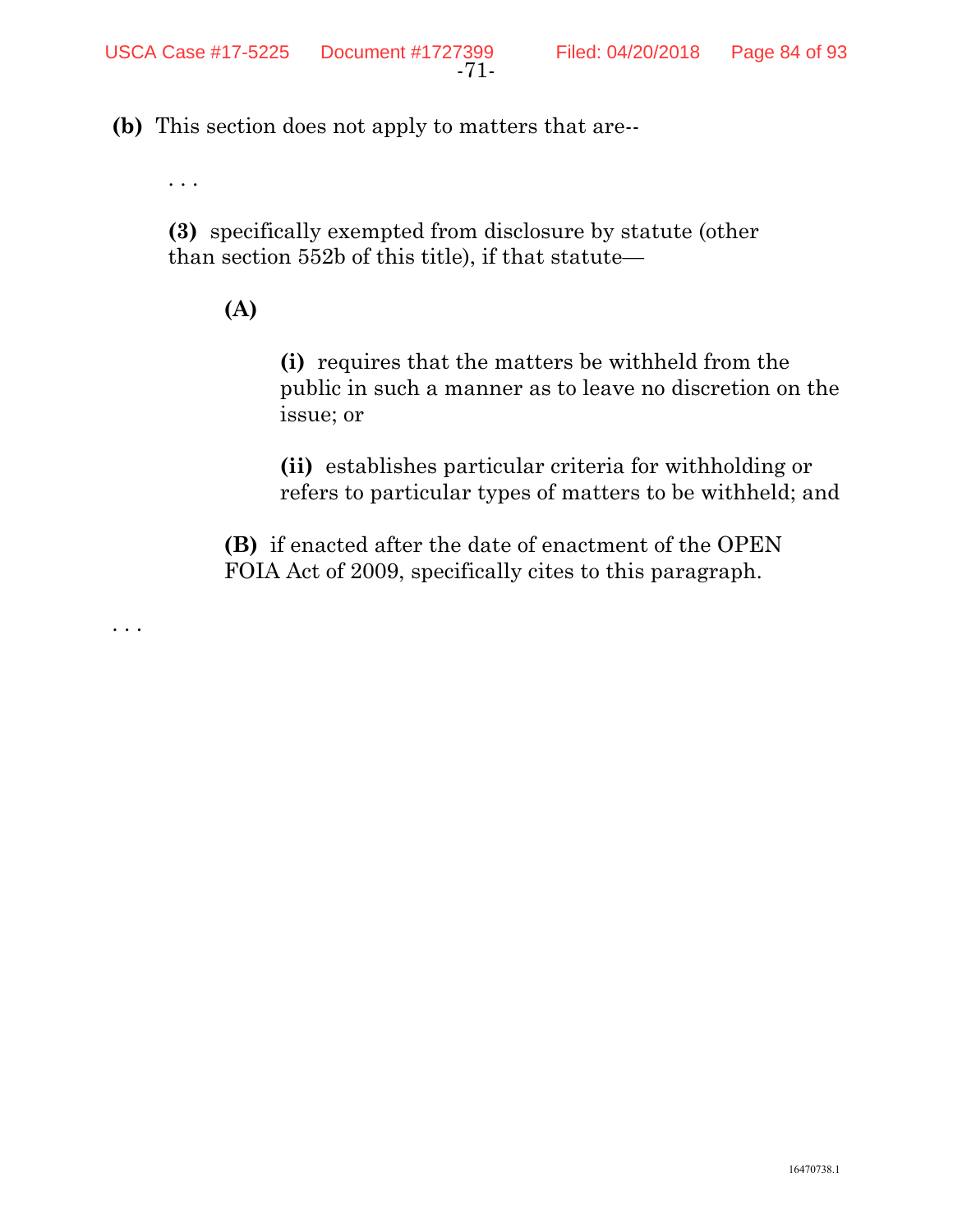#### **5 U.S.C. § 704 – Actions reviewable**

Agency action made reviewable by statute and final agency action for which there is no other adequate remedy in a court are subject to judicial review. A preliminary, procedural, or intermediate agency action or ruling not directly reviewable is subject to review on the review of the final agency action. Except as otherwise expressly required by statute, agency action otherwise final is final for the purposes of this section whether or not there has been presented or determined an application for a declaratory order, for any form of reconsideration, or, unless the agency otherwise requires by rule and provides that the action meanwhile is inoperative, for an appeal to superior agency authority.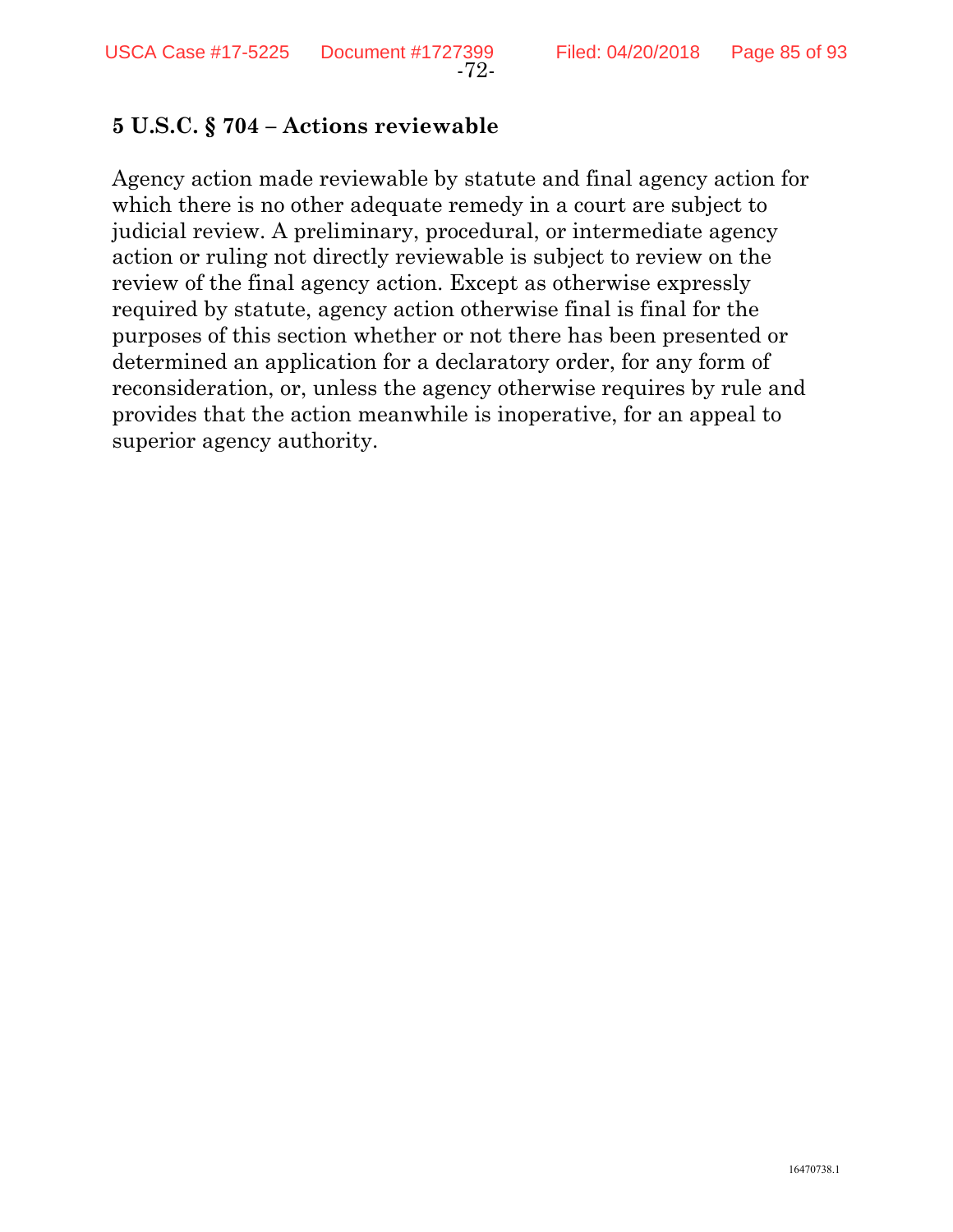#### **5 U.S.C. § 706 – Scope of review**

To the extent necessary to decision and when presented, the reviewing court shall decide all relevant questions of law, interpret constitutional and statutory provisions, and determine the meaning or applicability of the terms of an agency action. The reviewing court shall—

**(1)** compel agency action unlawfully withheld or unreasonably delayed; and

**(2)** hold unlawful and set aside agency action, findings, and conclusions found to be—

**(A)** arbitrary, capricious, an abuse of discretion, or otherwise not in accordance with law;

**(B)** contrary to constitutional right, power, privilege, or immunity;

**(C)** in excess of statutory jurisdiction, authority, or limitations, or short of statutory right;

**(D)** without observance of procedure required by law;

**(E)** unsupported by substantial evidence in a case subject to sections 556 and 557 of this title or otherwise reviewed on the record of an agency hearing provided by statute; or

**(F)** unwarranted by the facts to the extent that the facts are subject to trial de novo by the reviewing court.

In making the foregoing determinations, the court shall review the whole record or those parts of it cited by a party, and due account shall be taken of the rule of prejudicial error.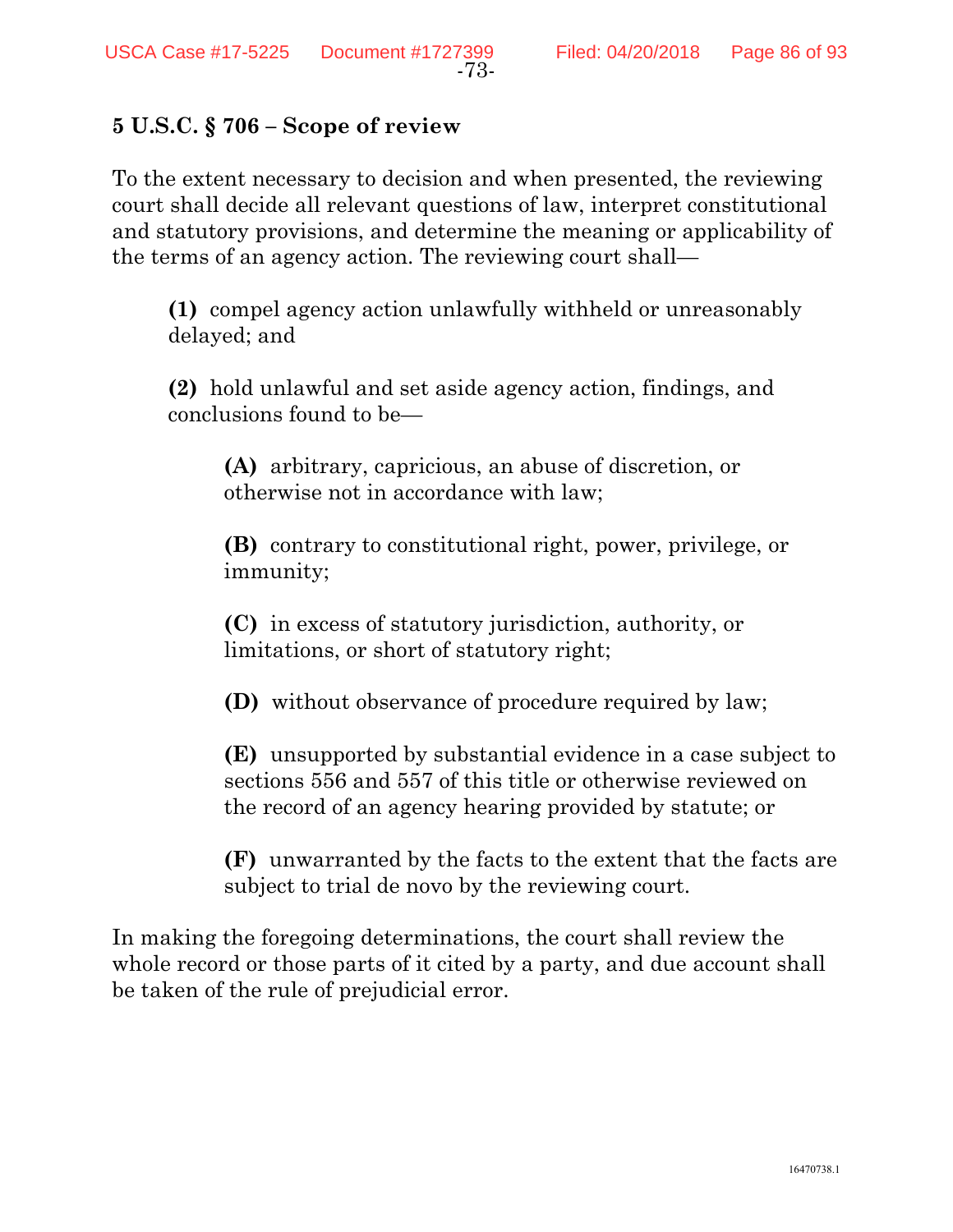## **26 U.S.C. § 6103 – Confidentiality and disclosure of returns and return information**

**(a) General rule.**--Returns and return information shall be confidential, and except as authorized by this title—

**(1)** no officer or employee of the United States,

**(2)** no officer or employee of any State, any local law enforcement agency receiving information under subsection  $(i)(1)(C)$  or  $(7)(A)$ , any local child support enforcement agency, or any local agency administering a program listed in subsection  $(l)(7)(D)$  who has or had access to returns or return information under this section or section 6104(c), and

**(3)** no other person (or officer or employee thereof) who has or had access to returns or return information under subsection (e)(1)(D)(iii), subsection (k)(10), paragraph (6), (10), (12), (16), (19),  $(20)$ , or  $(21)$  of subsection (l), paragraph  $(2)$  or  $(4)(B)$  of subsection (m), or subsection (n),

shall disclose any return or return information obtained by him in any manner in connection with his service as such an officer or an employee or otherwise or under the provisions of this section. For purposes of this subsection, the term "officer or employee" includes a former officer or employee.

**(b) Definitions.--**For purposes of this section--

**(1) Return.**--The term "return" means any tax or information return, declaration of estimated tax, or claim for refund required by, or provided for or permitted under, the provisions of this title which is filed with the Secretary by, on behalf of, or with respect to any person, and any amendment or supplement thereto, including supporting schedules, attachments, or lists which are supplemental to, or part of, the return so filed.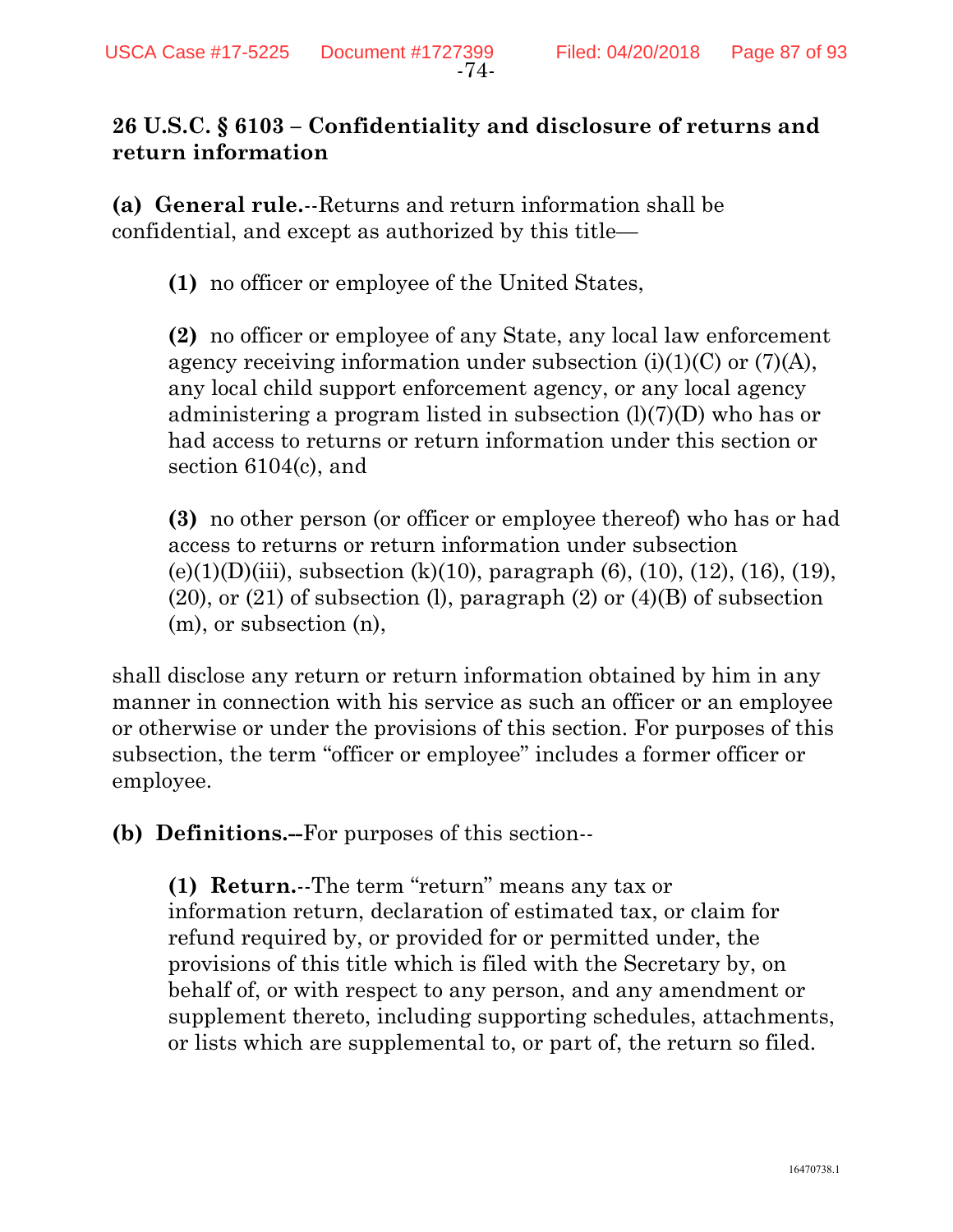**(2) Return information.**--The term "return information" means--

**(A)** a taxpayer's identity, the nature, source, or amount of his income, payments, receipts, deductions, exemptions, credits, assets, liabilities, net worth, tax liability, tax withheld, deficiencies, overassessment, or tax payments, whether the taxpayer's return was, is being, or will be examined or subject to other investigation or processing, or any other data, received by, recorded by, prepared by, furnished to, or collected by the Secretary with respect to a return or with respect to the determination of the existence, or possible existence, of liability (or the amount thereof) of any person under this title for any tax, penalty, interest, fine, forfeiture, or other imposition or offense

. . .

**(c) Disclosure of returns and return information to designee of taxpayer.**--The Secretary may, subject to such requirements and conditions as he may prescribe by regulations, disclose the return of any taxpayer, or return information with respect to such taxpayer, to such person or persons as the taxpayer may designate in a request for or consent to such disclosure, or to any other person at the taxpayer's request to the extent necessary to comply with a request for information or assistance made by the taxpayer to such other person. However, return information shall not be disclosed to such person or persons if the Secretary determines that such disclosure would seriously impair Federal tax administration.

. . .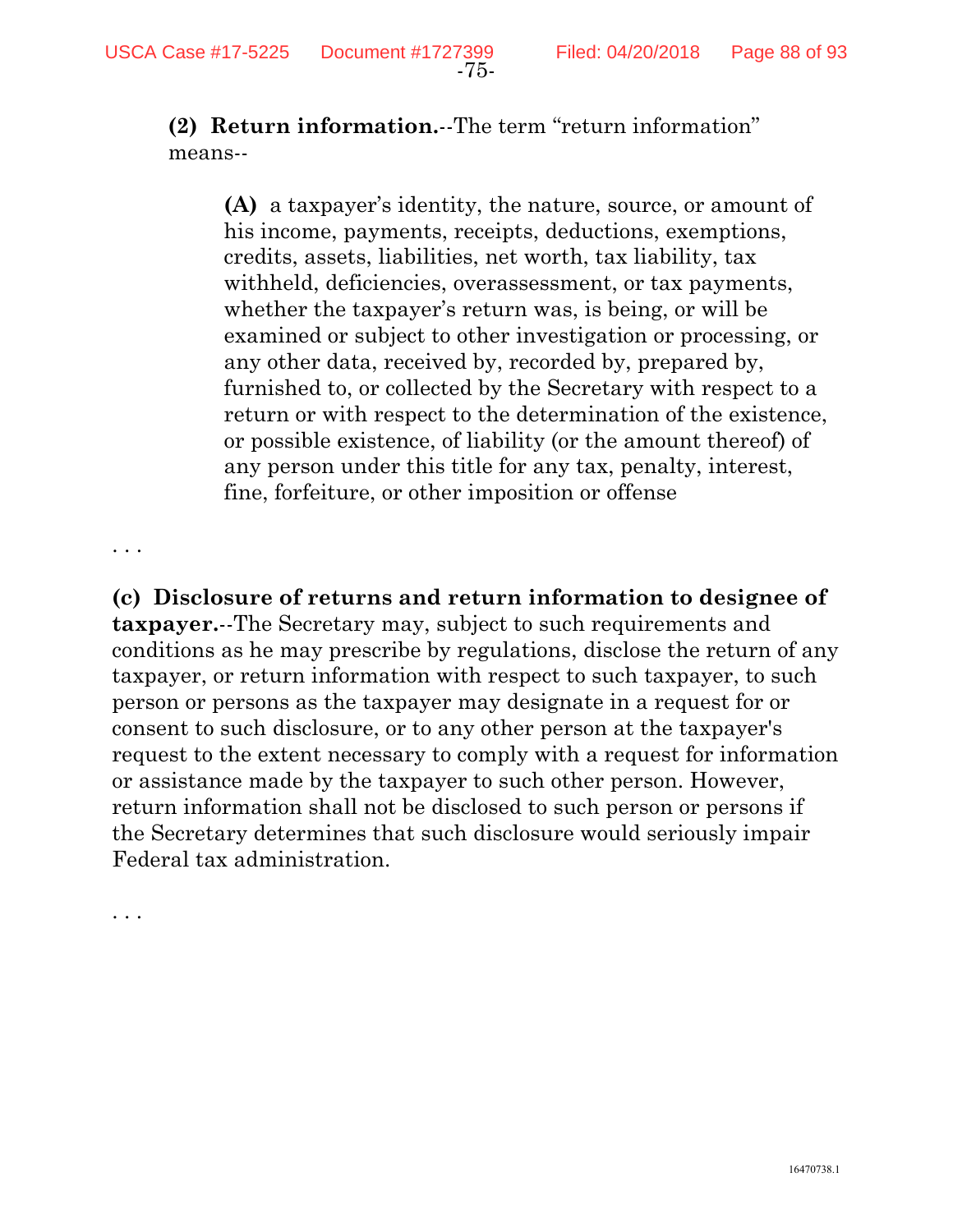**(k) Disclosure of certain returns and return information for tax administration purposes.—** 

. . .

. . .

#### **(3) Disclosure of return information to correct**

**misstatements of fact.**--The Secretary may, but only following approval by the Joint Committee on Taxation, disclose such return information or any other information with respect to any specific taxpayer to the extent necessary for tax administration purposes to correct a misstatement of fact published or disclosed with respect to such taxpayer's return or any transaction of the taxpayer with the Internal Revenue Service.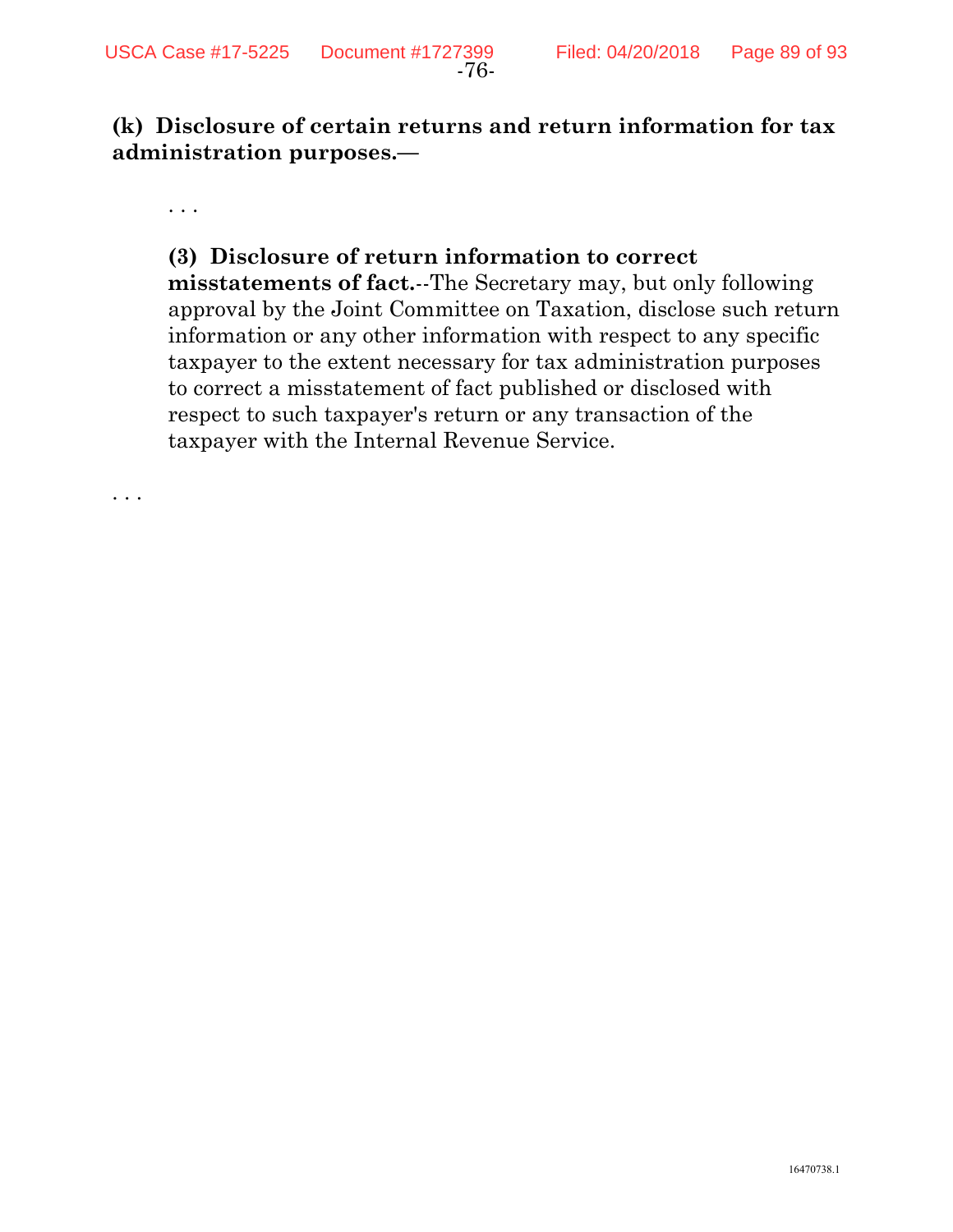## **26 C.F.R. § 601.702 – Publication, public inspection, and specific requests for records**

. . .

#### **(c) Specific requests for other records—**

#### **(1) In general.**

**(i)** Subject to the application of the exemptions described in 5 U.S.C. 552(b) and the exclusions described in 5 U.S.C.  $552(c)$ , the IRS shall, in conformance with  $5 \text{ U.S.C. } 552(a)(3)$ , make reasonably described records available to a person making a request for such records which conforms in every respect with the rules and procedures set forth in this section. Any request or any appeal from the initial denial of a request that does not comply with the requirements set forth in this section shall not be considered subject to the time constraints of paragraphs  $(c)(9)$ ,  $(10)$ , and  $(11)$  of this section, unless and until the request or appeal is amended to comply. The IRS shall promptly advise the requester in what respect the request or appeal is deficient so that it may be resubmitted or amended for consideration in accordance with this section. If a requester does not resubmit a perfected request or appeal within 35 days from the date of a communication from the IRS, the request or appeal file shall be closed. When the resubmitted request or appeal conforms with the requirements of this section, the time constraints of paragraphs  $(c)(9)$ ,  $(10)$ , and  $(11)$  of this section shall begin.

. . .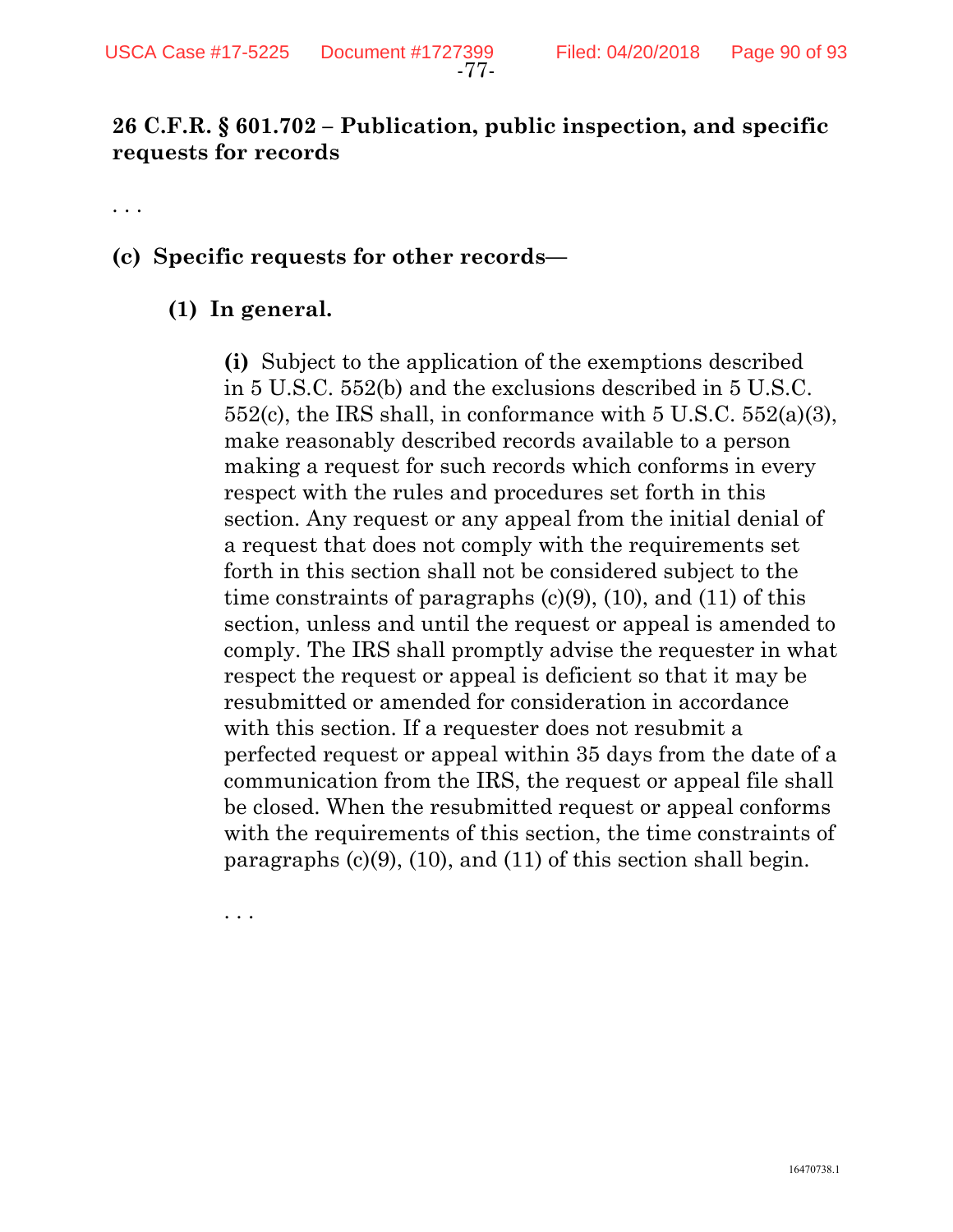#### **(4) Form of request.**

**(i)** Requesters are advised that only requests for records which fully comply with the requirements of this section can be processed in accordance with this section. Requesters shall be notified promptly in writing of any requirements which have not been met or any additional requirements to be met. Every effort shall be made to comply with the requests as written. The initial request for records must—

**(E)** In the case of a request for records the disclosure of which is limited by statute or regulations (as, for example, the Privacy Act of 1974 (5 U.S.C. 552a) or section 6103 and the regulations thereunder), establish the identity and the right of the person making the request to the disclosure of the records in accordance with paragraph  $(c)(5)(iii)$  of this section;

**(5) Reasonable description of records; identity and right of the requester.** 

. . .

. . .

. . .

**(iii)** Statutory or regulatory restrictions.

. . .

**(C)** In the case of an attorney-in-fact, or other person requesting records on behalf of or pertaining to other persons, the requester shall furnish a properly executed power of attorney, Privacy Act consent, or tax information authorization, as appropriate. In the case of a corporation, if the requester has the authority to legally bind the corporation under applicable state law,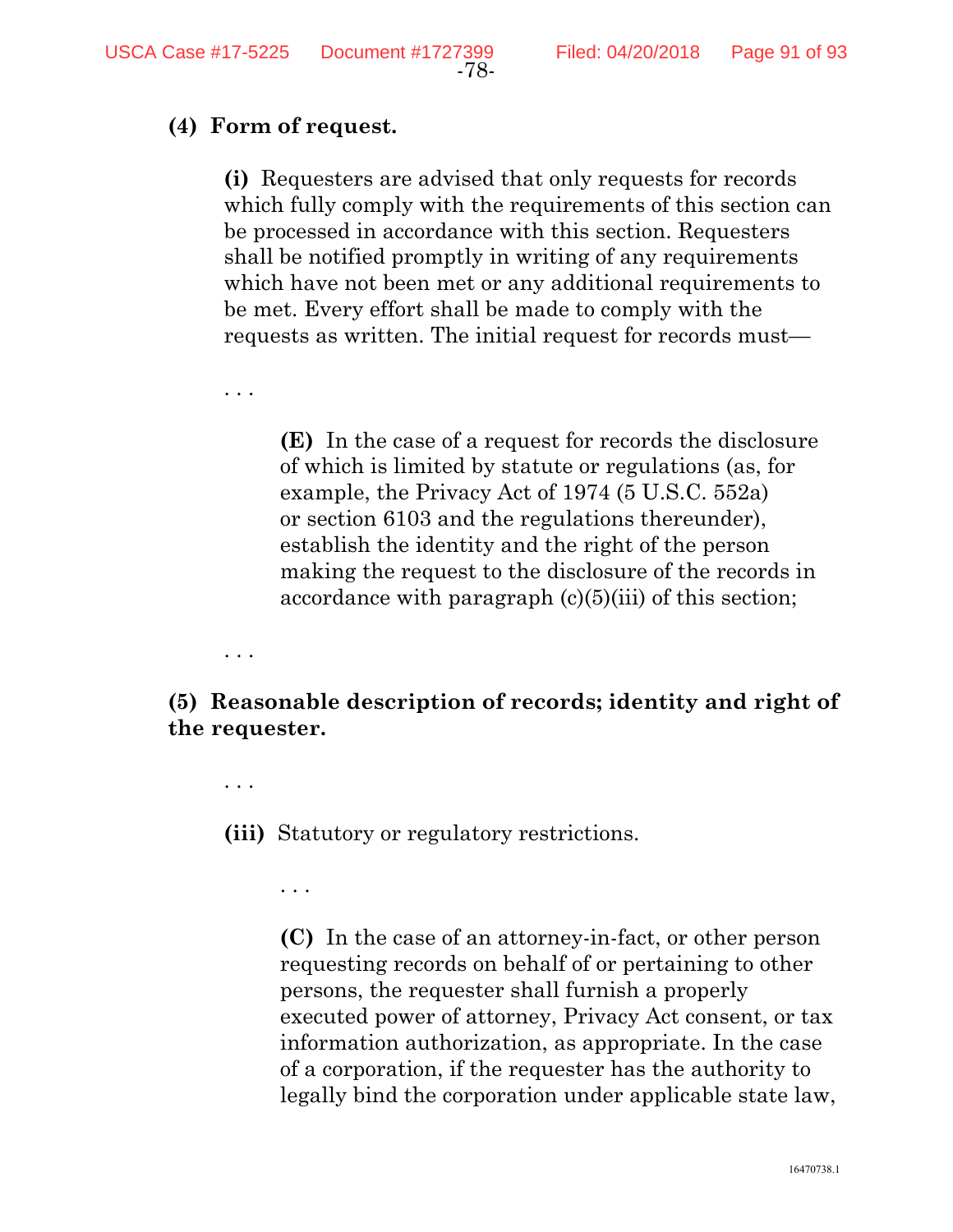such as its corporate president or chief executive officer, then a written statement or tax information authorization certifying as to that person's authority to make a request on behalf of the corporation shall be sufficient. If the requester is any other officer or employee of the corporation, then such requester shall furnish a written statement certifying as to that person's authority to make a request on behalf of the corporation by any principal officer and attested to by the secretary or other officer (other than the requester) that the person making the request on behalf of the corporation is properly authorized to make such a request. If the requester is other than one of the above, then such person may furnish a resolution by the corporation's board of directors or other governing body which provides that the person making the request on behalf of the corporation is properly authorized to make such a request, or shall otherwise satisfy the requirements set forth in section 6103(e). A person requesting access to records of a partnership or a subchapter S Corporation shall provide a notarized statement, or a statement made under penalty of perjury in accordance with 28 U.S.C. 1746, that the requester was a member of the partnership or subchapter S corporation for a part of each of the years included in the request.

. . .